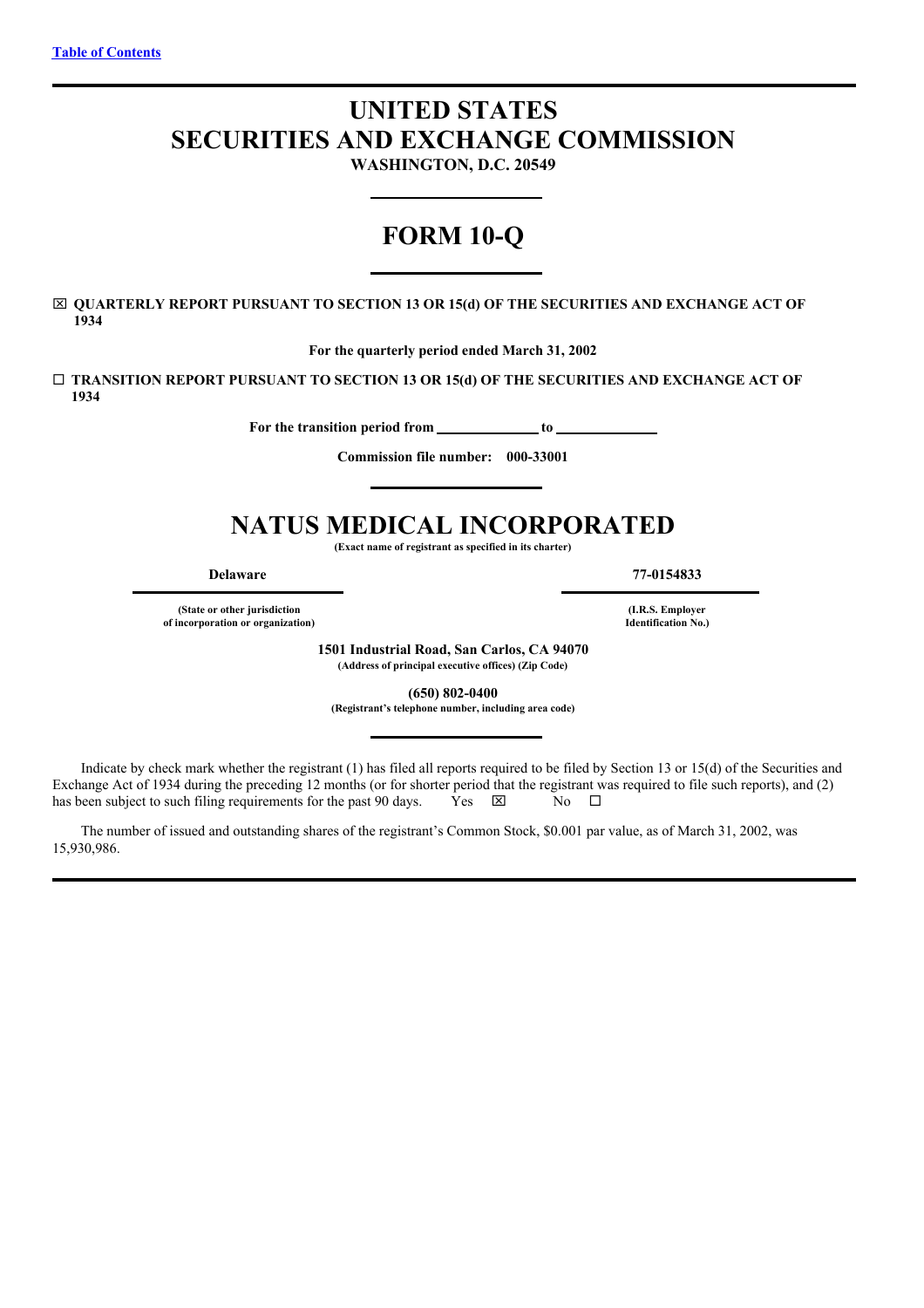# **NATUS MEDICAL INCORPORATED**

## **TABLE OF CONTENTS**

**Page**

|                   |                                                                                                                   | No. |
|-------------------|-------------------------------------------------------------------------------------------------------------------|-----|
| PART I.           | <b>FINANCIAL INFORMATION</b>                                                                                      | 3   |
| Item 1.           | <b>Financial Statements</b>                                                                                       | 3   |
|                   | Condensed Consolidated Balance Sheets as of March 31, 2002 (unaudited) and December 31, 2001                      | 3   |
|                   | Condensed Consolidated Statements of Operations for the three months ended March 31, 2002 and 2001<br>(unaudited) | 4   |
|                   | Condensed Consolidated Statements of Cash Flows for the three months ended March 31, 2002 and 2001<br>(unaudited) | 5   |
|                   | Notes to Condensed Consolidated Financial Statements                                                              | 6   |
| Item 2.           | Management's Discussion and Analysis of Financial Condition and Results of Operations                             | 9   |
| Item 3.           | Quantitative and Qualitative Disclosures about Market Risk                                                        | 29  |
| PART II.          | <b>OTHER INFORMATION</b>                                                                                          | 31  |
| Item 2.           | Changes in Securities and Use of Proceeds                                                                         | 31  |
| Item 6.           | Exhibits and Reports on Form 8-K                                                                                  | 31  |
| <b>Signatures</b> |                                                                                                                   | 32  |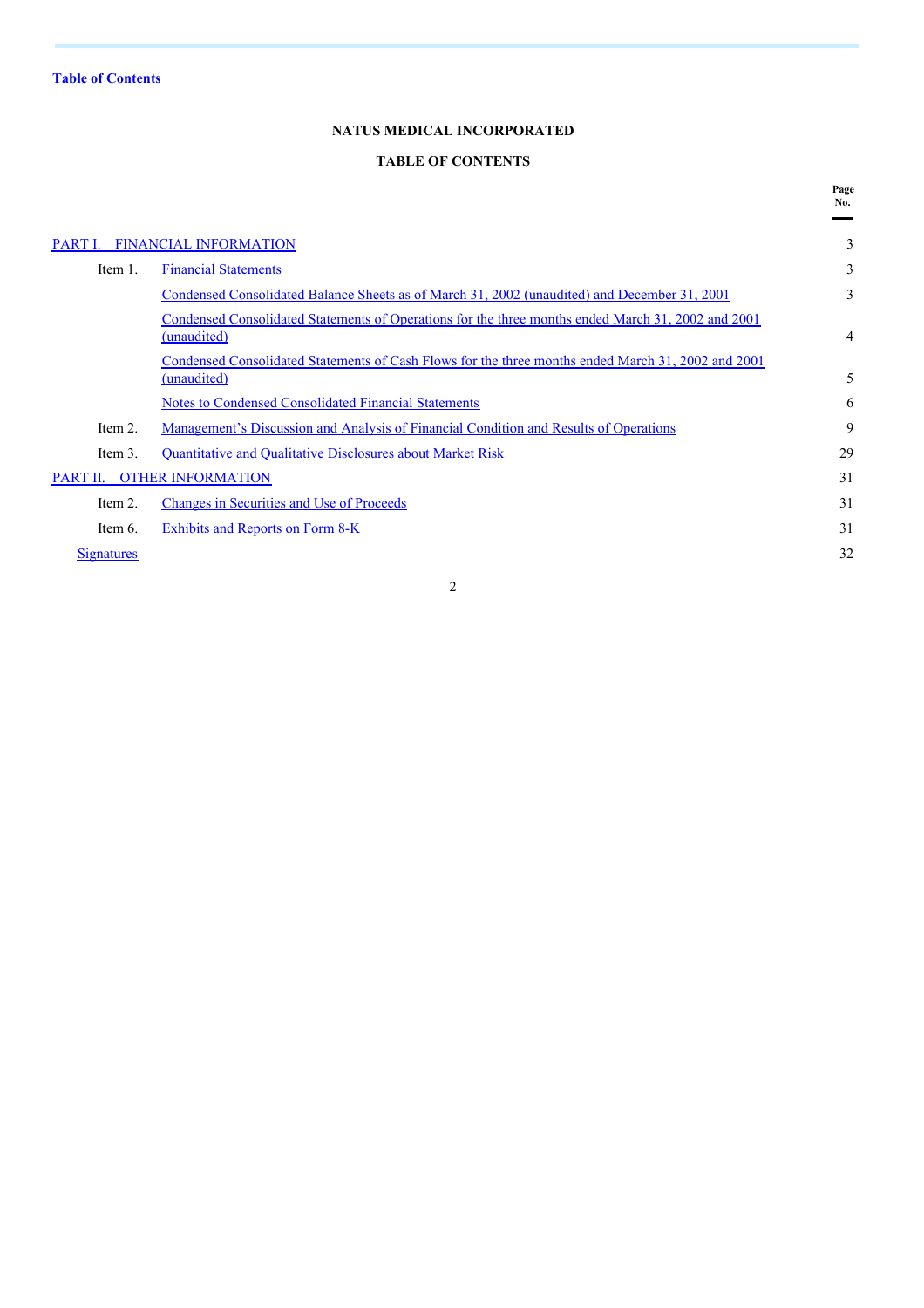## **PART I. FINANCIAL INFORMATION**

## **Item 1. Financial Statements**

## **NATUS MEDICAL INCORPORATED AND SUBSIDIARIES**

# **CONDENSED CONSOLIDATED BALANCE SHEETS**

**(in thousands, except share amounts)**

|                                                                                                | March 31,<br>2002 |             | December 31,<br>2001(1) |          |
|------------------------------------------------------------------------------------------------|-------------------|-------------|-------------------------|----------|
|                                                                                                |                   | (unaudited) |                         |          |
| <b>ASSETS:</b>                                                                                 |                   |             |                         |          |
| Current assets:                                                                                |                   |             |                         |          |
| Cash and cash equivalents                                                                      | \$                | 15,774      | \$                      | 30.351   |
| Short-term investments                                                                         |                   | 35,797      |                         | 22,735   |
| Accounts receivable, net of allowance for doubtful accounts of \$239 in 2002 and 2001          |                   | 4,220       |                         | 5,209    |
| Inventories                                                                                    |                   | 4,201       |                         | 3,598    |
| Prepaid expenses and other current assets                                                      |                   | 860         |                         | 655      |
| Total current assets                                                                           |                   | 60,852      |                         | 62,548   |
| Property and equipment, net                                                                    |                   | 1,657       |                         | 1,757    |
| Long-term investment                                                                           |                   | 329         |                         | 327      |
|                                                                                                |                   |             |                         |          |
| Deposits and other assets                                                                      |                   | 1,286       |                         | 303      |
| <b>Total assets</b>                                                                            |                   | \$64,124    | \$                      | 64,935   |
| LIABILITIES AND STOCKHOLDERS' EQUITY                                                           |                   |             |                         |          |
| Liabilities:                                                                                   |                   |             |                         |          |
| Accounts payable                                                                               | $\mathbb{S}$      | 1,009       | \$                      | 892      |
| Notes payable                                                                                  |                   | 1,000       |                         |          |
| <b>Accrued liabilities</b>                                                                     |                   | 2,509       |                         | 2,702    |
| Deferred revenues                                                                              |                   | 323         |                         | 312      |
| <b>Total liabilities</b>                                                                       |                   | 4,841       |                         | 3,906    |
|                                                                                                |                   |             |                         |          |
| Commitments and contingencies                                                                  |                   |             |                         |          |
| Stockholders' equity:                                                                          |                   |             |                         |          |
| Common stock, \$0.001 par value, 120,000,000 shares authorized; shares issued and outstanding: |                   |             |                         |          |
| 15,930,986 in 2002 and 15,864,670 in 2001                                                      |                   | 86,029      |                         | 86,007   |
| Deferred stock compensation                                                                    |                   | (602)       |                         | (767)    |
| Accumulated deficit                                                                            |                   | (26,086)    |                         | (24,299) |
| Accumulated other comprehensive (loss) income                                                  |                   | (58)        |                         | 88       |
| Total stockholders' equity                                                                     |                   | 59,283      |                         | 61,029   |
| Total liabilities and stockholders' equity                                                     |                   | \$64,124    | \$                      | 64,935   |
|                                                                                                |                   |             |                         |          |

(1) Derived from the consolidated audited financial statements at December 31, 2001.

*The accompanying notes are an integral part of these condensed consolidated financial statements.*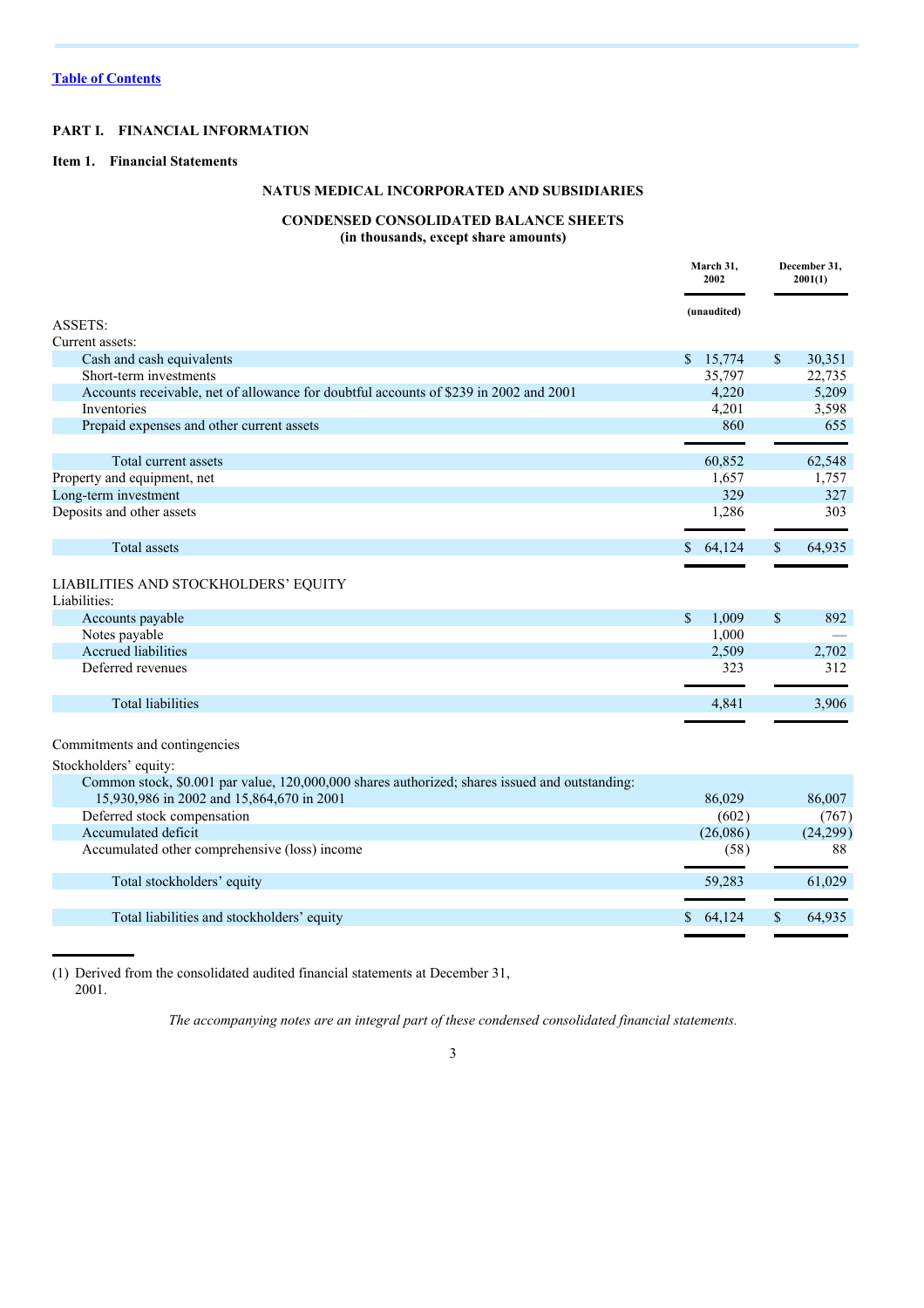# **NATUS MEDICAL INCORPORATED AND SUBSIDIARIES**

# **CONDENSED CONSOLIDATED STATEMENTS OF OPERATIONS (in thousands, except per share amounts)**

**(unaudited)**

|                                                                      | <b>Three Months Ended</b><br>March 31, |           |
|----------------------------------------------------------------------|----------------------------------------|-----------|
|                                                                      | 2002                                   | 2001      |
| Revenues                                                             | \$6,076                                | \$6,318   |
| Cost of revenues*                                                    | 2,516                                  | 2,428     |
| Gross profit                                                         | 3,560                                  | 3,890     |
| Operating expenses:                                                  |                                        |           |
| Marketing and selling                                                | 3,367                                  | 2,945     |
| Research and development                                             | 1,056                                  | 1,011     |
| General and administrative                                           | 988                                    | 782       |
| Amortization of deferred stock compensation*                         | 144                                    | 288       |
| Total operating expenses                                             | 5,555                                  | 5,026     |
|                                                                      |                                        |           |
| Loss from operations                                                 | (1,995)                                | (1,136)   |
| Interest income                                                      | 262                                    | 24        |
| Interest expense                                                     | (2)                                    | $\equiv$  |
| Other expense, net                                                   | (22)                                   | (11)      |
| Loss before provision for income taxes                               | (1,757)                                | (1,123)   |
| Provision for income taxes                                           | 30                                     | -1        |
| Net loss                                                             | (1,787)                                | (1, 124)  |
| Accretion of redeemable convertible preferred stock                  |                                        | 346       |
|                                                                      |                                        |           |
| Net loss available to common stockholders                            | \$(1,787)                              | \$(1,470) |
| Basic and diluted net loss per share                                 | \$ (0.11)                              | \$(1.64)  |
|                                                                      |                                        |           |
| Common shares used in computing basic and diluted net loss per share | 15,887                                 | 897       |
| * Amortization of deferred stock compensation included in:           |                                        |           |
| Cost of revenues                                                     | \$<br>21                               | \$<br>44  |
|                                                                      |                                        |           |
| Operating expenses:                                                  |                                        |           |
| Marketing and selling                                                | \$<br>74                               | \$<br>149 |
| Research and development                                             | 14                                     | 32        |
| General and administrative                                           | 56                                     | 107       |
|                                                                      |                                        |           |
| Total                                                                | 144<br>\$                              | 288<br>\$ |
|                                                                      |                                        |           |

*The accompanying notes are an integral part of these condensed consolidated financial statements.*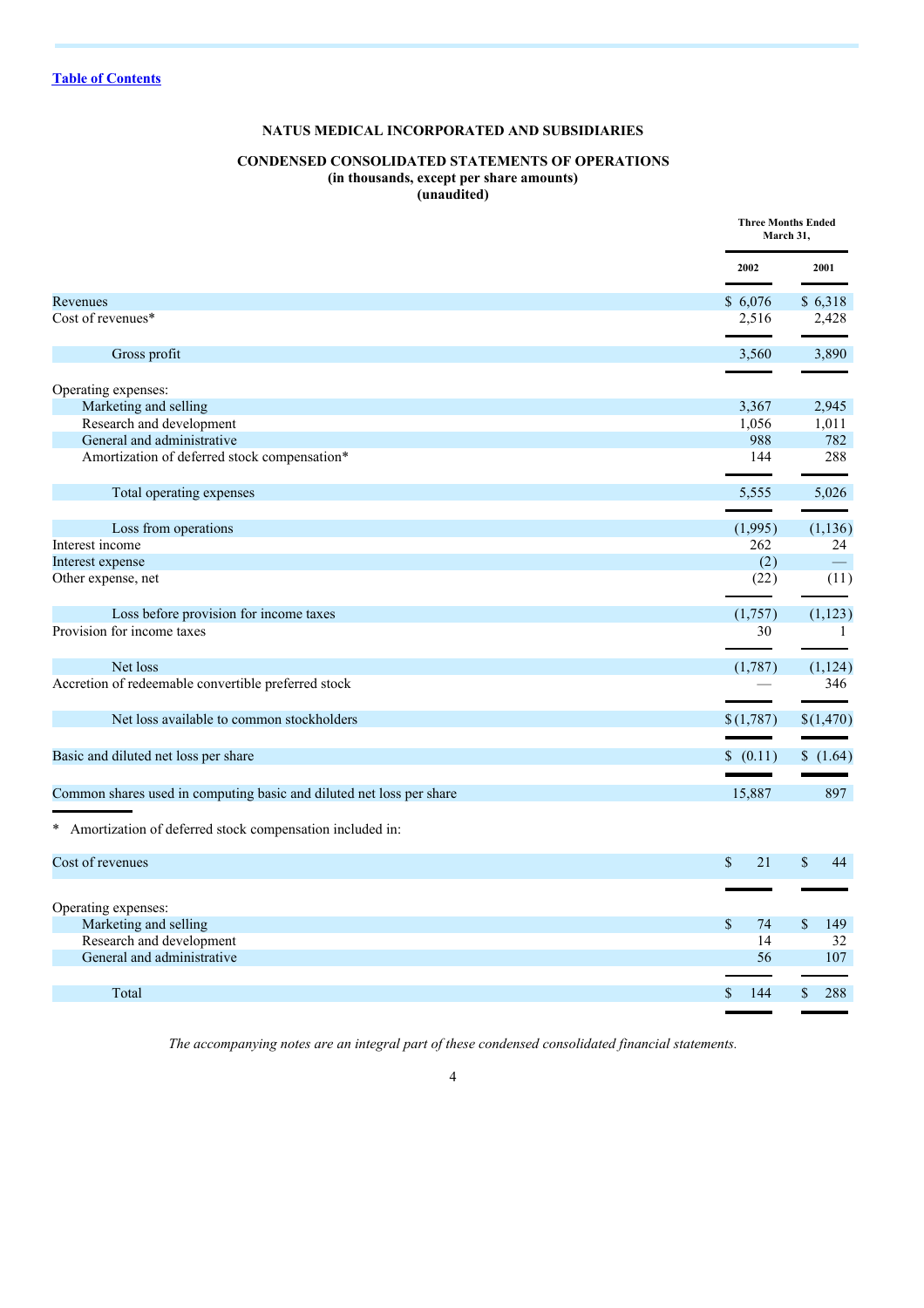# **NATUS MEDICAL INCORPORATED AND SUBSIDIARIES**

# **CONDENSED CONSOLIDATED STATEMENTS OF CASH FLOWS (in thousands)**

**(unaudited)**

|                                                                                                 | <b>Three Months Ended</b><br>March 31, |                    |
|-------------------------------------------------------------------------------------------------|----------------------------------------|--------------------|
|                                                                                                 | 2002                                   | 2001               |
| Operating activities:                                                                           |                                        |                    |
| Net loss                                                                                        | (1,787)                                | \$(1,124)          |
| Adjustments to reconcile net loss to net cash (used in) provided by operating activities:       |                                        |                    |
| Depreciation                                                                                    | 224                                    | 177                |
| Amortization of deferred stock compensation                                                     | 165                                    | 332                |
| Changes in operating assets and liabilities:                                                    |                                        |                    |
| Accounts receivable                                                                             | 987                                    | 1,040              |
| Inventories                                                                                     | (604)                                  | (585)              |
| Prepaid expenses and other current assets                                                       | (205)                                  | (127)              |
| Accounts payable                                                                                | 117                                    | 1,076              |
| Accrued liabilities and deferred revenues                                                       | (182)                                  | (211)              |
| Net cash (used in) provided by operating activities                                             | (1,285)                                | 578                |
| Investing activities:                                                                           |                                        |                    |
| Acquisition of property and equipment                                                           | (130)                                  | (177)              |
| Deposits and other assets                                                                       | 2                                      |                    |
| Purchases of short-term investments                                                             | (35,764)                               | (310)              |
| Sales of short-term investments                                                                 | 22,580                                 | 302                |
| Purchase of long-term investments                                                               | (2)                                    |                    |
| Cash paid for acquisition of business                                                           |                                        | (9)                |
|                                                                                                 |                                        |                    |
| Net cash used in investing activities                                                           | (13, 314)                              | (194)              |
| Financing activities:                                                                           |                                        |                    |
| Issuance of common stock                                                                        | 22                                     | 13                 |
| Deferred offering costs                                                                         |                                        |                    |
|                                                                                                 |                                        | (441)              |
| Net cash provided by (used in) financing activities                                             | 22                                     | (428)              |
| Exchange rate effect on cash and equivalents                                                    |                                        | (7)                |
|                                                                                                 |                                        |                    |
| Net decrease in cash and equivalents                                                            | (14, 577)                              | (51)               |
| Cash and cash equivalents, beginning of period                                                  | 30,351                                 | 681                |
|                                                                                                 |                                        |                    |
| Cash and cash equivalents, end of period                                                        | \$15,774                               | \$.<br>630         |
|                                                                                                 |                                        |                    |
| Noncash investing and financing activities:                                                     |                                        |                    |
| Accretion of redeemable convertible preferred stock                                             | \$                                     | 346<br>S.          |
|                                                                                                 |                                        |                    |
| Forgiveness of convertible notes receivable and accounts receivable for acquisition of business | \$                                     | \$<br>189          |
|                                                                                                 |                                        |                    |
| Issuance of notes payable for acquisition of other assets                                       | 1,000<br>\$                            | S                  |
|                                                                                                 |                                        |                    |
| Supplemental disclosure of cash flow information:                                               |                                        |                    |
| Cash paid for interest                                                                          | $\overline{2}$<br>\$                   | \$                 |
|                                                                                                 |                                        |                    |
| Cash paid for income taxes                                                                      | \$<br>57                               | $\mathbb{S}$<br>34 |
|                                                                                                 |                                        |                    |

*The accompanying notes are an integral part of these consolidated financial statements.*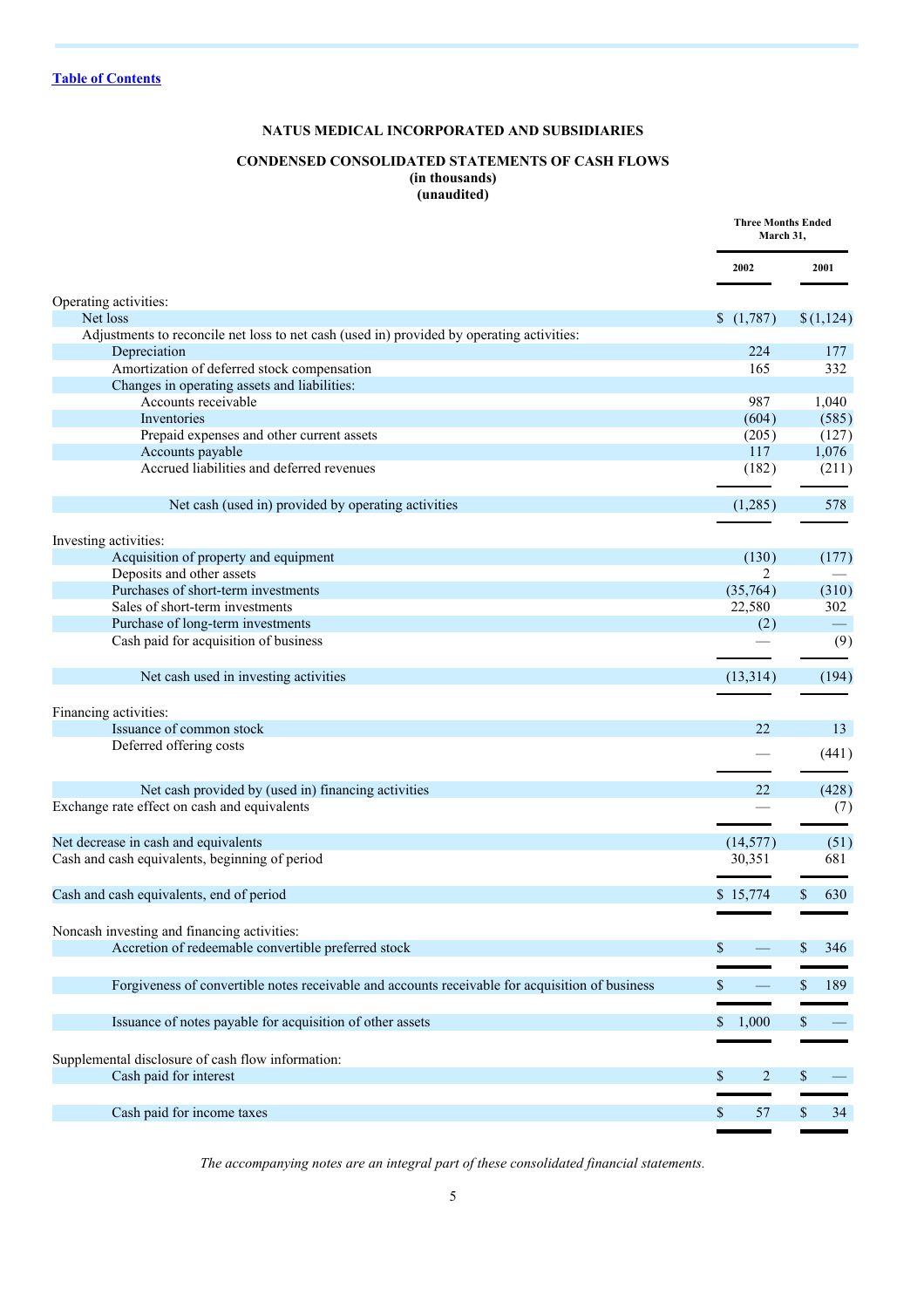## **NATUS MEDICAL INCORPORATED**

#### **NOTES TO CONDENSED CONSOLIDATED FINANCIAL STATEMENTS (unaudited)**

#### **1 — Summary of Significant Accounting Policies**

#### **Basis of Presentation**

The accompanying unaudited condensed consolidated financial statements have been prepared in accordance with the rules and regulations of the Securities and Exchange Commission. Accordingly, they do not include all of the information and notes required by accounting principles generally accepted in the United States of America for annual financial statements. The financial statements include all adjustments (consisting only of normal recurring adjustments) that the management of Natus Medical Incorporated (the "Company") believes necessary for fair presentation of the Company's financial position, results of operations and cash flows for the periods presented. These interim financial results are not necessarily indicative of results to be expected for the full fiscal year. The accompanying condensed consolidated financial statements include the accounts of the Company and its wholly owned subsidiaries and significant intercompany transactions have been eliminated. The accompanying financial information should be read in conjunction with the audited consolidated financial statements and notes thereto for the fiscal year ended December 31, 2001 included in the Company's Annual Report on Form 10- K.

#### **Use of Estimates**

The preparation of financial statements in conformity with generally accepted accounting principles in the United States of America requires management to make estimates and assumptions that affect the reported amounts of assets and liabilities and disclosure of contingent assets and liabilities in the consolidated financial statements. Such estimates include allowances for potentially uncollectable accounts receivable, warranty costs and a valuation allowance for deferred tax assets. Actual results could differ from those estimates.

#### **Recently Issued Accounting Pronouncements**

In October 2001, the Financial Accounting Standards Board (the "FASB") issued Statement of Financial Accounting Standards ("SFAS") No. 144, *Accounting for Impairment or Disposal of Long-Lived Assets*. SFAS No. 144 supersedes SFAS No. 121, *Accounting* for the Impairment of Long-Lived Assets and for Long-Lived Assets to be Disposed Of, and addresses financial accounting and reporting for the impairment or disposal of long-lived assets. SFAS No. 144 is effective for fiscal years beginning after December 15, 2001. The Company adopted the provisions of SFAS No. 144 on January 1, 2002, and the adoption of SFAS No. 144 did not have a material effect on its financial position or results of operations.

In June 2001, the FASB issued SFAS No. 141, *Business Combinations* and SFAS No. 142, *Goodwill and Other Intangible Assets*. SFAS No. 141 requires that all business combinations initiated after June 30, 2001 be accounted for under the purchase method and addresses the initial recognition and measurement of goodwill and other intangible assets acquired in a business combination. SFAS No. 142 addresses the initial recognition and measurement of intangible assets acquired outside of a business combination and the accounting for goodwill and other intangible assets subsequent to their acquisition. SFAS No. 142 provides that intangible assets with finite useful lives be amortized and that goodwill and intangible assets with indefinite lives will not be amortized, but will rather be tested at least annually for impairment. Under the provisions of SFAS No. 142, any impairment loss identified upon adoption of this standard is recognized as a cumulative effect of a change in accounting principle, which is charged directly to retained earnings. Any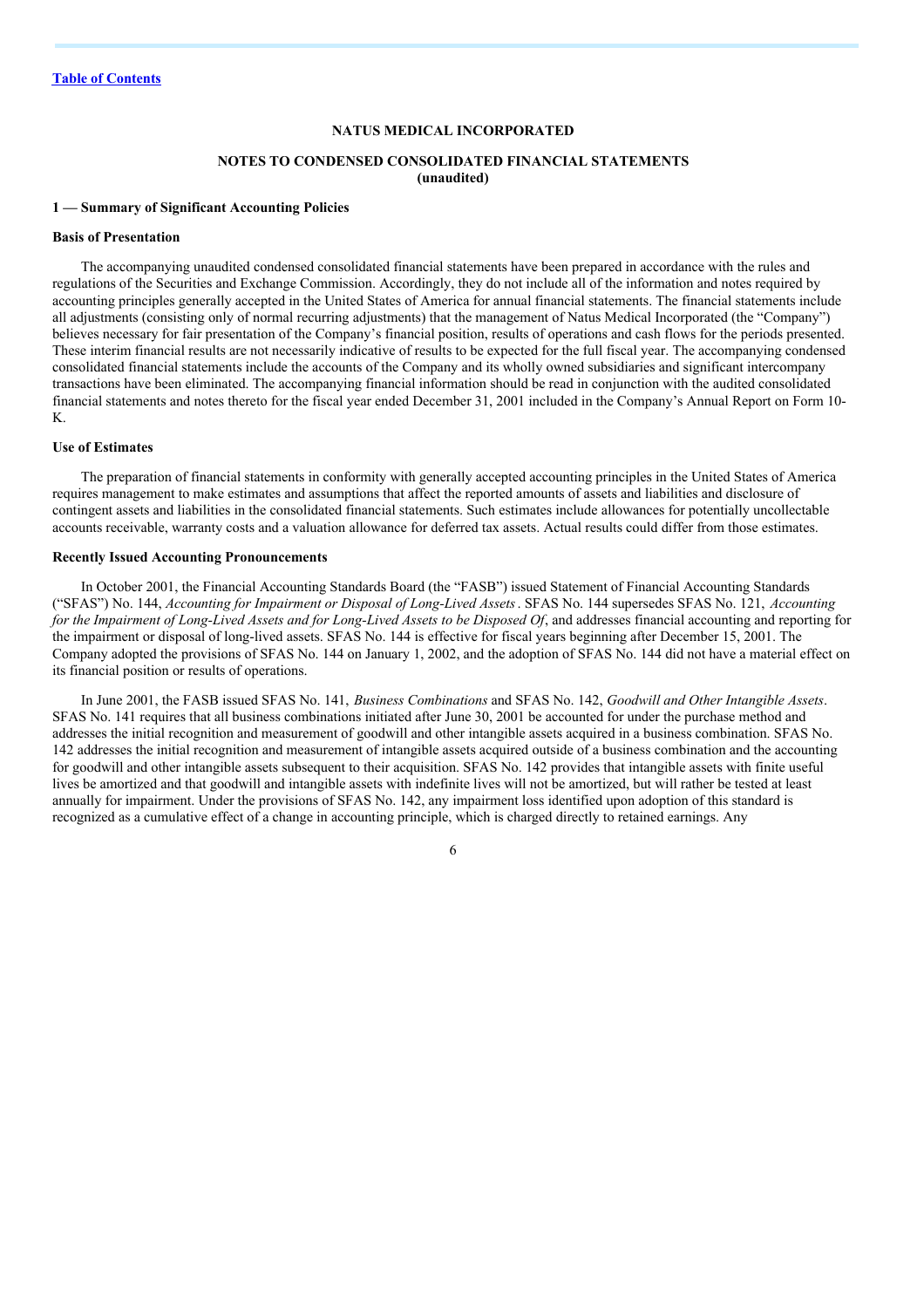impairment loss incurred subsequent to initial adoption of SFAS No. 142 is recorded as a charge to current period earnings. The Company adopted SFAS No. 142 on January 1, 2002 and stopped amortizing goodwill that resulted from business combinations completed prior to June 30, 2001. The adoption of SFAS No. 141 and 142 did not have a material effect on the Company's financial position or results of operations.

In June 1998, the Financial Accounting Standards Board issued SFAS No. 133, *Accounting for Derivative Instruments and Hedging Activities*. SFAS No. 133 defines derivatives, requires all derivatives to be carried at fair value and provides for hedge accounting when certain conditions are met. SFAS No. 133 became effective for the Company in fiscal year 2001. The Company generally does not utilize derivative instruments and had no such instruments at January 1, 2001. Therefore, the adoption of SFAS No. 133 did not have an impact on the Company's financial position or results of operations.

#### **Comprehensive Loss**

In accordance with SFAS No. 130, *Reporting Comprehensive Income*, the Company is required to report by major components and as a single total, the change in its net assets during the period from non-owner sources. The following are the components of comprehensive loss (in thousands):

|                                                  | <b>Three Months Ended</b><br>March 31, |         |   |          |
|--------------------------------------------------|----------------------------------------|---------|---|----------|
|                                                  |                                        | 2002    |   | 2001     |
| Net loss                                         | \$                                     | (1,787) | S | (1, 124) |
| Unrealized loss on available-for-sale securities |                                        | (122)   |   |          |
| Foreign currency translation adjustment          |                                        | (24)    |   | (17)     |
|                                                  |                                        |         |   |          |
| Comprehensive loss                               | \$                                     | (1,933) | S | (1,141)  |
|                                                  |                                        |         |   |          |

## **2 — Inventories**

Inventories consisted of (in thousands):

|                                 |   | <b>March 31, 2002</b> | December 31, 2001 |
|---------------------------------|---|-----------------------|-------------------|
| Raw materials and subassemblies | S | 3.017                 | 2,497             |
| Finished goods                  |   | 1.184                 | 1,101             |
|                                 |   |                       |                   |
| Total                           |   | 4.201                 | 3,598             |
|                                 |   |                       |                   |

#### **3 — Basic and Diluted Net Loss Per Common Share**

For all periods presented, both basic and diluted net loss per common share were computed by dividing the net loss available to common stockholders by the number of weighted average common shares outstanding during the respective periods. The impact of stock options could potentially dilute basic earnings per share in the future, but were excluded from the computation of diluted net loss per common share as their effect is antidilutive for the periods presented.

#### **4 — Customer and Geographic Information**

The Company operates in one reportable segment and is engaged in the design, manufacture and marketing of newborn screening products for the identification and monitoring of common medical disorders that may occur during the critical development period of infants. The nature of the Company's products and production processes as well as the type of customers and distribution methods are consistent among all of the Company's devices.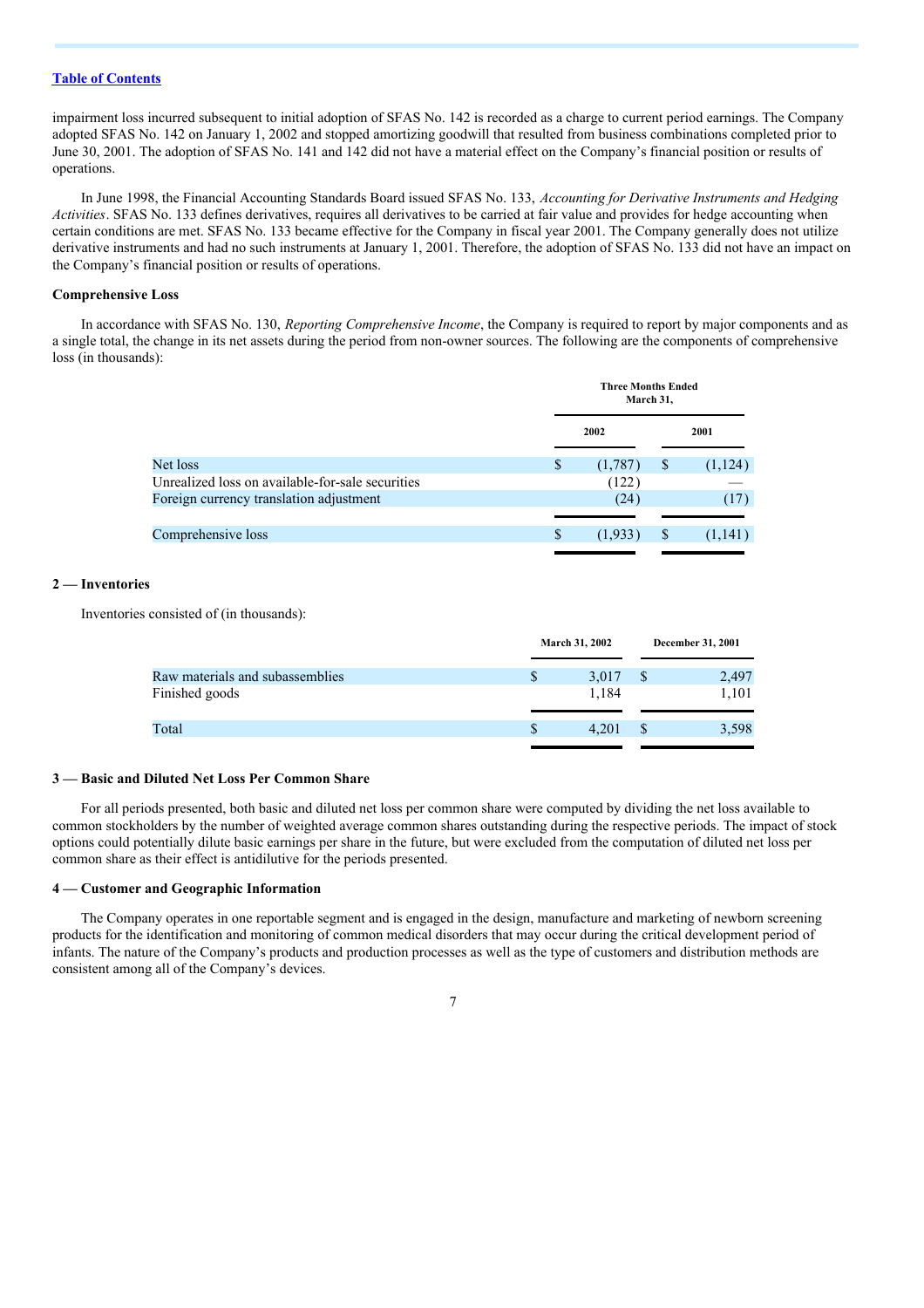Revenues from customers by geographic area are as follows (in thousands):

|                      | <b>Three Months Ended</b> |    |                |  |
|----------------------|---------------------------|----|----------------|--|
|                      | March 31, 2002            |    | March 31, 2001 |  |
| <b>United States</b> | \$<br>5,118               | \$ | 5,123          |  |
| Japan                | 537                       |    | 981            |  |
| All other            | 421                       |    | 214            |  |
|                      |                           |    |                |  |
| Total                | \$<br>6,076               | S  | 6,318          |  |
|                      |                           |    |                |  |

For the three months ended March 31, 2002, no sales to a single customer accounted for greater than 10% of total revenues. For the three months ended March 31, 2001, sales to one customer, a distributor, accounted for approximately 16% of total revenues.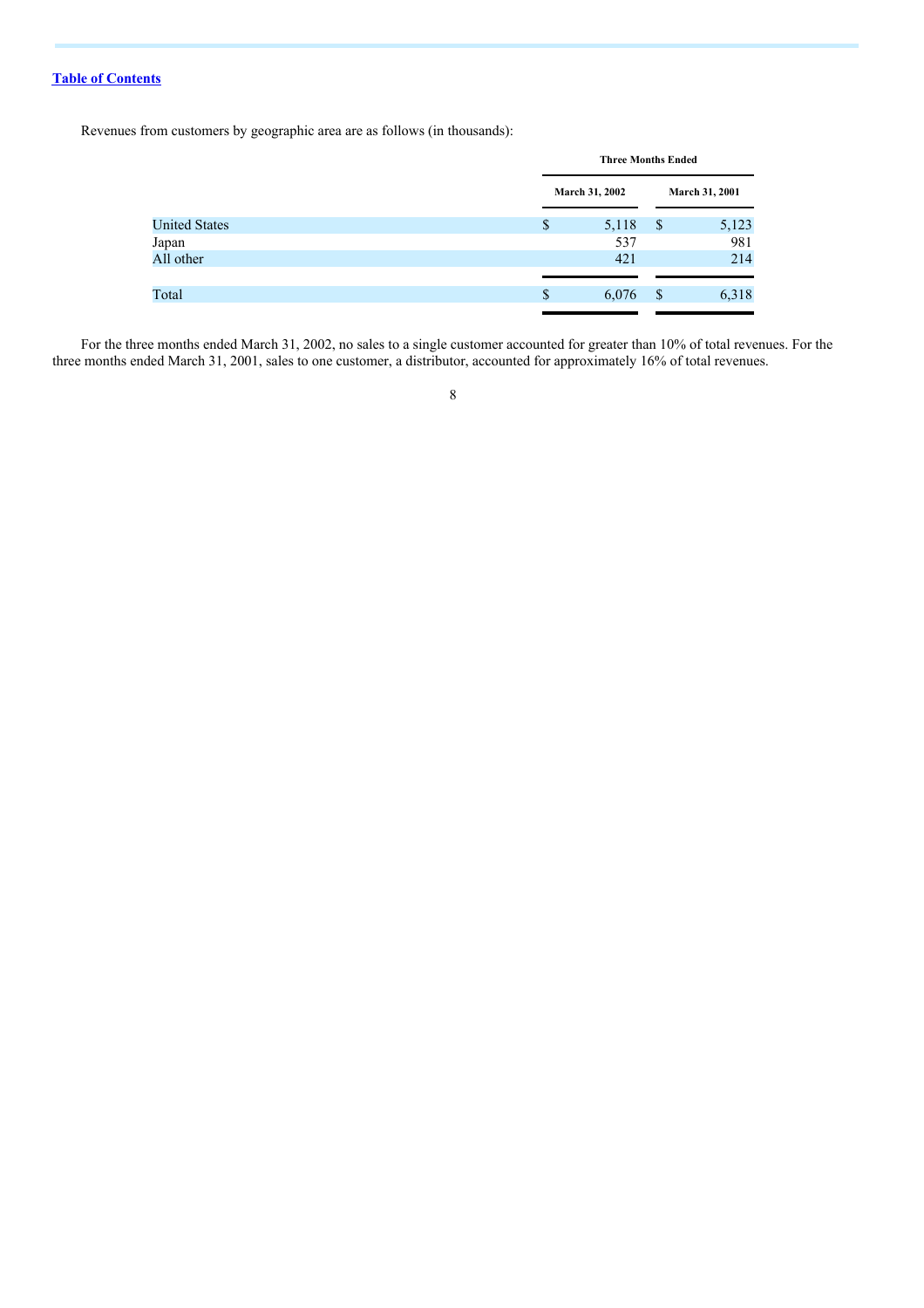## **Item 2. Management's Discussion and Analysis of Financial Condition and Results of Operations**

This Quarterly Report on Form 10-Q contains forward-looking statements within the meaning of Section 27A of the Securities Act of 1933 and Section 21E of the Securities Exchange Act of 1934 about Natus Medical Incorporated ("Natus," "we," "us" or "our company"). These statements include, among other things, statements concerning our future operations, financial condition and prospects, and business strategies. The words "may," "will," "continue," "estimate," "project," "intend," "believe," "expect," "anticipate" and other similar expressions generally identify forward-looking statements. Forward-looking statements in this Item 1 include, but are not limited to, statements regarding the following: the effectiveness and advantages of our products, the factors for acceptance of screening, incidence of newborn jaundice and hearing loss, bidding and selection processes, future results of clinical trials, our marketing, technology enhancement and product development strategies, including additional applications for our CO-Stat product, our intention to enter into agreements with group purchasing organizations, future third party reimbursement for our products, factors relating to demand for and economic advantages of our products, the effect of Medicare reform legislation, implementation of newborn hearing screening and jaundice management, future manufacturing quality and cost, hiring of additional personnel, quality of materials from suppliers, future availability of components and materials and related production delays, the proprietary nature of our products, including infringement and enforcement of proprietary rights, future competition and our ability to compete, our compliance with regulatory requirements and laws, *suf iciency of our facilities, resolution and ef ect of legal proceedings and our dividend policy.*

Investors in our common stock are cautioned not to place undue reliance on forward-looking statements. Forward-looking statements are not guarantees of future performance. The forward-looking statements are subject to substantial risks and uncertainties that could cause our future business, financial condition, or results of operations to differ materially from our historical results or currently anticipated results. Investors should carefully review the information contained under the caption "Factors Affecting Future Results." contained in "Management's Discussion and Analysis of Financial Condition and Results of Operations," and elsewhere in, or incorporated by reference into, this report. All forward-looking statements are based on information available to us on the date hereof, and we assume no obligation to update forward-looking statements. These forward-looking statements are made in reliance upon the safe *harbor provision of The Private Securities Litigation Reform Act of 1995.*

#### **Overview**

We develop, manufacture and market screening products for the detection and monitoring of common medical disorders in infants. Currently, we sell our ALGO products for hearing screening and our CO-Stat products for the analysis of hemolysis and management of jaundice.

Our revenues consist of revenues from sales of equipment and disposable supplies. We currently derive substantially all of our revenues from sales of a limited number of products. Nearly all of our revenues were from sales of our ALGO products in the three months ended March 31, 2002 and 2001. Although we commercially launched our CO-Stat product in January 2001, we expect that a substantial majority of our revenues will continue to be generated from sales of our ALGO products for at least the next two years.

Historically we have sold our products directly through our sales force in the United States and indirectly through distributors internationally. Domestic sales were 84% and 81% of our revenues during the three months ended March 31, 2002 and 2001, respectively. We plan to expand our international operations significantly because we believe international markets represent a significant growth opportunity. We acquired the distribution operations of our United Kingdom distributor in January 2001 and also began direct distribution operations in Japan in July 2001, when we acquired the activities of our Japanese distributor. We anticipate that international revenues will increase as a percent of revenues in the future. If international sales increase, we may not experience corresponding growth in operating income due to the higher cost of selling outside of the United States. Historically, our international sales have been indirect and through distributors and have been characterized by lower gross margins due to the discount the distributors receive from our list prices.

We recognize revenues, net of discounts from product sales, including sales to distributors, upon shipment when a purchase order has been received, the sales price is fixed and determinable and collection of the resulting receivable is probable. We generally do not provide rights of return on our products. Advance payments from customers are recorded as deferred revenues until shipment of the related product. We do provide for trade-ins of our own or competitive equipment. Trade-ins are recorded as a reduction of revenues at the time of shipping the replacement equipment, and therefore impact the margins associated with those

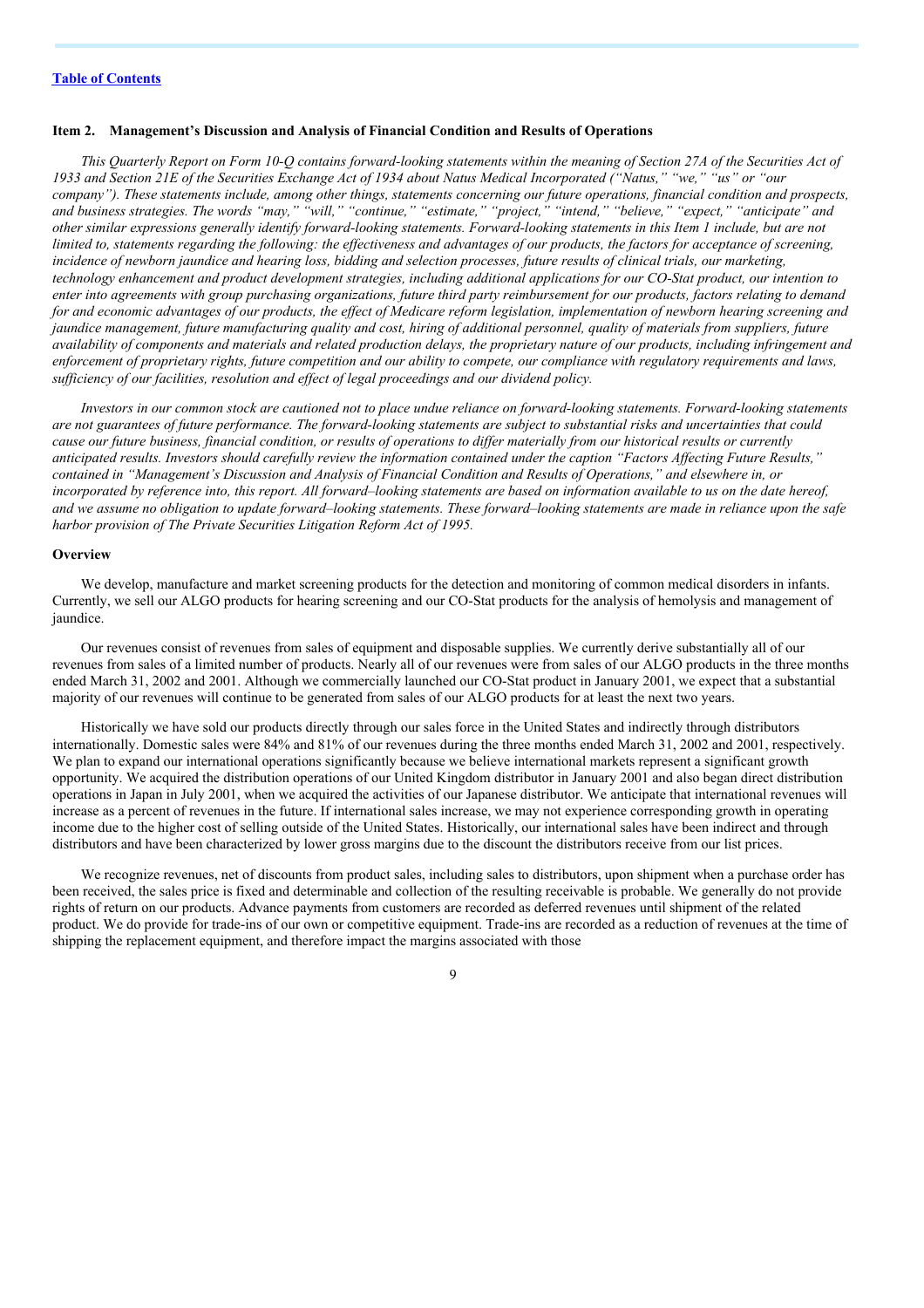sales. We expect trade-ins to increase soon after a major product introduction when our customers upgrade their existing equipment to newer models.

We do make provision for initial standard warranty obligations of one year and post-sale training and customer support at the time the related revenues are recognized. Revenues from extended warranty contracts are recognized ratably over the warranty period. Allowances for estimated warranty costs are estimated based on our historical results. To date, warranty and extended warranty costs have been in line with projected amounts. However, our past product warranty experience may not be indicative of the warranty costs we may experience in the future. We provide ALGO screening equipment to our customers on loan without charge while we repair or service their screening equipment.

Our net income or loss can be markedly impacted by the decisions of management regarding the level of resources applied to our business. Management, and our board of directors, makes these decisions on the basis of sales forecasts, expected customer orders, economic conditions and other factors. These costs are primarily personnel and facilities costs that are relatively fixed in the short-term and directly impact net income. In January 2001, we reorganized and expanded our domestic sales force to commercially launch and focus on our CO-Stat products. We increased spending on the marketing of our CO-Stat products in 2001 and expect to maintain these spending levels in 2002. Because we have not previously marketed newborn jaundice management products, we cannot be certain that our planned resources will be sufficient to support the launch of our CO-Stat products. In addition, we have increased international expenses by acquiring the operations of our United Kingdom distributor in January 2001, our Japanese distributor in July 2001 and increasing our support staff. We increased the number of persons dedicated to the sales and marketing of our products internationally to 20 as of March 31, 2002 from two as of January 1, 2001. Because we have not previously sold or marketed our products internationally through direct efforts, we cannot be certain that our planned resources will be sufficient to support our products in those markets.

Our net loss available to common stockholders for the three months ended March 31, 2001 includes accretion charges to increase the carrying amount of our redeemable convertible preferred stock to the amount we would have been required to pay if the preferred stock had been redeemed prior to the date of our initial public offering in July 2001. Our redeemable convertible preferred stock converted to common stock on a one-for-one basis upon the closing of our initial public offering in July 2001 and accretion ceased as of that time. We did not pay accrued dividends on the redeemable convertible preferred stock when it converted, and accrued but unpaid dividends became additional paid-in capital.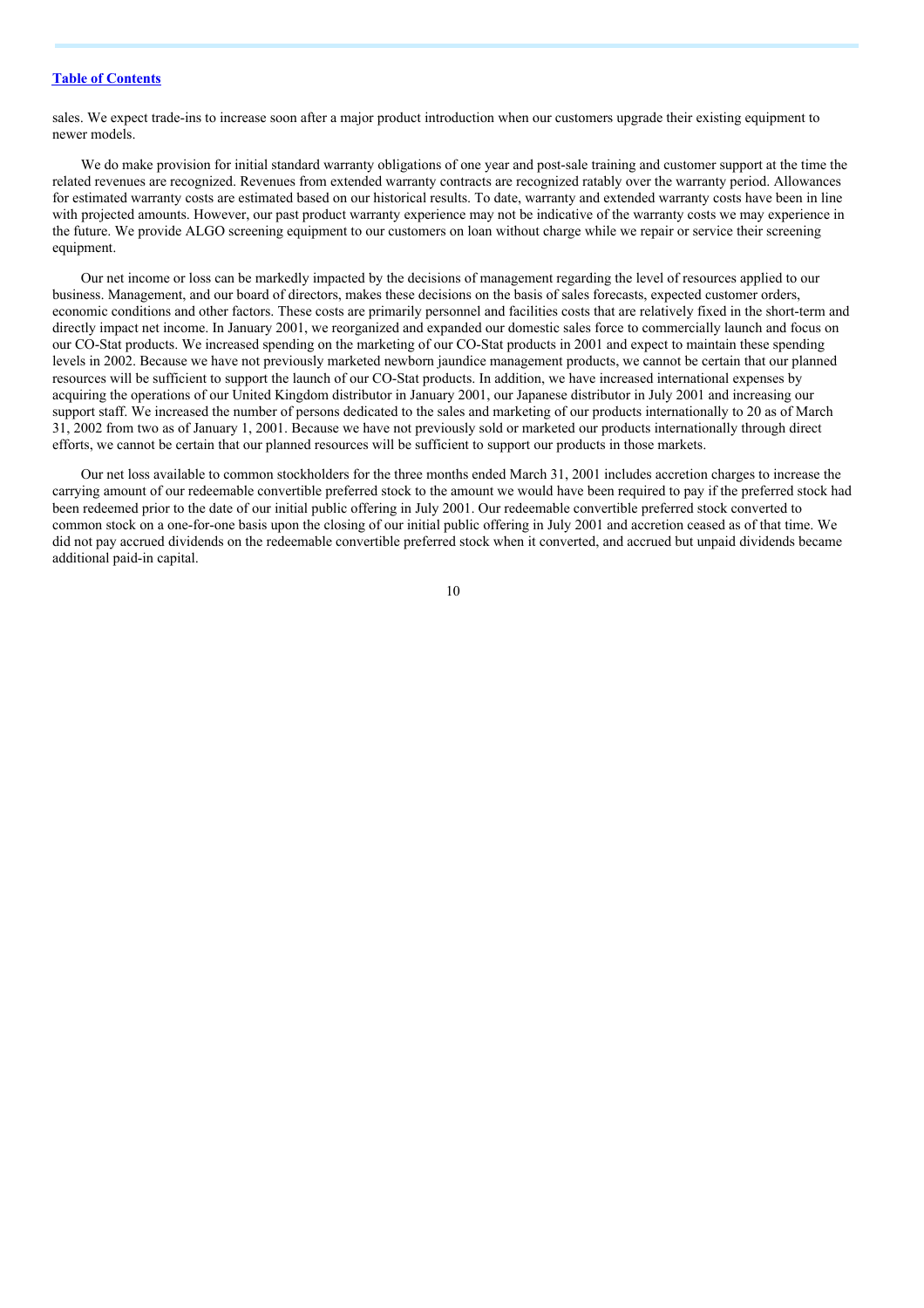## **Results of Operations**

The following table sets forth for the periods indicated selected consolidated statements of operations data as a percentage of total revenues. Our historical operating results are not necessarily indicative of the results for any future period.

|                                                            | <b>Percentage of Total Revenues</b>    |            |
|------------------------------------------------------------|----------------------------------------|------------|
|                                                            | <b>Three Months Ended</b><br>March 31, |            |
|                                                            | 2002                                   | 2001       |
| Revenues                                                   | 100.0%                                 | 100.0%     |
| Cost of revenues*                                          | 41.4                                   | 38.4       |
| Gross profit                                               | 58.6                                   | 61.6       |
| Operating expenses:                                        |                                        |            |
| Marketing and selling                                      | 55.4                                   | 46.6       |
| Research and development                                   | 17.4                                   | 16.0       |
| General and administrative                                 | 16.2                                   | 12.4       |
| Amortization of deferred stock compensation*               | 2.4                                    | 4.6        |
| Total operating expenses                                   | 91.4                                   | 79.6       |
|                                                            |                                        |            |
| Loss from operations                                       | (32.8)                                 | (18.0)     |
| Other income, net                                          | 3.9                                    | 0.2        |
| Loss before provision for income taxes                     | (28.9)                                 | (17.8)     |
| Provision for income taxes                                 | 0.5                                    |            |
| Net loss                                                   | (29.4)                                 | (17.8)     |
| Accretion of redeemable convertible preferred stock        |                                        | 5.5        |
| Net loss available to common stockholders                  | $(29.4)\%$                             | $(23.3)\%$ |
| * Amortization of deferred stock compensation included in: |                                        |            |
| Cost of revenues                                           | 0.3%                                   | 0.7%       |
|                                                            |                                        |            |
| Operating expenses:                                        |                                        |            |
| Marketing and selling                                      | $1.2\%$                                | 2.4%       |
| Research and development                                   | 0.3                                    | 0.5        |
| General and administrative                                 | 0.9                                    | 1.7        |
| Total                                                      | 2.4%                                   | 4.6%       |
|                                                            |                                        |            |

## **Three Months Ended March 31, 2002 and 2001**

#### **Revenues**

Our revenues consist almost exclusively of revenues from the sale of ALGO screening equipment and its related disposable supplies. Our revenues decreased \$242,000, or 4%, to \$6.1 million in the three months ended March 31, 2002 from \$6.3 million in the three months ended March 31, 2001. This decrease was primarily attributable to a decrease in revenues from sales of our screening equipment. No end customer accounted for more than 10% of our revenues in the three months ended March 31, 2002 and 2001.

Revenues from screening equipment decreased \$753,000, or 34%, to \$1.5 million in the three months ended March 31, 2002 from \$2.2 million in the three months ended March 31, 2001. Lower international unit sales, particularly those in Japan, were the primary reason for the decline.

Revenues from disposable supplies increased \$414,000 or 11%, to \$4.3 million in the three months ended March 31, 2002 from \$3.9 million in the three months ended March 31, 2001. The increase was primarily attributable to higher international sales of disposable supplies, particularly in Japan.

Revenues from sales outside the United States decreased by \$236,000, or 20%, to \$959,000 in the three months ended March 31, 2002 from \$1.2 million in the three months ended March 31, 2001. The decrease was primarily attributable to lower screening equipment sales in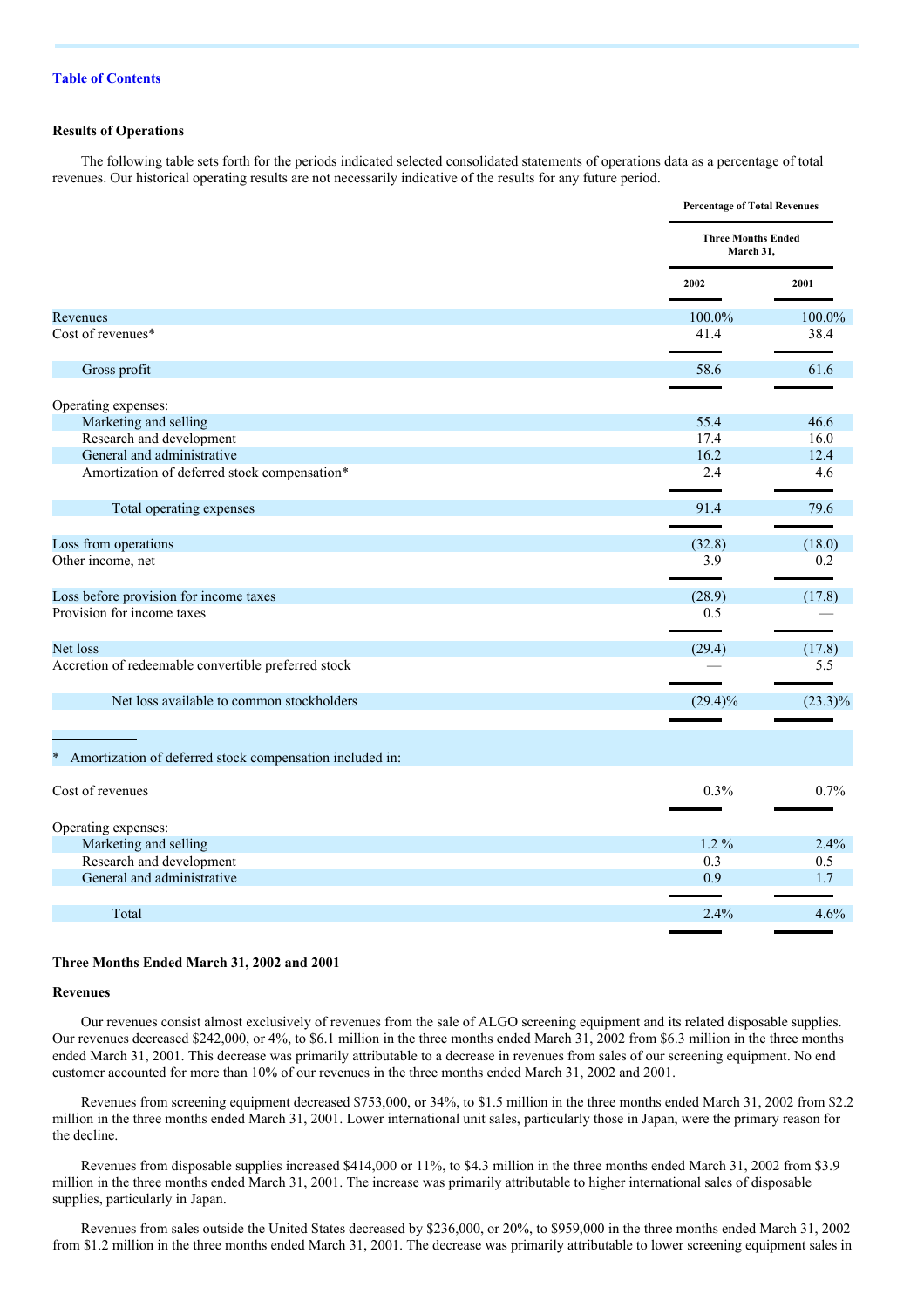#### Japan.

## **Costs of Revenues and Operating Expenses**

Cost of revenues includes material costs, personnel expenses, amortization of deferred stock compensation, packaging and shipping costs, other manufacturing costs, warranty expenses and technology license fees. Our cost of revenues increased \$88,000, or 4%, to \$2.5 million in the three months ended March 31, 2002 from \$2.4 million in the three months ended March 31, 2001. The increase in cost of revenues was primarily attributable to the increased volume of disposable supplies sold and to increased manufacturing costs during the three months ended March 31, 2001. As a percent of revenues, the cost of revenues increased to 41% in the three months ended March 31, 2002 from 38% in the three months ended March 31, 2001. The increase in cost of revenues as a percent of revenues was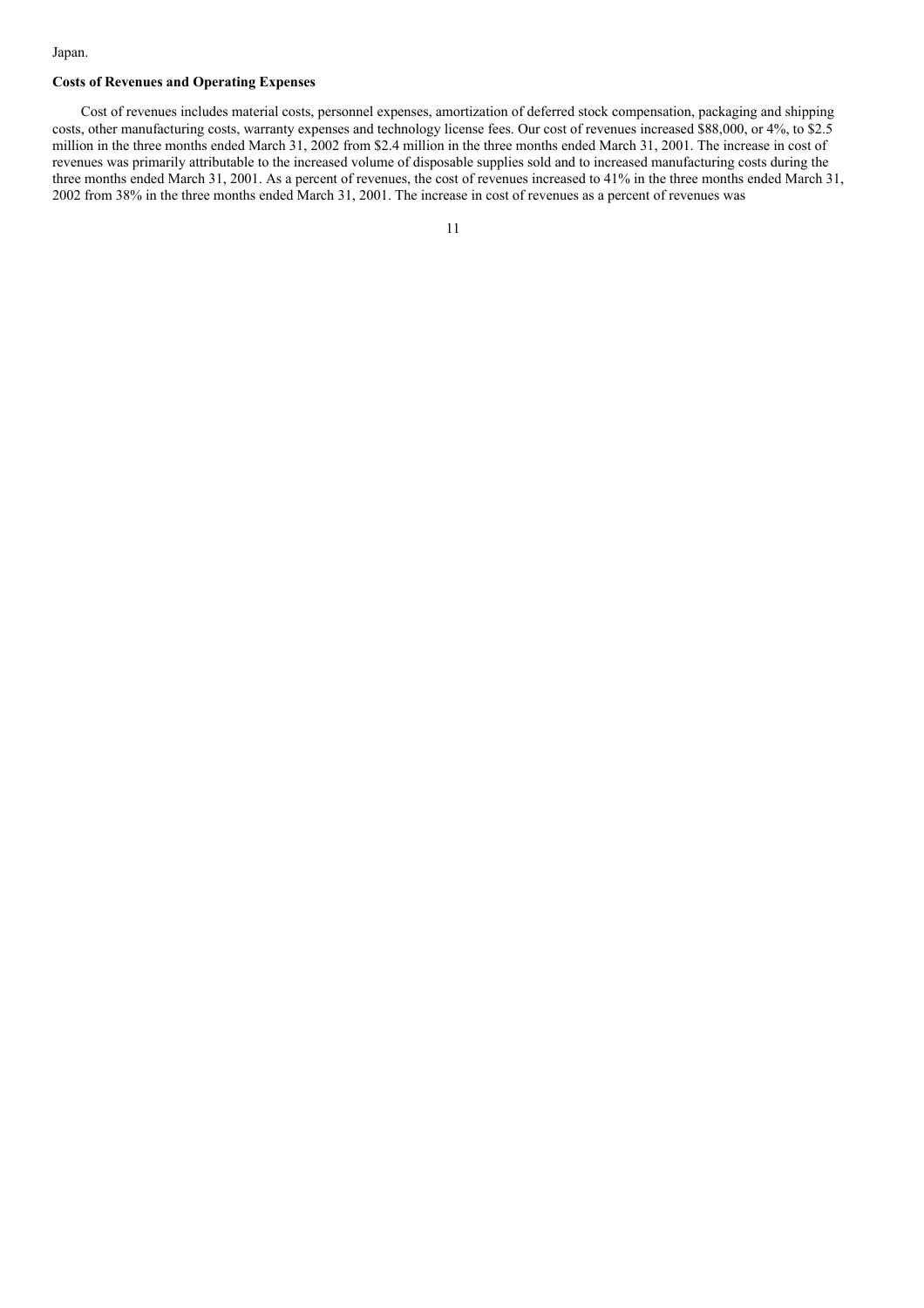primarily attributable to an increase in manufacturing costs spread over fewer screening equipment unit sales and related revenues.

Marketing and selling expenses consist primarily of salaries, commissions, travel and promotional and advertising costs. Our marketing and selling expenses increased \$422,000, or 14%, to \$3.4 million in the three months ended March 31, 2002 from \$2.9 million in the three months ended March 31, 2001. The increase in marketing and selling expenses was primarily attributable to the hiring of additional selling personnel and costs associated with the expansion of our international operations.

Research and development expenses consist of engineering costs to develop new products, enhance existing products and validate the design of our new or enhanced products. Our research and development expenses increased \$45,000, or 5%, to \$1.1 million in the three months ended March 31, 2002 from \$1.0 million in the three months ended March 31, 2001. The increase in research and development expenses was primarily attributable to the increased use of outside consultants.

General and administrative expenses consist of corporate, finance, human resource, administrative and legal expenses. Our general and administrative expenses increased \$206,000, or 26%, to \$988,000 in the three months ended March 31, 2002 from \$782,000 in the three months ended March 31, 2001. The increase in general and administrative expenses was primarily attributable to the hiring of additional personnel, as well as increased insurance premiums and fees for outside services.

Other income and expense consists of interest income and capital gains and losses associated with changes in our investment portfolio, interest expense, currency exchange loss and other miscellaneous income and expenses. Interest income increased \$238,000 to \$262,000 in the three months ended March 31, 2002 from \$24,000 for the three months ended March 31, 2001. This increase was primarily attributable to investments of net proceeds remaining from our initial public offering in July 2001.

We recorded aggregate amortization of deferred stock compensation of \$165,000 and \$332,000 in the three months ended March 31, 2002 and 2001, respectively.

#### **Liquidity and Capital Resources**

As of March 31, 2002, we had cash, cash equivalents and short-term investments of \$51.6 million, stockholders' equity of \$59.3 million and working capital of \$56.0 million. We completed an initial public offering of 5,000,000 shares of our common stock at \$11.00 per share in July 2001 and raised \$51.2 million after underwriting discounts and commissions but before expenses payable by us. In August 2001, our managing underwriters exercised their right to purchase an additional 750,000 shares of our common stock at \$11.00 per share for net proceeds of \$7.7 million after underwriting discounts and commissions but before any expenses payable by us.

Net cash used in operating activities was \$1.3 million for the three months ended March 31, 2002, compared to net cash provided by operating activities of \$578,000 for the three months ended March 31, 2001. Cash used in operating activities for the three months ended March 31, 2002 resulted primarily from the net loss during the period and an increase in inventories, offset in part by non-cash items such as deferred stock compensation and depreciation and amortization and a decrease in accounts receivable. The increase in inventories primarily is associated with the needs of our wholly owned foreign operations in Japan and additional inventory associated with our ALGO 3 product. Net cash provided by operating activities for the three months ended March 31, 2001 resulted primarily from a decrease in accounts receivable, an increase in accounts payable and non-cash items such as deferred stock compensation and depreciation and amortization, offset by increases in inventory and the net loss during the three months ended March 31, 2001.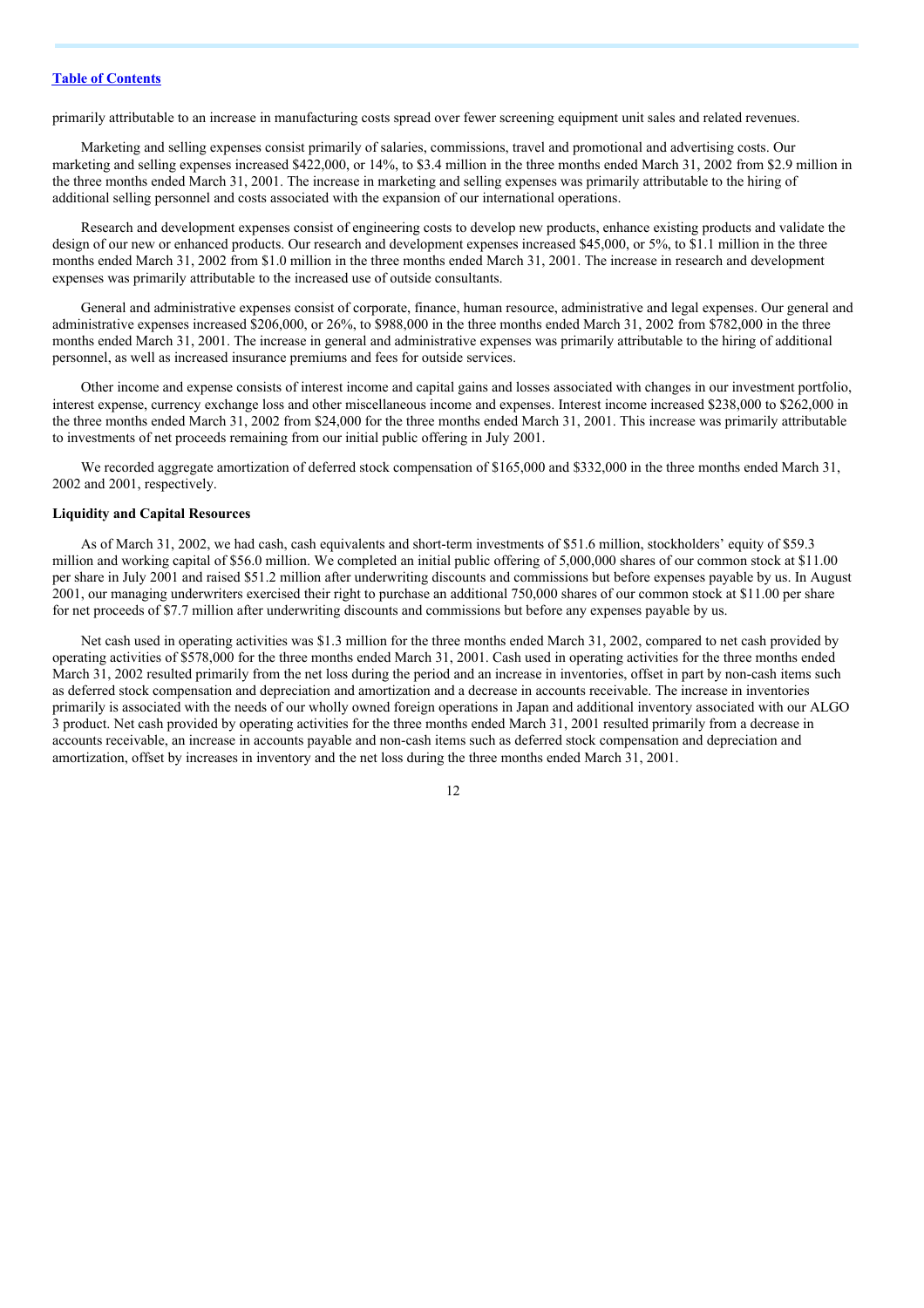Net cash used in investing activities was \$13.3 million for the three months ended March 31, 2002 and \$194,000 for the three months ended March 31, 2001. Net cash used in investing activities during these periods was primarily for the purchase of short-term investments (net of sales) in the three months ended March 31, 2002 and new computers, equipment and furniture as we expanded operations in the three months ended March 31, 2001. We had no material capital expenditure commitments as of March 31, 2002 and we currently do not intend to enter into any material capital expenditure commitments for the remainder of fiscal year 2002.

Net cash provided by financing activities was \$22,000 for the three months ended March 31, 2002 and net cash used by financing activities was \$428,000 for the three months ended March 31, 2001. The net cash provided by financing activities for the three months ended March 31, 2002 resulted primarily from the proceeds of exercises of stock options pursuant to our stock plans. The net cash used in financing activities for the three months ended March 31, 2001 resulted primarily from deferred offering costs.

Our future liquidity and capital requirements will depend on numerous factors, including:

- the amount and timing of revenues;
- the extent to which our existing and new products gain market acceptance;
- the extent to which we make acquisitions;
- the cost and timing of expansion of product development efforts and the success of these development efforts;
- the cost and timing of expansion of marketing and selling activities; and
- available borrowings under line of credit arrangements and the availability of other means of financing.

In March 2002, we entered into an agreement to acquire certain intellectual property and product rights of a private company for \$1.0 million subject to certain conditions to closing and other obligations of the seller. We financed the acquisition with short-term notes payable that do not bear interest. \$500,000 of the notes was due on April 1, 2002 and \$500,000 of the notes will be due on July 1, 2002. We also entered into a product development agreement with respect to the acquired rights, which will involve payments in the aggregate amount of \$500,000 between April 1, 2002 and March 31, 2003.

We believe that our current cash and cash equivalent balances and any cash generated from operations and from current or future debt financing will be sufficient to meet our operating and capital requirements for at least the next 18 months. However, it is possible that we may require additional financing within this period. We intend to continue to invest heavily in the development of new products and enhancements to our existing products. The factors described above will affect our future capital requirements and the adequacy of our available funds. In addition, even if we raise sufficient funds to meet our anticipated cash needs during the next 18 months, we may need to raise additional funds beyond this time. We may be required to raise those funds through public or private financings, strategic relationships or other arrangements. Any additional equity financing may be dilutive to stockholders and debt financing, if available, may involve restrictive covenants.

### **Recent Accounting Pronouncements**

In October 2001, the Financial Accounting Standards Board (the "FASB") issued Statement of Financial Accounting Standards ("SFAS") No. 144, *Accounting for Impairment or Disposal of Long-Lived*

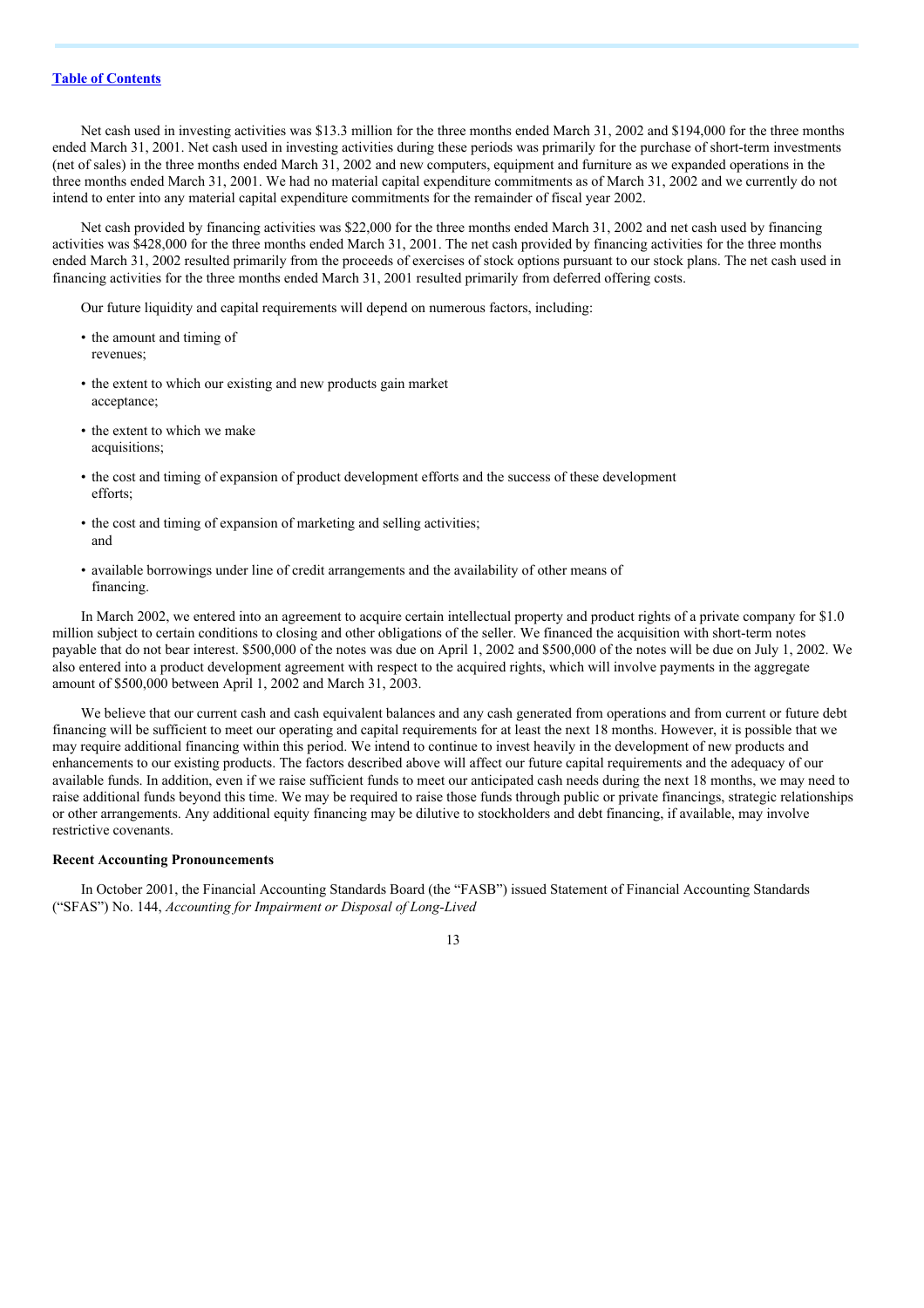Assets. SFAS No. 144 supersedes SFAS No. 121, Accounting for the Impairment of Long-Lived Assets and for Long-Lived Assets to be *Disposed Of*, and addresses financial accounting and reporting for the impairment or disposal of long-lived assets. SFAS No. 144 is effective for fiscal years beginning after December 15, 2001. We adopted the provisions of SFAS No. 144 on January 1, 2002, and the adoption of SFAS No. 144 did not have a material effect on our financial position or results of operations.

In June 2001, the FASB issued SFAS No. 141, *Business Combinations* and SFAS No. 142, *Goodwill and Other Intangible Assets*. SFAS No. 141 requires that all business combinations initiated after June 30, 2001 be accounted for under the purchase method and addresses the initial recognition and measurement of goodwill and other intangible assets acquired in a business combination. SFAS No. 142 addresses the initial recognition and measurement of intangible assets acquired outside of a business combination and the accounting for goodwill and other intangible assets subsequent to their acquisition. SFAS No. 142 provides that intangible assets with finite useful lives be amortized and that goodwill and intangible assets with indefinite lives will not be amortized, but will rather be tested at least annually for impairment. Under the provisions of SFAS No. 142, any impairment loss identified upon adoption of this standard is recognized as a cumulative effect of a change in accounting principle, which is charged directly to retained earnings. Any impairment loss incurred subsequent to initial adoption of SFAS No. 142 is recorded as a charge to current period earnings. We adopted SFAS No. 142 on January 1, 2002 and stopped amortizing goodwill that resulted from business combinations completed prior to June 30, 2001. The adoption of SFAS No. 141 and 142 did not have a material effect on our financial position and results of operations.

In June 1998, the Financial Accounting Standards Board issued SFAS No. 133, *Accounting for Derivative Instruments and Hedging Activities*. SFAS No. 133 defines derivatives, requires all derivatives to be carried at fair value and provides for hedge accounting when certain conditions are met. SFAS No. 133 became effective for us in fiscal year 2001. We generally do not utilize derivative instruments and had no such instruments at January 1, 2001. Therefore, the adoption of SFAS No. 133 did not have an impact on our financial position or results of operations.

#### **Factors Affecting Future Results**

#### We have a history of losses and may experience losses in the future, which may result in the market price of our common stock **declining**

Since our inception, we have incurred significant net losses, including net losses available to common stockholders of \$1.8 million in the three months ended March 31, 2002, \$4.6 million in 2001, \$1.1 million in 2000 and \$1.4 million in 1999. In addition, we had an accumulated deficit of \$26.1 million as of March 31, 2002. We expect to incur net losses in 2002.

We anticipate that our expenses will increase substantially in the foreseeable future as we:

- continue to invest in research and development to enhance our ALGO and CO-Stat products and develop new technologies;
- develop additional applications for our current technology, such as the use of our CO-Stat breath analyzer for the detection of pregnancy induced hypertension;
- increase our marketing and selling activities, particularly outside the United States;
- continue to increase the size and number of locations of our customer support organization; and
- develop additional infrastructure and hire additional management and other employees to keep pace with our growth.

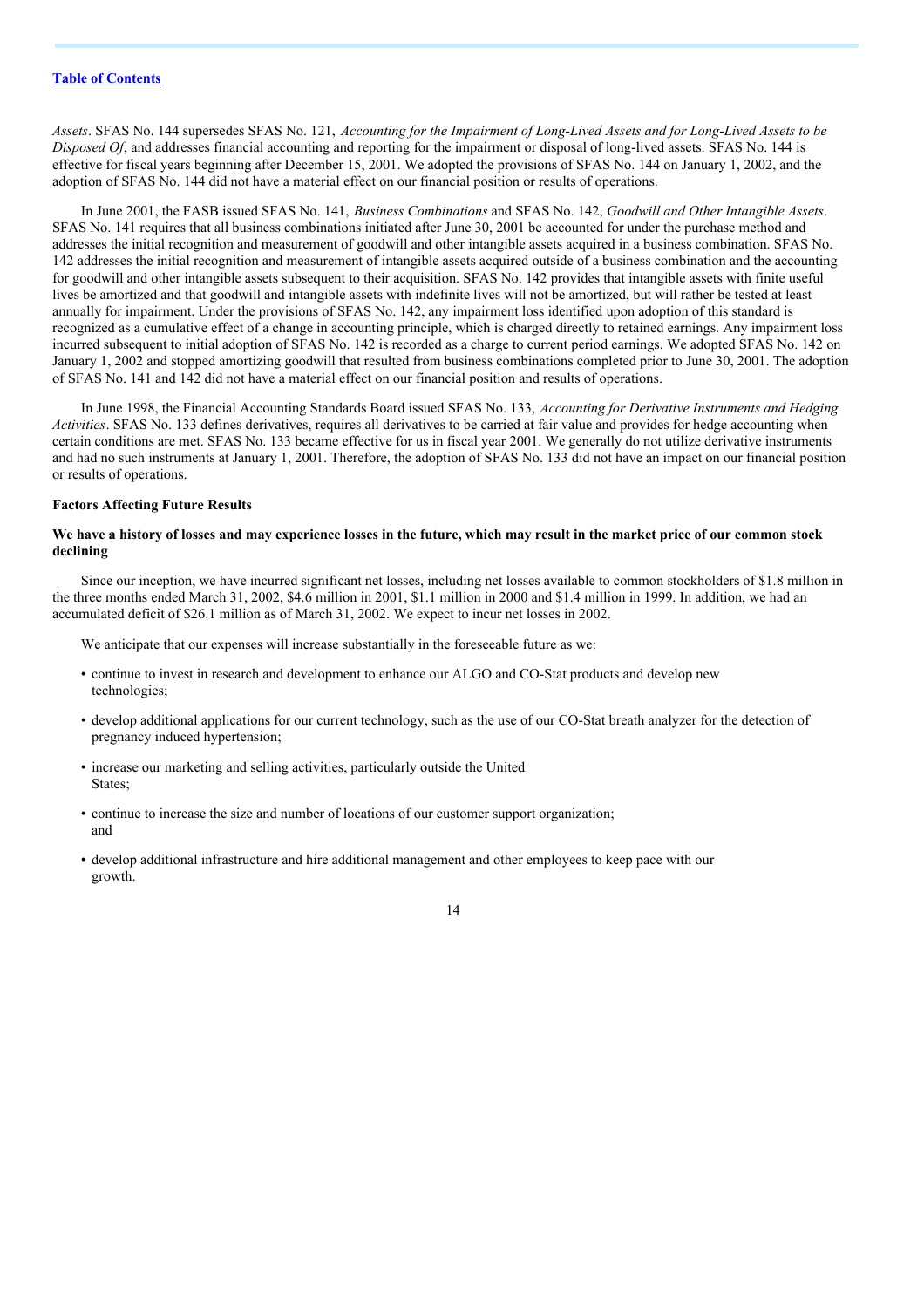As a result of these increased expenses, we will need to generate significantly higher revenues to achieve profitability. We cannot be certain that we will achieve profitability in the future or, if we achieve profitability, sustain it. If we do not achieve and maintain profitability, the market price of our common stock is likely to decline, perhaps substantially.

## We have relied, and expect to continue to rely, on sales of our ALGO product family for substantially all of our revenues, and a **decline in sales of these products could cause our revenues to fall**

Historically, we have derived substantially all of our revenues from sales of our ALGO products. Revenues from our ALGO products accounted for approximately 96% of our revenues in the three months ended March 31, 2002, approximately 97% of our revenues in fiscal 2001 and approximately 98% of our revenues in fiscal 2000. We expect that the revenues from our ALGO product family will continue to account for a substantial majority of our revenues for at least the next two years. To date, our MiniMuff product, which is a disposable ear cover for newborns, has accounted for only a small percentage of our revenues. We have not derived any significant revenues from sales of our CO-Stat products. Any factors adversely affecting the pricing of our ALGO screening equipment and related disposables or demand for our ALGO products, including physician acceptance or the selection of competing products, could cause our revenues to decline and our business to suffer.

## If more physicians do not adopt our ALGO and CO-Stat products, we will not achieve future sales growth

We acquired the ALGO product family in 1987, and we introduced our CO-Stat product in January 2001. More neonatologists and pediatricians must adopt our products for us to increase our sales. We believe that physicians will not continue to use our products unless they determine, based on published peer-reviewed journal articles, long-term clinical data and experience, that the products provide an accurate and cost-effective alternative to other means of testing for hearing impairment or jaundice management. There are currently alternative hearing screening and jaundice management products, which may be less expensive and may be quicker on a per test basis. Physicians are traditionally slow to adopt new products and testing practices, partly because of perceived liability risks and the uncertainty of third party reimbursement. If more neonatologists and pediatricians do not adopt our products, we may never have significant revenues or achieve and maintain profitability. Factors that may affect the medical community's acceptance of our products, some of which are beyond our control, include:

- the changing governmental and physician group guidelines for screening of newborns, particularly with respect to full term babies;
- the performance, quality, price and total cost of ownership of our screening products relative to other screening products for newborns;
- our ability to maintain and enhance our existing relationships and to form new relationships with leading physician organizations, hospitals and third party payors;
- changes in state and third party payor reimbursement policies for newborn screening equipment; and
- the adoption of state and foreign laws requiring universal newborn screening.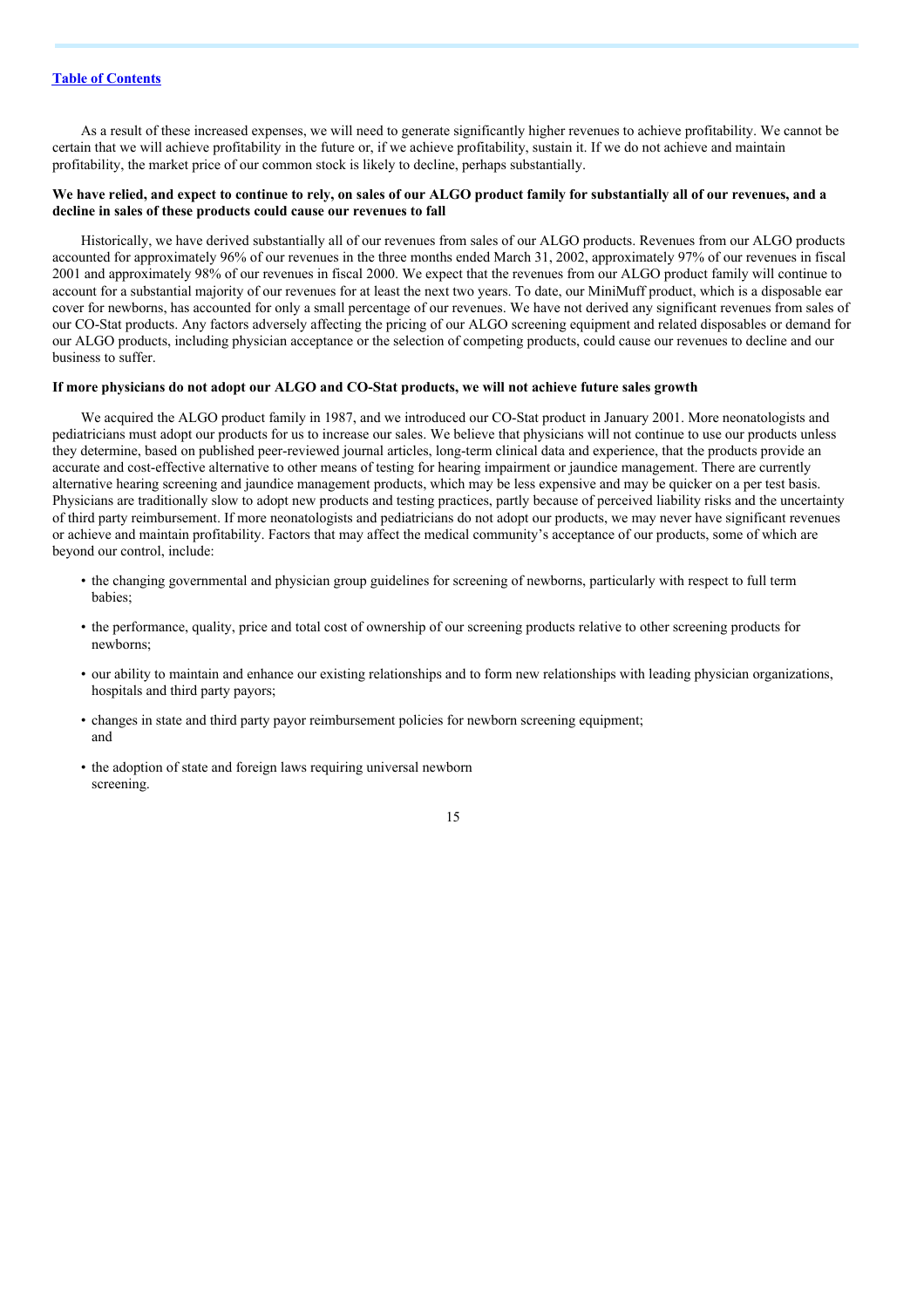#### A general economic downturn in the United States or abroad may reduce our revenue and harm our business

The primary customers for our products are neonatologists, physicians, audiologists, hospitals and government agencies. Any significant downturn in domestic or global economic conditions which results in the reduction of the capital spending budgets of our customers or a delay in capital equipment purchases would likely result in a decline in demand for our products and could harm our business. Economic growth in the United States and other countries has slowed significantly and many commentators believe that the United States economy is experiencing a recession. Overall, customer spending is getting tighter and spending decisions are being more closely scrutinized. These conditions have negatively impacted our business and may continue to do so if they persist. Like other companies, we currently have very limited visibility with respect to our near term quarters and are having difficulty predicting our revenues and operating results during these periods.

#### A sluggish economy and terrorist attacks in New York and Washington D.C. could have an adverse effect on our business

The September 11, 2001 terrorist attacks in New York and Washington D.C. could further contribute to the slowdown in the United States economy and the economies of other countries. At the time of the attacks, capital investment by businesses, particularly capital investment in technology, had been experiencing substantial weakness. Economic and political uncertainties, both domestically and abroad, resulting from these attacks or otherwise could result in declines in new technology investments by our customers, including investment in our products. In addition, at least during the short term, some hospitals may focus their resources on community preparedness and issues related to readiness for disasters rather than on compliance with newborn hearing screening mandates to take effect. For example, we did not receive product orders that we anticipated in the weeks after the terrorist attacks, which resulted in a decline in revenues in the quarter ended September 30, 2001. New rules and regulations that went into effect in New York in October 2001 require inpatient hearing screening for newborns under certain circumstances. We did not receive the orders we anticipated that we would receive late in the quarter ended September 30, 2001 from the adoption of these rules and regulations. We do not know what further effect the terrorist attacks, or resulting military actions by the United States, could have on our business, revenues or results of operations. If our customers or potential customers defer or cancel purchases of our products, our revenues will be adversely affected, which would harm our results of operations and financial condition.

## **Our quarterly operating results may fluctuate, which could cause our stock price to decline**

- Our revenues and operating results have varied significantly from quarter to quarter in the past and may continue to fluctuate in the future. The following are among the factors that could cause our revenues, operating results and margins to fluctuate significantly from quarter to quarter:
- the budgeting cycle of our customers;
- the size and timing of specific sales, such as large purchases of screening equipment or disposables by government agencies or hospital systems;
- product and price competition;
- trade-in allowances or other concessions in connection with the introduction of new products or improvements to existing products;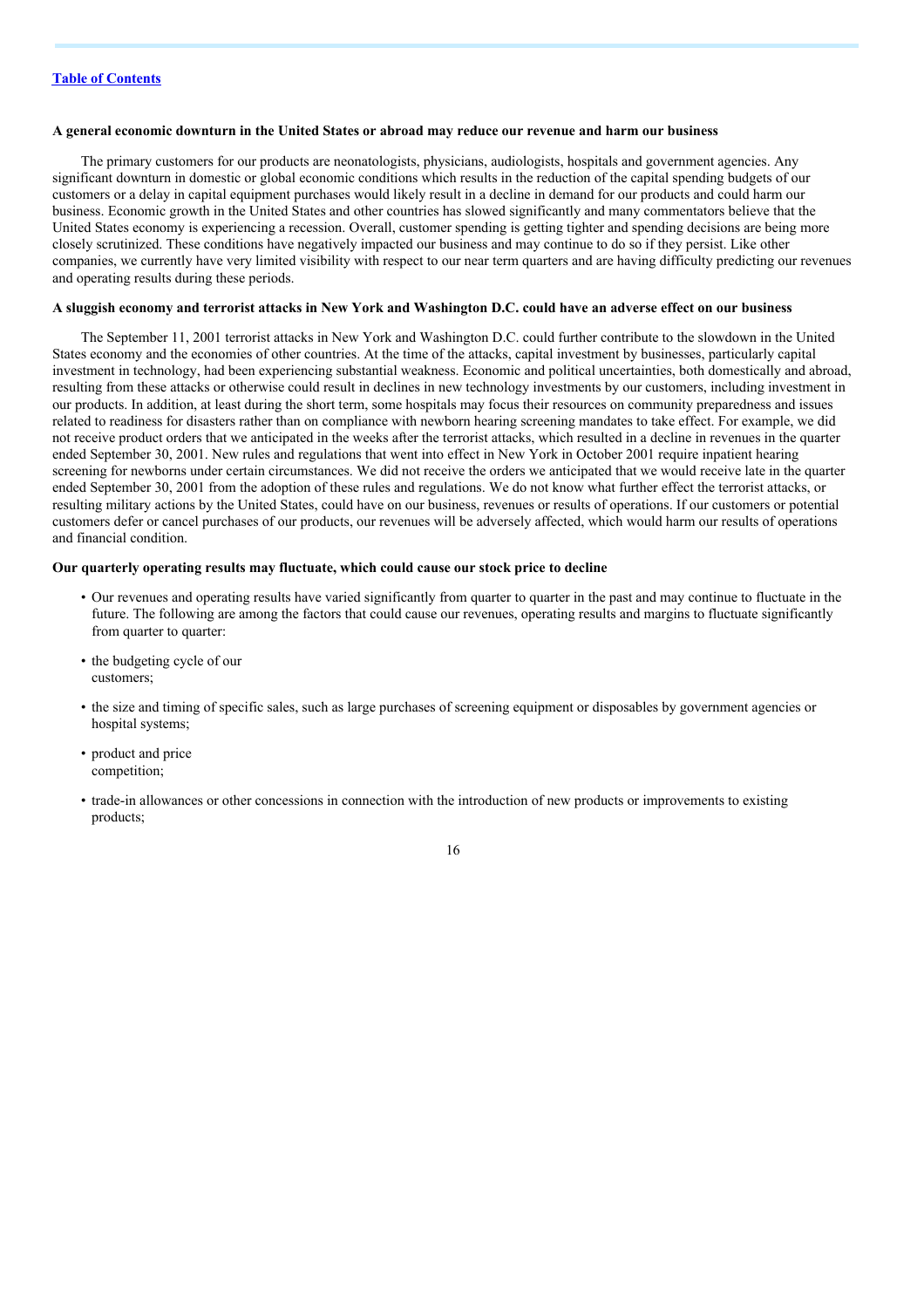- the timing and market acceptance of new product introductions and product enhancements by us and our competitors, such as the expected reduction in demand for and potential inventory obsolescence relating to our existing ALGO screener prior to or after the announced launch date of our next generation ALGO screener;
- the length of our sales cycle;
- the loss of key sales personnel or international distributors; and
- changes caused by the rapidly evolving market for newborn screening products.

In addition, if a majority of our customers were to implement enterprise-wide evaluation programs or purchase products for the entire organization at once, our sales cycle could lengthen and our revenues could be erratic from quarter to quarter. This could make our business difficult to manage. For example, in the fourth quarter of 1997, a local government agency in Belgium made a one-time purchase of equipment for each of the hospitals in its jurisdiction and approximately one year's supply of disposables. This purchase resulted in an abnormally high level of sales during that period and the following quarter.

We have limited historical experience selling our CO-Stat products and cannot determine how the sales cycle for the CO-Stat products will affect our revenues. The sales cycle, however, could be protracted and could result in further unpredictability in our revenues from quarter to quarter.

Many of these factors are beyond our control, and we believe that you should not rely on our results of operations for interim periods as any indication of our expected results in any future period. If our revenues vary significantly from quarter to quarter, our business could be difficult to manage and our quarterly results could be below expectations of investors and stock market analysts, which could cause our stock price to decline.

#### **Our operating results have been and may continue to be subject to seasonal fluctuations**

We experience seasonality in the sale of our screening equipment. For example, our sales typically decline from our fourth fiscal quarter to our first fiscal quarter. We anticipate that we will continue to experience relatively lower sales in our first fiscal quarter due to patterns in the capital budgeting and purchasing cycles of our current and prospective customers, many of which are government agencies. We may also experience declining sales in the third fiscal quarter due to summer holiday and vacation schedules. These seasonal factors may lead to fluctuations in our quarterly operating results. It is difficult for us to evaluate the degree to which the summer slow down and capital budgeting and customer purchasing cycle variations may make our revenues unpredictable in the future.

## Our operating results may decline if we do not succeed in developing and marketing additional newborn testing products or **improving our existing products**

We intend to develop additional testing products for the diagnosis and monitoring of common medical conditions in infants and pregnant women. Developing new products and improving our existing products to meet the needs of neonatologists and pediatricians requires significant investments in research and development. If we fail to successfully develop and market new products and update our existing products, our operating results may decline as our existing products reach the end of their commercial life cycles.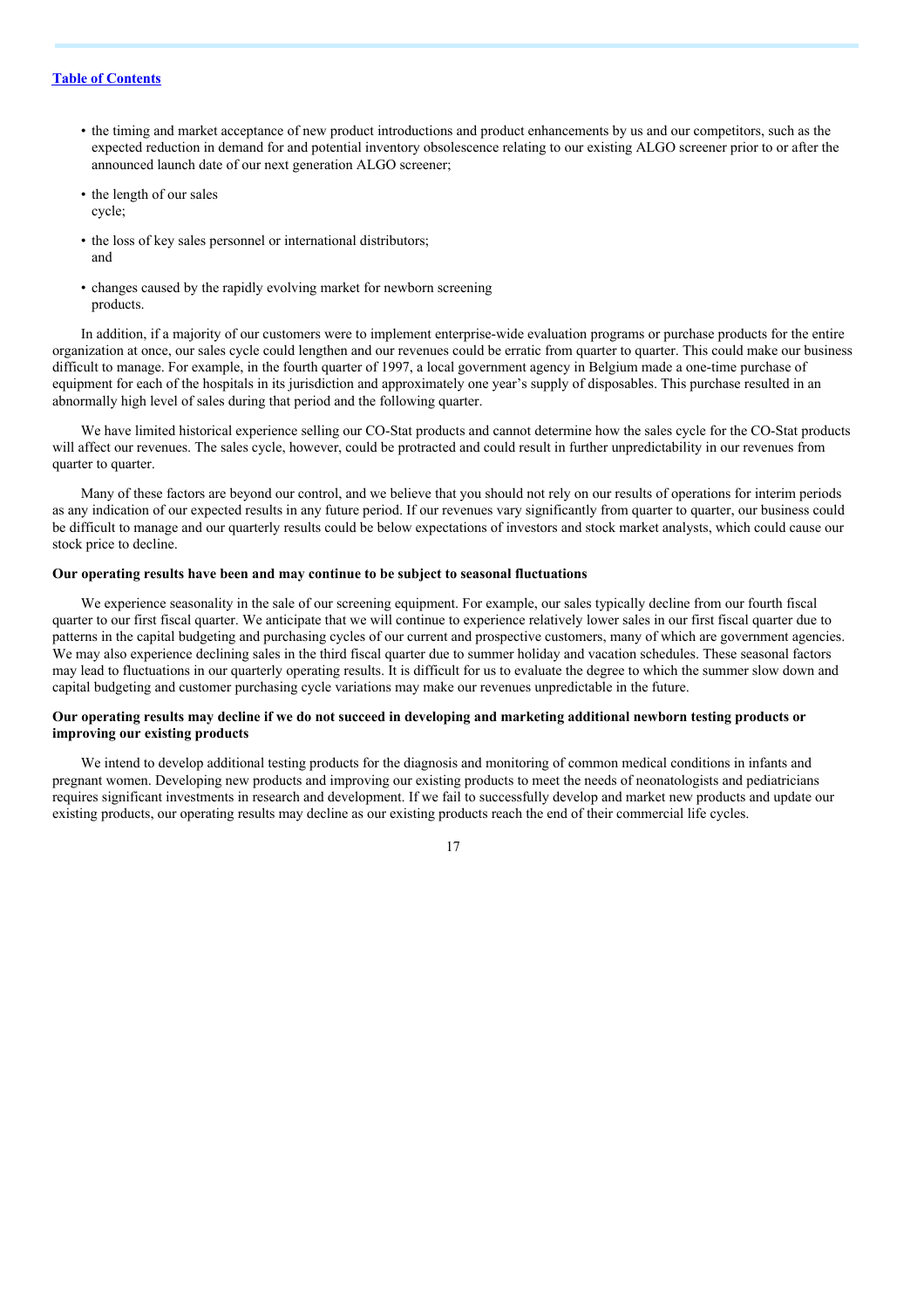#### Our future growth and profitability will depend on our ability to begin commercial, volume sales of our CO-Stat products

We introduced our CO-Stat product family for clinical research uses in July 1999 and began commercially marketing it in January 2001. To date, CO-Stat products have accounted for only a limited portion of our revenues. We have limited experience marketing our CO-Stat product for commercial use. However, our future growth and profitability will depend on our ability to commercially sell our CO-Stat products and to sell our CO-Stat products in volume. We cannot be certain that our entry into the hemolysis monitoring segment of the newborn testing market with our CO-Stat products will be successful, that the hemolysis monitoring market will develop at all or that physicians, governments or other third party payors will accept and adopt these products.

#### Physicians may not adopt our CO-Stat products if we cannot show that these products are cost-effective or if long-term clinical **data does not support our early results, which would harm our operating results**

While one clinical study has concluded that our CO-Stat product is more cost-effective than another test used for jaundice monitoring, we cannot be certain that additional clinical studies of the cost-effectiveness of our CO-Stat product compared to other tests used for jaundice monitoring will produce results that are favorable to our products. The commercial acceptance of our CO-Stat products depends in part upon favorable results from these studies if they are conducted. If our CO-Stat products are not shown to be cost-effective, we may not be able to persuade clinicians to adopt our products and our results of operations may suffer.

If clinical studies do not continue to produce satisfactory clinical data supported by the independent efforts of clinicians, our new products may not be accepted by physicians or government agencies as meeting the standards of care for universal newborn screening. Our safety, effectiveness, reliability, sensitivity and specificity data for the CO-Stat product is based in part on a study of over 1,300 children conducted in 1998. We may find that data from longer-term follow-up studies or studies involving a larger number of children is inconsistent with our relatively short-term data. If longer-term studies or clinical experience indicate that the CO-Stat product does not provide sensitive, specific and reliable results, our products may not gain commercial acceptance and our revenues could decline. In addition, we could be subject to significant liability for screening that failed to detect hemolysis leading to jaundice or costs and emotional distress incurred by families whose children received results indicating elevated hemolysis when none existed. We could have similar problems with any other products we offer in the future.

## If the guidelines for recommended universal newborn screening do not continue to develop in the United States and foreign countries, and governments do not require testing of all newborns as we anticipate, our revenues may not grow because our **products will not be needed for universal newborn screening**

The demand for our screening products depends, in part, upon state and foreign governments' adoption of universal screening requirements for the disorders for which our products screen. The guidelines for universal newborn screening for hearing impairment and jaundice monitoring have been adopted by some physician groups and governments only recently. We cannot predict the outcome or the impact that statutes and government regulations requiring universal newborn screening will have on our sales. The widespread adoption of these guidelines will depend on our ability to educate government agencies, neonatologists, pediatricians, third party payors and hospital administrators about the benefits of universal newborn hearing testing and the benefits of universal newborn hemolysis monitoring, as well as the use of our products to perform the screening and monitoring.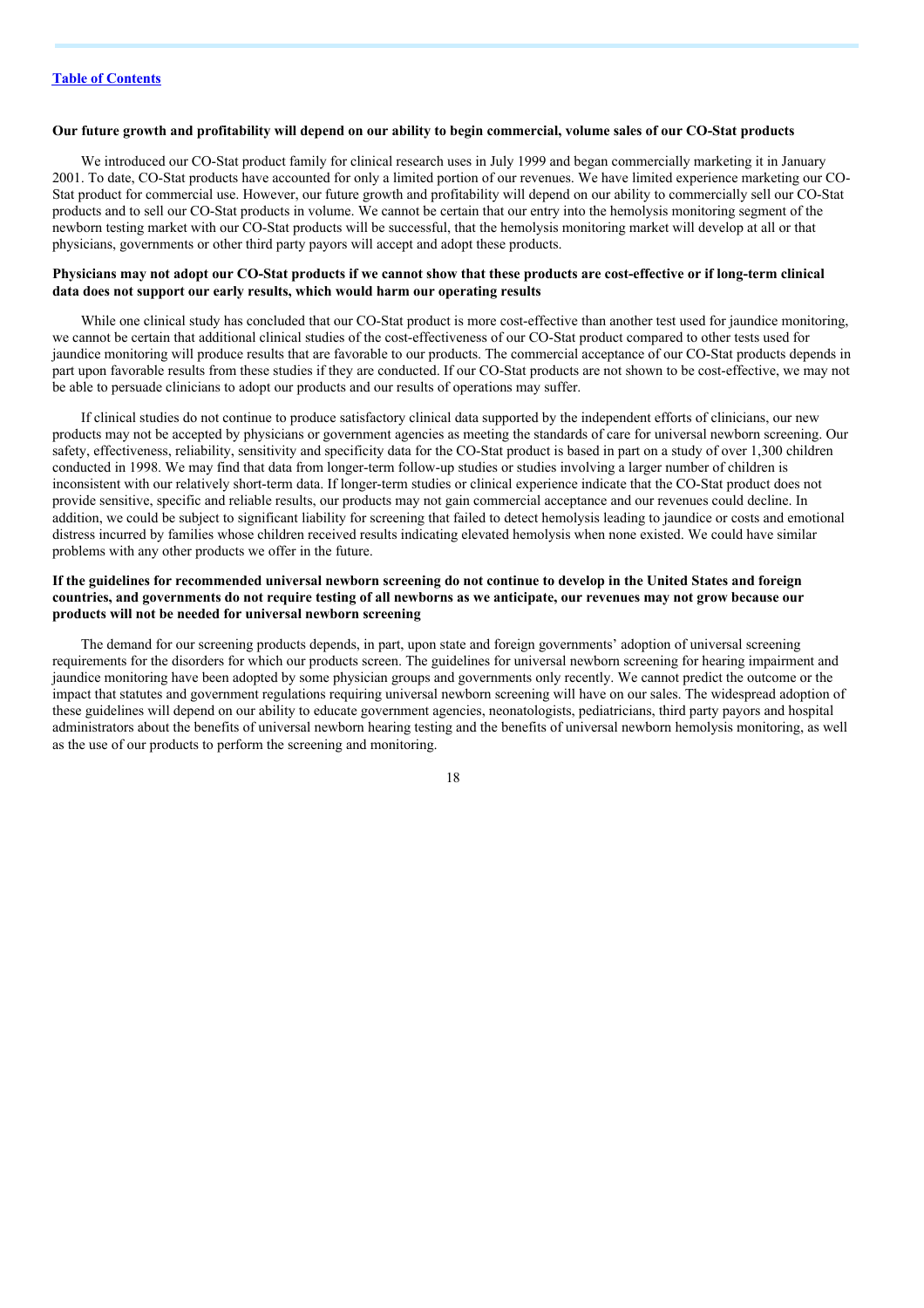### Our revenues may not grow if densely populated states and foreign countries do not adopt guidelines requiring universal newborn **hearing screening or jaundice monitoring or if those guidelines have a long phase-in period**

If the governments in the most densely populated states and foreign countries do not require universal screening for the disorders for which our products test, our business would be harmed and our sales may not grow. As of March 31, 2002, 36 states and the District of Columbia had mandated universal newborn hearing screening, but the phase-in of these guidelines varies widely from six months to four years. To date, there has been only limited adoption of newborn hearing screening prior to hospital discharge by foreign governments. Our revenues may not grow if hospitals are slow to comply with these guidelines or the applicable government provides for a lengthy phase-in period for compliance.

#### Our revenues may not grow if state and foreign governments do not mandate hemolysis monitoring as the standard of care for **newborn jaundice screening**

To date, physician groups and federal, state and local governments have not mandated the screening methodology to be used for newborn jaundice management or established monitoring of hemolysis as the best practice. If these mandates or practice recommendations are not issued, a market may not develop for our CO-Stat products.

### Any failure in our efforts to educate clinician, government and other third party payors could significantly reduce our product **sales**

It is critical to the success of our sales efforts that we educate a sufficient number of clinicians, hospital administrators and government agencies about our products and the costs and benefits of universal newborn hearing testing and universal newborn jaundice management using hemolysis monitoring. We rely on physician, government agency and other third party payor confidence in the benefits of testing with our products as well as their comfort with the reliability, sensitivity and specificity of our products. The impact of our products will not be demonstrable unless highly sensitive and specific evaluations are performed on a substantial number of newborns, including those who do not have risk factors for hearing impairment or who do not display signs of jaundice. If we fail to demonstrate the effectiveness of our products and the potential long-term benefits to patients and third party payors of universal newborn screening, our products will not be adopted.

## If health care providers are not adequately reimbursed for the screening procedures or for screening equipment itself, we may **never achieve significant revenues**

Physicians, hospitals and state agencies are unlikely to purchase our products if clinicians are not adequately reimbursed for the screening procedures conducted with our equipment or the disposable products needed to conduct the screenings. Unless a sufficient amount of positive, peer-reviewed clinical data about our products has been published, third party payors, including insurance companies and government agencies, may refuse to provide reimbursement for the cost of newborn hearing screening and hemolysis monitoring with our products. Furthermore, even if reimbursement is provided, it may not be adequate to fully compensate the clinicians or hospitals. Some third party payors may refuse adequate reimbursement for screening unless the infant has demonstrable risk factors. If health care providers cannot obtain sufficient reimbursement from third party payors for our products or the screenings conducted with our products, it is unlikely that our products will ever achieve significant market acceptance.

Acceptance of our products in international markets will be dependent upon the availability of adequate reimbursement or funding, as the case may be, within prevailing health care payment systems. Reimbursement, funding and health care payment systems vary significantly by country and include both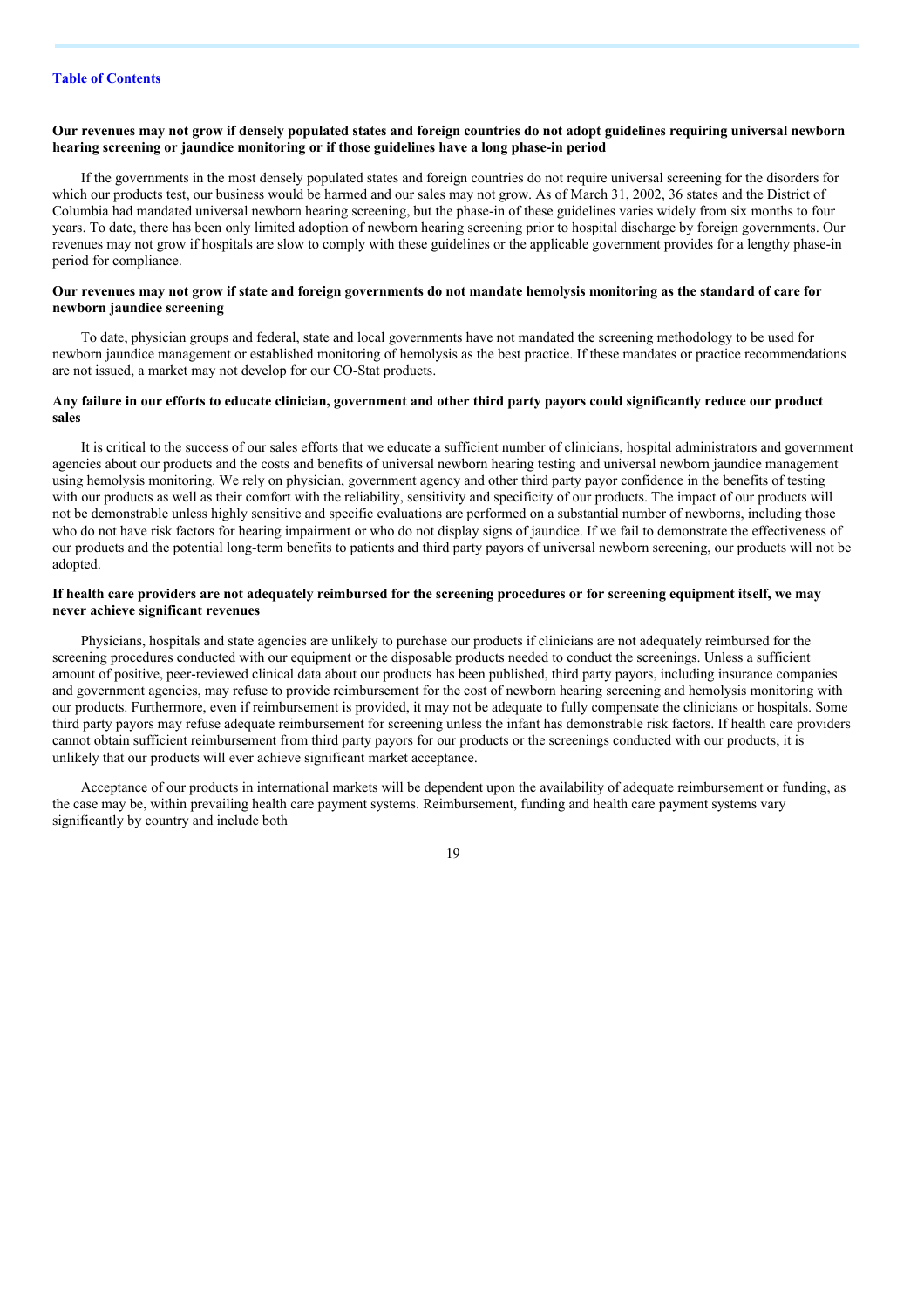government-sponsored health care and private insurance. Although we intend to seek international reimbursement or funding approvals, we may not obtain these approvals in a timely manner or at all. For instance, we are currently participating in the National Health Service's selection process in the United Kingdom for newborn hearing screening equipment vendors for England and, potentially, Scotland and Wales. The selection process is expected to be finalized in late-2002. In the event we are not selected as a provider of newborn hearing screening equipment in the process, we will have difficulty selling our hearing screening products in the United Kingdom. Even if we are selected, we cannot be certain of the amount or timing of revenues associated with the award.

## Even if third party payors provide adequate reimbursement for some newborn hearing screening or hemolysis monitoring for **jaundice management, adverse changes in reimbursement policies in general could harm our business**

We are unable to predict changes in the reimbursement methods used by third party health care payors. For example, some payors are moving toward a managed care system in which providers contract to provide comprehensive health care for a fixed cost per person. We cannot assure you that in a managed care system the cost of our products will be incorporated into the overall payment for childbirth and newborn care or that there will be adequate reimbursement for our screening equipment and disposable products separate from reimbursement for the procedure. Unless the cost of screening is reimbursed as a standard component of the newborn's care, universal screening is unlikely to occur and the number of infants likely to be screened with our products will be substantially reduced.

## We have very limited experience selling and marketing products other than our ALGO products, and our failure to build and manage our sales force or to market and distribute our CO-Stat products or other products effectively will hurt our revenues and **quarterly results**

Since we only recently began to market our CO-Stat products, our sales force has little experience selling these products, and we cannot predict how successful they will be in selling them. In order to successfully introduce and build market share for our CO-Stat products, we must sell our products to hospital administrators accustomed to the use of laboratory bench equipment rather than portable point of care screening devices for jaundice management.

We market almost all of our newborn hearing screening products in the United States through a small direct sales force of 18 persons as of March 31, 2002. There are significant risks involved in building and managing our sales force and marketing our products. We may be unable to hire a sufficient number of qualified sales people with the skills and training to sell our newborn hearing screening and jaundice management products effectively. Furthermore, we do not have any agreements with distributors for sales of our CO-Stat products.

## We may not be successful in generating revenues from our CO-Stat products because we may encounter difficulties in **manufacturing our CO-Stat products in commercial quantities**

We do not have experience manufacturing our CO-Stat products in commercial quantities, and we may encounter difficulties in the manufacturing of these products. We must also increase our manufacturing personnel or increase the volume of products we purchase from contract manufacturers that produce the CO-Stat products for us. If we encounter any of these difficulties, we may not be successful in marketing our CO-Stat products, and our revenues and financial condition may be harmed.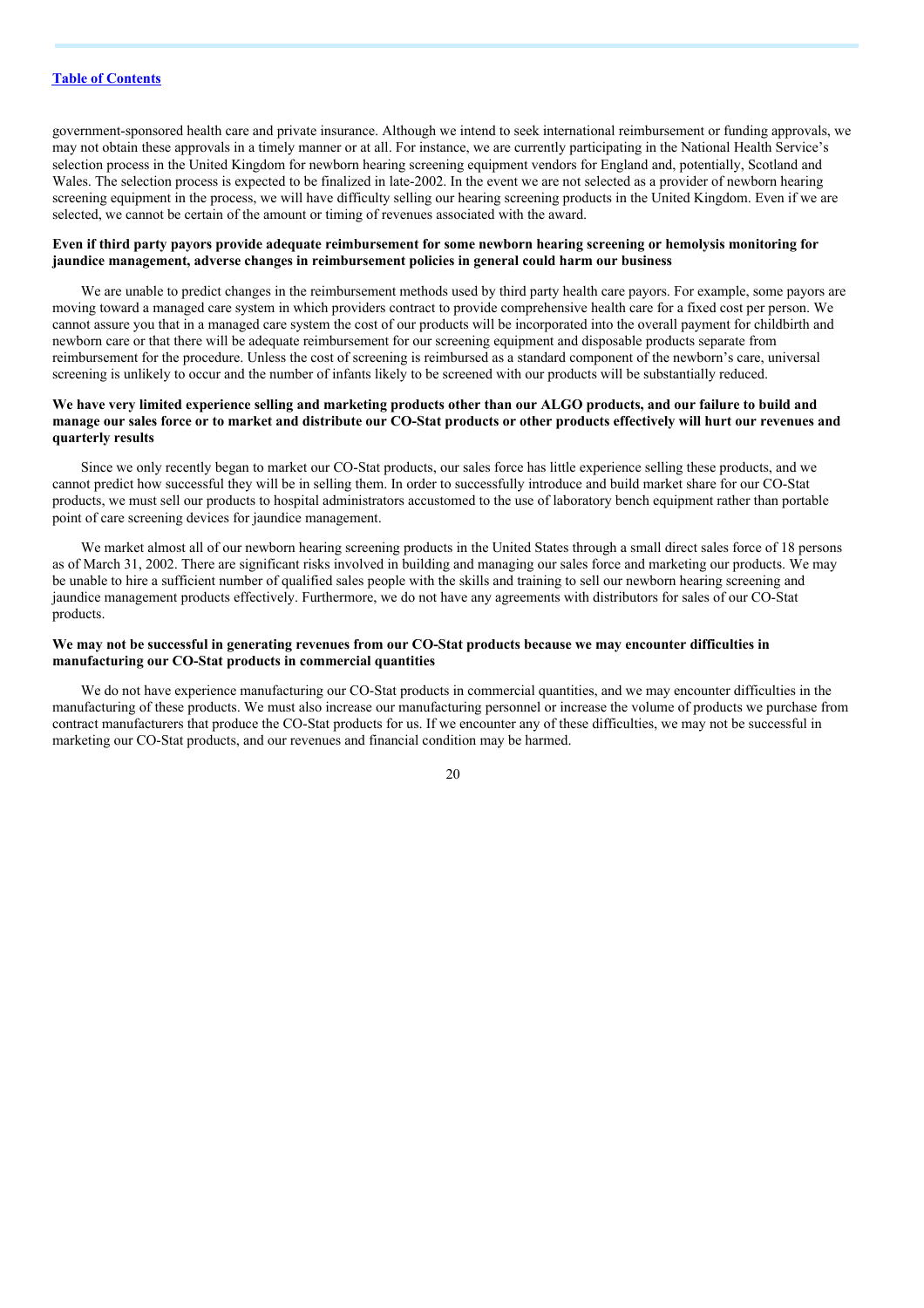### If we lose our relationship with any supplier of key product components or our relationship with a supplier deteriorates or key components are not available in sufficient quantities, our manufacturing could be delayed and our business could suffer

We contract with third parties for the supply of some of the components used in our products and the production of our disposable products. Some of our suppliers are not obligated to continue to supply us. For certain of these materials and components, relatively few alternative sources of supply exist. In addition, the lead-time involved in the manufacturing of some of these components can be lengthy. If these suppliers become unwilling or unable to supply us with our requirements, it might be difficult to establish additional or replacement suppliers in a timely manner or at all. This would cause our product sales to be disrupted and our revenues and operating results to suffer.

Replacement or alternative sources might not be readily obtainable due to regulatory requirements and other factors applicable to our manufacturing operations. Incorporation of components from a new supplier into our products may require a new or supplemental filing with applicable regulatory authorities and clearance or approval of the filing before we could resume product sales. This process may take a substantial period of time, and we cannot assure you that we would be able to obtain the necessary regulatory clearance or approval. This could create supply disruptions that would harm our product sales and operating results.

There is only one Natus approved supplier that provides hydrogel, the adhesive used in our disposable products. In addition, we have relied on a single supplier for the electrochemical sensors used in our CO-Stat analyzer and we have not qualified another vendor for this component. A disruption in the supply of the adhesive or electrochemical sensors could negatively affect our revenues. If we or our contract manufacturers were unable to locate another supplier, it could significantly impair our ability to sell our products. In addition, we may be required to make new or supplemental filings with applicable regulatory authorities prior to our marketing a product containing new materials or produced in a new facility. If we fail to obtain regulatory approval to use a new material, we may not be able to continue to sell the affected products and revenues and operating results could suffer.

## Our sales efforts through group purchasing organizations and sales to high volume purchasers may reduce our average selling **prices, which would reduce our revenues and gross profits from these sales**

We have entered, and may in the future enter, into agreements with customers who purchase high volumes of our products. Our agreements with these customers may contain discounts off of our normal selling prices and other special pricing considerations, which could cause our revenues and profit margins to decline. In addition, we have entered into agreements to sell our products to members of group purchasing organizations, which negotiate volume purchase prices for medical devices and supplies for member hospitals, group practices and other clinics. For instance, in the quarter ended September 30, 2001, we entered into agreements relating to our hearing screening products with Joint Purchasing Corporation and Healthtrust Purchasing Group, two group purchasing organizations. While we still make sales directly to group purchasing organization members, the members of these group purchasing organizations now receive volume discounts off our normal selling price and may receive other special pricing considerations from us. Sales to members of one group purchasing organization, Novation, LLC, accounted for approximately 30% of our total revenues in the three months ended March 31, 2002, approximately 25% of our total revenues in 2001 and 22% of our total revenues in 2000. Sales to members of group purchasing organizations accounted for approximately 45% of our total revenues in the three months ended March 31, 2002, approximately 35% of our total revenues in 2001 and approximately 23% of our total revenues in 2000. Other of our existing customers may be members of group purchasing organizations with which we do not have agreements. Our sales efforts through group purchasing organizations may conflict with our direct sales efforts to our existing customers. If we enter into agreements with group purchasing organizations and our existing customers begin purchasing our products through those group purchasing organizations, our revenues and profit margins could decline.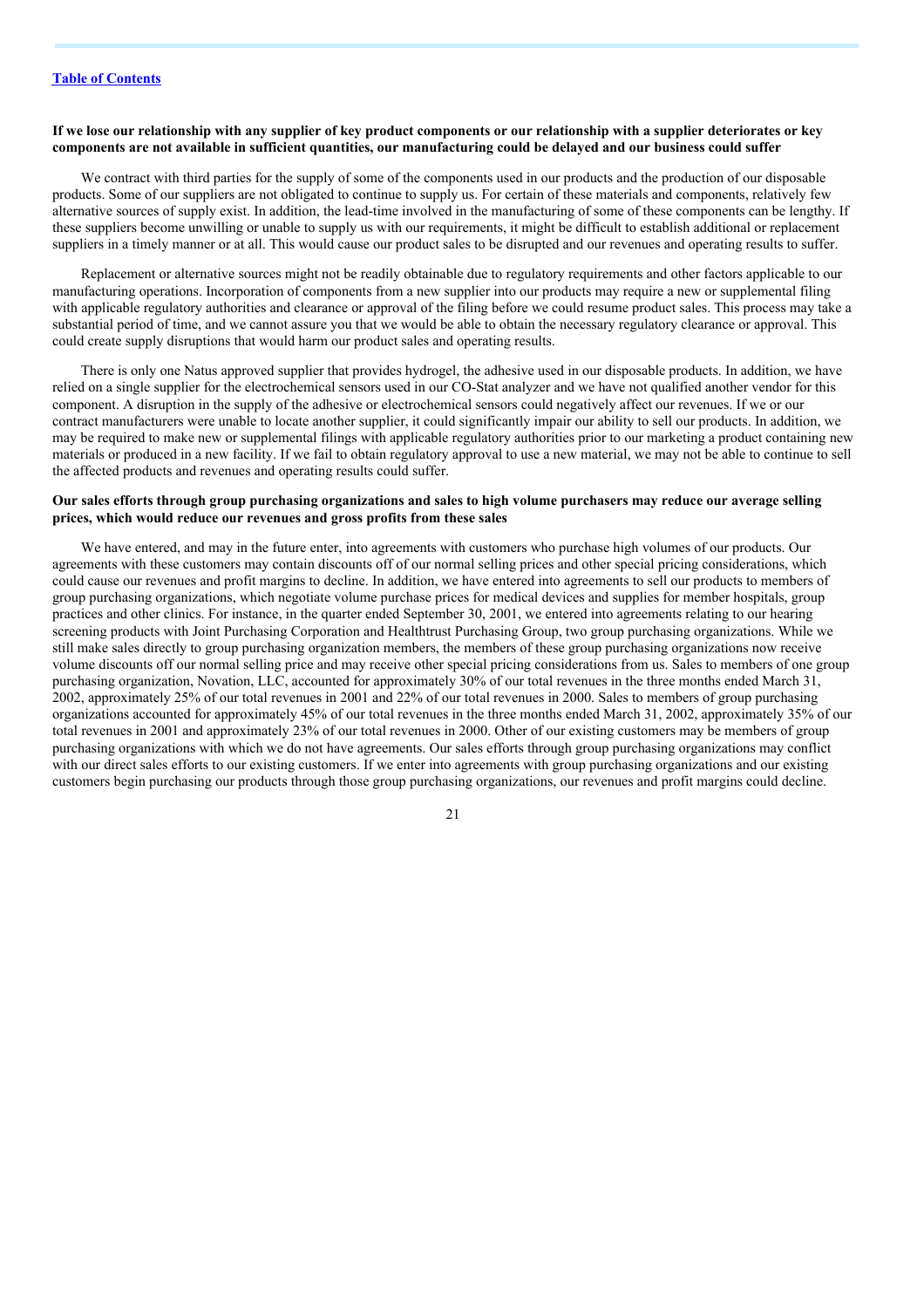## We rely on sales to existing customers for a majority of our revenues, and if our existing customers do not continue to purchase **products from us, our revenues may decline**

We rely on sales of additional screening products to our existing customers for a majority of our revenues. Of our customers that purchased products from us in 2000, 93% also purchased products from us in 2001. If we fail to sell additional screening products to our existing customers directly or indirectly, we would experience a material decline in revenues.

### Because we rely on distributors to sell our products in some markets outside of the United States, our revenues could decline if our existing distributors do not continue to purchase products from us or if our relationship with any of these distributors is **terminated**

We rely on our distributors for a majority of our sales outside the United States. These distributors also assist us with regulatory approvals and education of physicians and government agencies. Our revenues from sales through international distributors outside the United States represented approximately 16% of our revenues in the three months ended March 31, 2002 and approximately 17% and 14% of our total revenues in 2001 and 2000. We intend to continue our efforts to increase our sales in Europe, Japan and other countries with a relatively high level of health care spending on infants. If we fail to sell our products through our international distributors, we would experience a decline in revenues unless we begin to sell our products directly in those markets. We cannot be certain that we will be able to attract new international distributors that market our products effectively or provide timely and cost-effective customer support and service. Even if we are successful in selling our products through new distributors, the rate of growth of our revenues could be harmed if our existing distributors do not continue to sell a large dollar volume of our products. None of our existing distributors are obligated to continue selling our products.

In the past, we have terminated our relationships with distributors for poor performance. We are also subject to foreign laws governing our relationships with our distributors. These laws may require us to make payments to our distributors even if we terminate our relationship for cause. Some countries require termination payments under common law or legislation that may supercede our contractual relationship with the distributor. These payments could be equal to a year or more of gross margin on sales of our products that the distributor would have earned. Any required payments would adversely affect our operating results.

## Our plan to expand in international markets will result in increased costs and may not be successful, which could harm our **business**

We must expand the number of distributors who sell our products or increase our direct international sales presence to significantly penetrate international markets. We have only recently begun to develop a direct sales force outside the United States. For example, we acquired our United Kingdom distributor in January 2001. Effective in July 2001, we assumed our Japanese distributor's sales and support activities, allowing us direct access to redistributors of our products in Japan. As we continue to increase our direct international sales presence, we will incur higher personnel costs that may not result in additional revenues. A higher percentage of our sales to international distributors could also impair our revenues due to discounts available to these distributors. We may not realize corresponding growth in operating results from growth in international sales, due to the higher costs of sales outside of the United States. Even if we are able to successfully expand our direct and indirect international selling efforts, we cannot be certain that we will be able to create or increase demand for our products outside of the United States.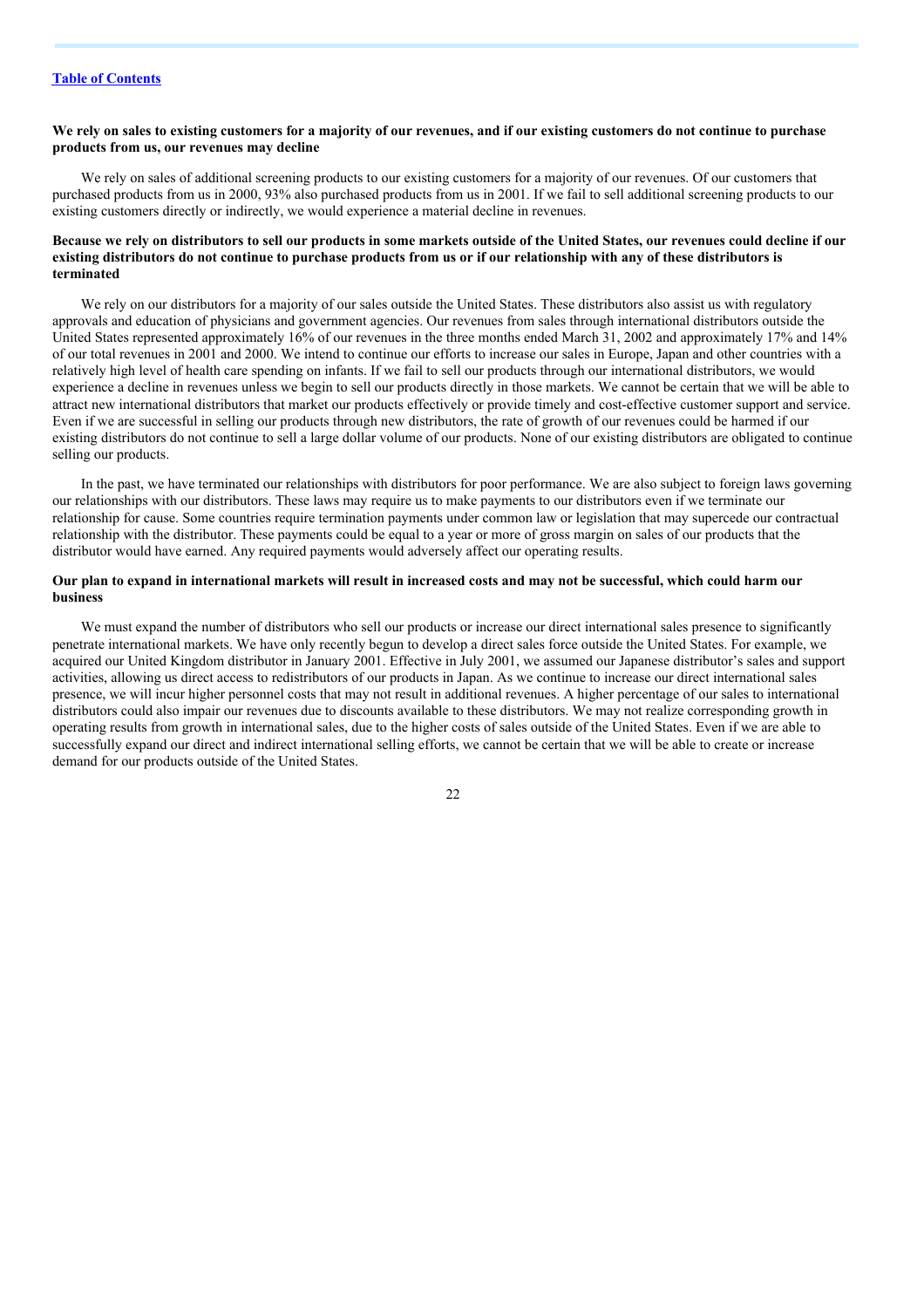## Our operating results may suffer because of foreign currency exchange rate fluctuations or strengthening of the United States **dollar relative to local currencies**

Historically, substantially all of our sales contracts have provided for payment in United States dollars. However, our subsidiary in Japan assumed the activities of our top-tier distributor in Japan in July 2001 and our United Kingdom subsidiary acquired our distributor in the United Kingdom in January 2001. Since that time, our revenues and expenses in these countries have increasingly begun to be denominated in the applicable foreign currency. We also expect to begin selling our products in other local currencies as we expand our direct international sales. To date, we have not undertaken any foreign currency hedging transactions, and as a result, our future revenues and expense levels from international operations may be unpredictable due to exchange rate fluctuations. Furthermore, a strengthening of the dollar could make our products less competitive in foreign markets. It also could cause us to incur a loss on the translation of assets denominated in foreign currencies.

#### We face other risks from foreign operations, which could reduce our operating results and harm our financial condition

Our international operations are subject to other risks, which include:

- the impact of possible recessions in economies outside the United States;
- political and economic instability, including instability related to terrorist attacks in the United States and abroad;
- contractual provisions governed by foreign law, such as common law rights to sales commissions by terminated distributors;
- the dependence of demand for our products on health care spending by foreign governments;
- greater difficulty in accounts receivable collection and longer collection periods;
- difficulties of staffing and managing foreign operations;
- reduced protection for intellectual property rights in some countries and potentially conflicting intellectual property rights of third parties under the laws of various foreign jurisdictions; and
- difficulty in obtaining foreign regulatory approvals.

## Our failure to obtain necessary United States Food and Drug Administration clearances or approvals or to comply with Food and Drug Administration regulations could hurt our ability to commercially distribute and market our products in the United States, **and this would harm our business and financial condition**

Unless an exemption applies, each medical device that we wish to market in the United States must first receive one of the following types of Food and Drug Administration premarket review authorizations:

- 510(k) clearance via Section 510(k) of the federal Food, Drug, and Cosmetics Act of 1938, as amended; or
- premarket approval via Section 515 of the Food, Drug, and Cosmetics Act if the Food and Drug Administration has determined that the medical device in question poses a greater risk of injury.

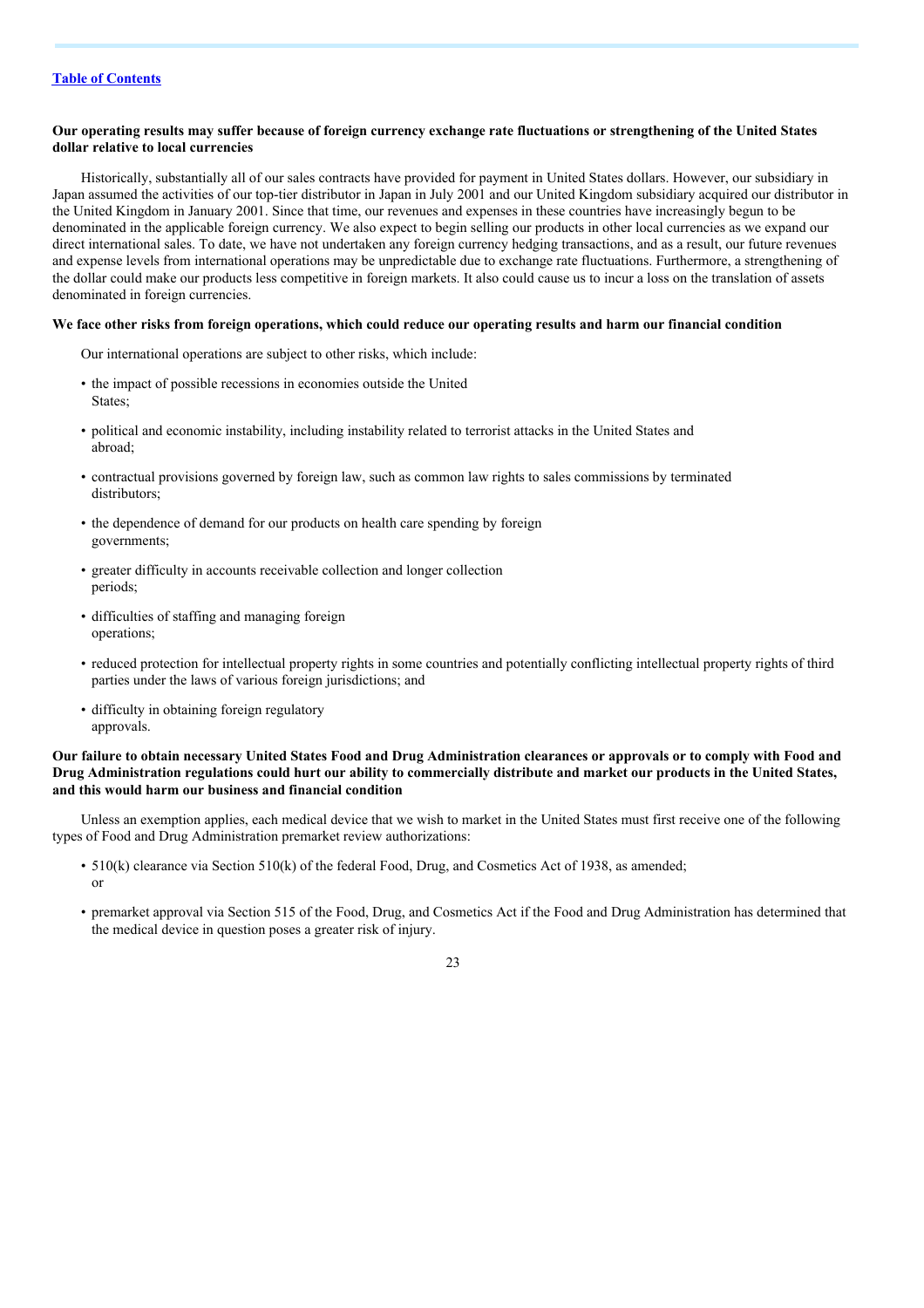The Food and Drug Administration's 510(k) clearance process usually takes from four to 12 months, but can take longer. The process of obtaining premarket approval is much more costly, lengthy and uncertain. Premarket approval generally takes from one to three years, but can take even longer. We cannot assure you that the Food and Drug Administration will ever grant either 510(k) clearance or premarket approval for any product we propose to market. Furthermore, if the Food and Drug Administration concludes that these future products using our technology do not meet the requirements to obtain 510(k) clearance, we would have to seek premarket approval. We cannot assure you that the Food and Drug Administration will not impose the more burdensome premarket approval requirement on modifications to our existing products or future products, which in either case could be costly and cause us to divert our attention and resources from the development of new products or the enhancement of existing products.

#### Our business may suffer if we are required to revise our labeling or promotional materials or the Food and Drug Administration **takes an enforcement action against us for off-label uses**

We may not promote or advertise the ALGO, MiniMuff or CO-Stat products, or any future cleared or approved devices, for uses not within the scope of our clearances or approvals or make unsupported promotional claims about the benefits of our products. If the Food and Drug Administration determines that our claims are outside the scope of our clearances or are unsupported it could require us to revise our promotional claims or take enforcement action against us. If we were subject to such an action by the Food and Drug Administration, our sales could be delayed, our revenues could decline and our reputation among clinicians could be harmed.

#### Our business would be harmed if the Food and Drug Administration determines that we have failed to comply with applicable **regulations or we do not pass an inspection**

We are subject to inspection and market surveillance by the Food and Drug Administration concerning compliance with pertinent regulatory requirements. If the Food and Drug Administration finds that we have failed to comply with these requirements, the agency can institute a wide variety of enforcement actions, ranging from a public warning letter to more severe sanctions such as:

- fines, injunctions and civil penalties;
- the recall or seizure of our products;
- the issuance of public notices or warnings;
- the imposition of operating restrictions, partial suspension or total shutdown of production;
- the refusal of our requests for 510(k) clearance or premarket approval of new products;
- the withdrawal of 510(k) clearance or premarket approvals already granted; and
- criminal prosecution.

## If we fail to obtain necessary foreign regulatory approvals in order to market and sell our products outside of the United States, we **may not be able to sell our products in other countries**

Our products are regulated outside the United States as medical devices by foreign governmental agencies similar to the Food and Drug Administration and are subject to regulatory requirements similar to the Food and Drug Administration's regulatory requirements in foreign countries. The time and cost required to obtain market authorization from other countries and the requirements for licensing a product in another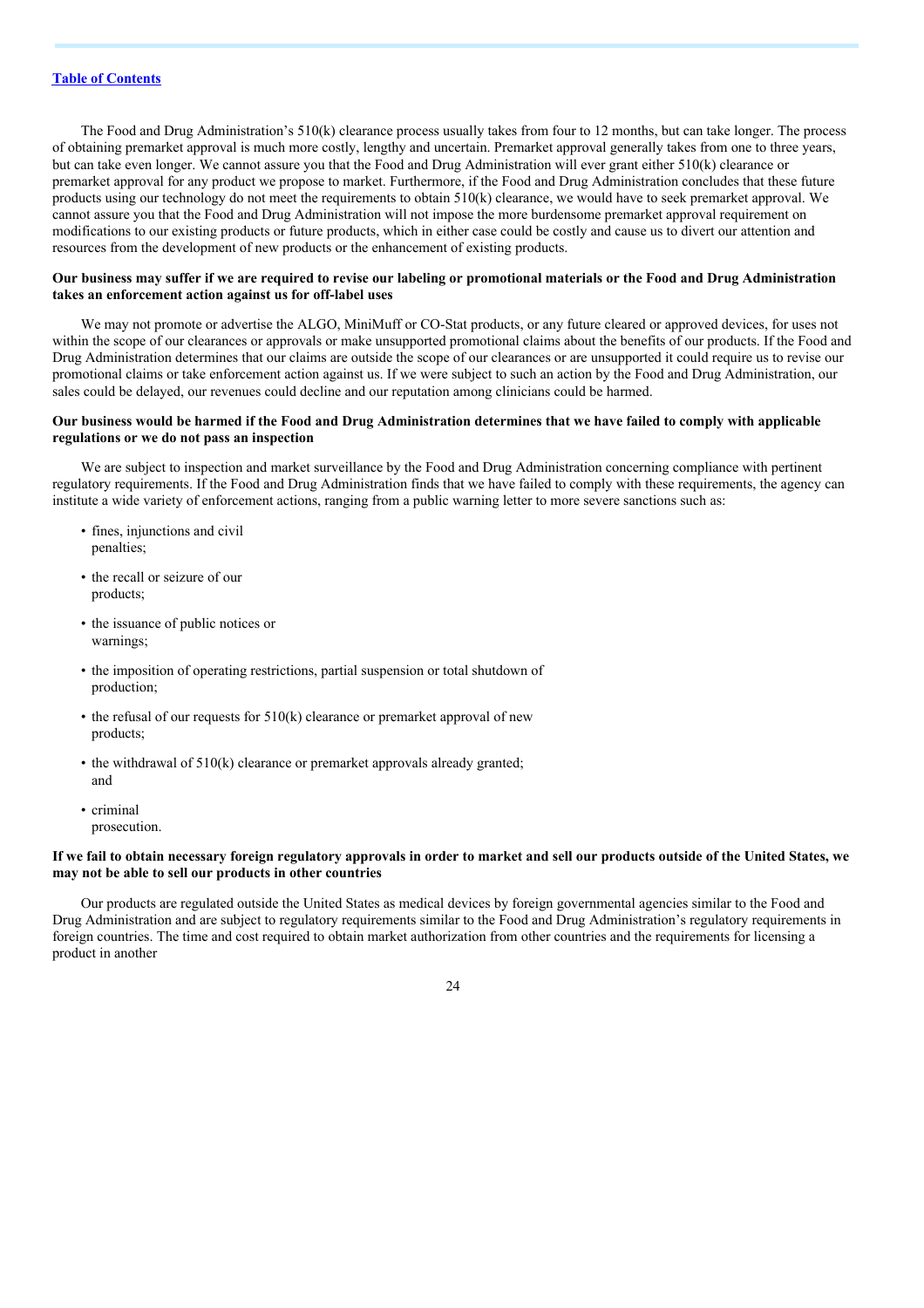country may differ significantly from the Food and Drug Administration requirements. We may not be able to obtain these approvals without incurring significant expenses or at all.

## If we or our suppliers fail to comply with applicable regulations, sales of our products could be delaved and our revenues could be **harmed**

Every manufacturer of a finished medical device, including us and some of our contract manufacturers and suppliers, is required to demonstrate and maintain compliance with the Food and Drug Administration's quality system regulation and comparable regulations of states and other countries. The Food and Drug Administration enforces the quality system regulation through periodic inspections. Although we have passed inspections in the past, we cannot assure you that we or our contract manufacturers will pass any future quality system regulation inspections. If we or our contract manufacturers fail one of these inspections in the future, our operations could be disrupted and our manufacturing and sales delayed significantly until we can demonstrate adequate compliance. If we or our contract manufacturers fail to take adequate corrective action in a timely fashion in response to a quality system regulations inspection, the Food and Drug Administration could shut down our or our contract manufacturers' manufacturing operations and require us, among other things, to recall our products, either of which would harm our business.

## We may experience intense competition from other medical device companies, and this competition could adversely affect our **revenues and our business**

Our most significant current and potential competitors for the ALGO products include companies that market hearing screening equipment. For the CO-Stat products, we anticipate that our competitors will be large medical device companies that market laboratory bench equipment used for blood-based antibody and bilirubin tests and companies that sell devices that analyze the amount of yellow in the skin to estimate the level of bilirubin.

We believe that Bio-logic Systems Corp., Intelligent Hearing Systems and Sonamed Corp., each of which is also currently marketing enhanced auditory brainstem response and otoacoustic hearing screening equipment products, could introduce new, lower priced hearing screening equipment that may not require an audiologist or physician to interpret its results or review its recommendations, similar to our products. For example, Bio-logic recently announced that it received FDA approval to sell its disposable products for use with versions of our ALGO hearing screeners other than the ALGO 3. We do not know the impact this FDA approval or sales efforts by Bio-logic will have on our revenues from sales of our disposable products. We believe that Chromatics Color Sciences International, Inc., Minolta Co., Ltd. and SpectRx, Inc., each of which is currently marketing skin color analysis products for bilirubin monitoring, or Johnson & Johnson and F. Hoffman-La Roche Ltd., each of which is currently marketing equipment for blood-based bilirubin or antibody tests, could also introduce new, lower priced options for the management of newborn jaundice. Some of our competitors may have greater financial resources and name recognition or larger, more established distribution channels than we do.

We believe our future success depends on our ability to enhance existing products, develop and introduce new products, satisfy customer requirements and achieve market acceptance. We cannot be certain that we will successfully identify new product opportunities. We may not be able to develop and bring new products to market before our competitors or in a more cost-effective manner. Increased competition may negatively affect our business and future operating results by leading to price reductions, higher selling expenses or a reduction in our market share.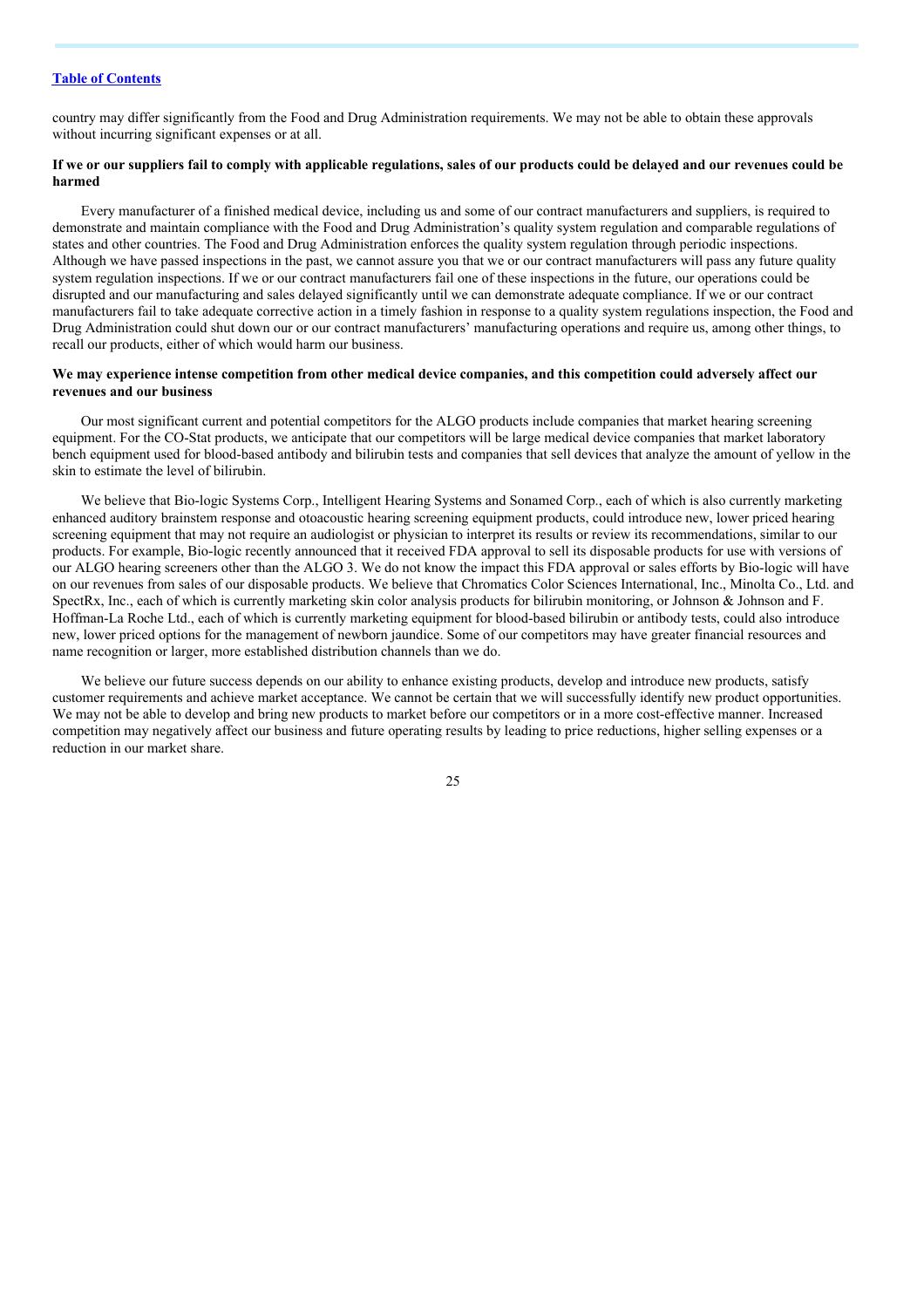## Our business could be harmed if our competitors establish cooperative relationships with large medical testing equipment vendors or rapidly acquire market share through industry consolidation or by bundling other products with their hearing screening or **jaundice monitoring products**

Large medical testing equipment vendors, such as Johnson & Johnson or F. Hoffman-La Roche Ltd., may acquire or establish cooperative relationships with our current competitors. We expect that the medical testing equipment industry will continue to consolidate. New competitors or alliances among competitors may emerge and rapidly acquire significant market share, which would harm our business and financial prospects.

Other medical device companies may decide to bundle their products with other newborn hearing screening or hemolysis monitoring products and sell the bundle at lower prices. If this happens, our business and future operating results could suffer if we were no longer able to offer commercially viable or competitive products.

## We may not be able to preserve the value of our products' intellectual property because we may not be able to protect access to our intellectual property or we may lose our intellectual property rights due to expiration of our licenses or patents

If we fail to protect our intellectual property rights or if our intellectual property rights do not adequately cover the technology we employ, other medical device companies could sell hearing screening or hemolysis monitoring products with features similar to ours, and this could reduce demand for our products. We protect our intellectual property through a combination of patent, copyright, trade secret and trademark laws. We have eight issued United States patents, five patent applications pending before the United States Patent and Trademark Office and eight patent applications pending before foreign governmental bodies of which one European Patent Office application has been allowed and will be registered in nine European countries. We have one patent granted in Japan, seven patent applications pending in Japan and four patent applications pending in Hong Kong. We attempt to protect our intellectual property rights by filing patent applications for new features and products we develop. We enter into confidentiality or license agreements with our employees, consultants and corporate partners and seek to control access to our intellectual property and the distribution of our hearing screening or hemolysis monitoring products, documentation and other proprietary information. However, we believe that these measures afford only limited protection. Others may develop technologies that are similar or superior to our technology or design around the patents, copyrights and trade secrets we own. The original patent for an algorithm for analyzing auditory brainstem responses, which we licensed on a nonexclusive basis from a third party and upon which we developed our automated auditory brainstem response technology, expired in late 1999, and that subject matter is in the public domain. In addition, we cannot assure you that the patent applications we have filed to protect the features of our products that we have subsequently developed will be allowed, or will deter others from using the auditory brainstem response technology.

Despite our efforts to protect our proprietary rights, others may attempt to copy or otherwise improperly obtain and use our products or technology. Policing unauthorized use of our technology is difficult and expensive, and we cannot be certain that the steps we have taken will prevent misappropriation, particularly in foreign countries where the laws may not protect our proprietary rights as fully. Our means of protecting our proprietary rights may be inadequate. Enforcing our intellectual property rights could be costly and time consuming and may divert our management's attention and resources. Enforcing our intellectual property rights could also result in the loss of our intellectual property rights.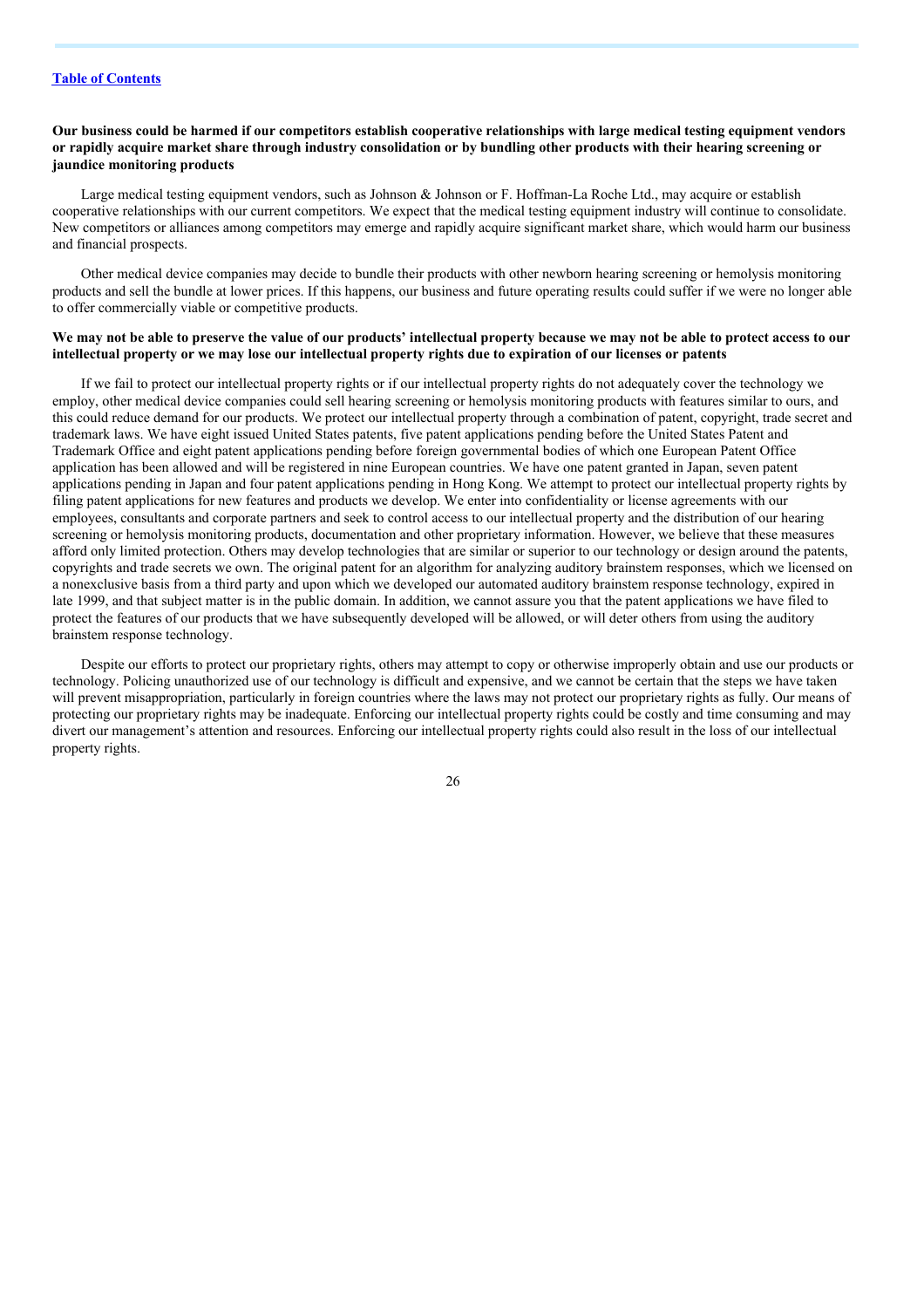### Our operating results would suffer if we were subject to a protracted infringement claim or a significant damage award

Substantial intellectual property litigation and threats of litigation exist in our industry. We expect that medical screening equipment may become increasingly subject to third party infringement claims as the number of competitors in our industry segment grows and the functionality of products in different industry segments overlaps. Third parties such as individuals, educational institutions or other medical device companies may claim that we infringe their intellectual property rights. Any claims, with or without merit, could have any of the following negative consequences:

- result in costly litigation and damage awards;
- divert our management's attention and resources;
- cause product shipment delays or suspensions; or
- require us to seek to enter into royalty or licensing agreements, which may not be available on terms acceptable to us, if at all.

A successful claim of infringement against us could result in a substantial damage award and materially harm our financial condition. Our failure or inability to license the infringed or similar technology could prevent us from selling our products and adversely affect our business and financial results.

## Product liability suits against us could result in expensive and time consuming litigation, payment of substantial damages and an **increase in our insurance rates**

The sale and use of our medical testing products could lead to the filing of a product liability claim if someone were to be injured using one of our devices or if one of our devices fails to detect a disorder for which it was being used to screen. A product liability claim could result in substantial damages and be costly and time consuming to defend, either of which could materially harm our business or financial condition. We cannot assure you that our product liability insurance would protect our assets from the financial impact of defending a product liability claim. Any product liability claim brought against us, with or without merit, could increase our product liability insurance rates or prevent us from securing any coverage in the future.

#### We may incur significant costs related to a class action lawsuit due to the likely volatility of the public market price of our stock

Our stock price may fluctuate for a number of reasons including:

- quarterly fluctuations in our results of operations;
- our ability to successfully commercialize our products;
- announcements of technological or competitive developments by us or our competitors;
- announcements regarding patent litigation or the issuance of patents to us or our competitors;
- announcements regarding state screening mandates or third party payor reimbursement policies;
- regulatory developments regarding us or our competitors;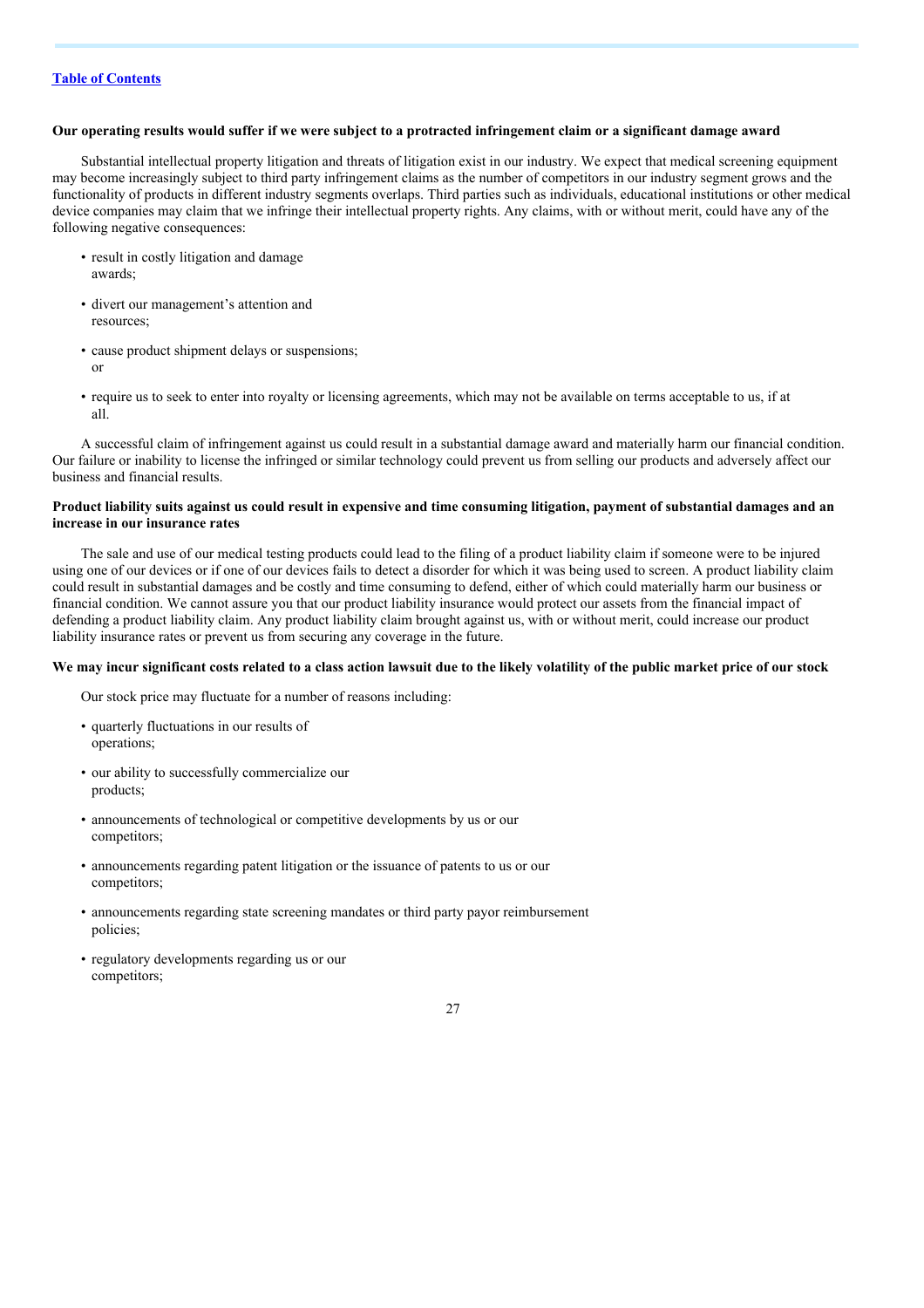- acquisitions or strategic alliances by us or our competitors;
- changes in estimates of our financial performance or changes in recommendations by securities analysts; and
- general market conditions, particularly for companies with a relatively small number of shares available for sale in the public market.

Securities class action litigation is often brought against a company after a period of volatility of the market price of its stock. If our future quarterly operating results are below the expectations of securities analysts or investors, the price of our common stock would likely decline. In September 2001 our stock price fell by more than 45%. Stock price fluctuations may be exaggerated if the trading volume of our common stock is low. Any securities litigation claims brought against us could result in substantial expense and damage awards and divert our management's attention from running our business.

## We depend upon key employees in a competitive market for skilled personnel, and, without additional employees, we cannot grow **or achieve and maintain profitability**

Our products and technologies are complex, and we depend substantially on the continued service of our senior management team including Tim C. Johnson, our chief executive officer, and William New, Jr., M.D., Ph.D., our chief technology officer, chairman and a founder. The loss of any of our key employees could adversely affect our business and slow our product development process. Although we maintain key person life insurance on Dr. New, we do not maintain key person life insurance on any of our other employees, and the amount of the policy on Dr. New may be inadequate to compensate us for his loss.

Our future success also will depend in part on the continued service of our key management personnel, software engineers and other research and development employees and our ability to identify, hire, and retain additional personnel, including customer service, marketing and sales staff. Hiring sales, marketing and customer service personnel in our industry is very competitive due to the limited number of people available with the necessary technical skills and understanding of pediatric audiology and neonatal jaundice management. We may be unable to attract and retain personnel necessary for the development of our business.

## We could lose the ability to use net operating loss carryforwards, which may adversely affect our financial results

As of December 31, 2001, we had total federal and state net operating loss carryforwards of approximately \$8.0 million and \$1.7 million, respectively, available to reduce future taxable income. If not utilized to offset taxable income in future periods, these net operating loss carryforwards will expire in various amounts beginning in 2003 and continuing through 2021. If we continue to have net losses, we may not be able to utilize some or all of our net operating loss carryforwards before they expire.

In addition, United States income tax law imposes limitations on the ability of corporations to use net operating loss carryforwards if the corporation experiences a more than 50% change in ownership during any three-year period. We cannot assure you that we will not take actions, such as the issuance of additional stock, that would cause an ownership change to occur. Accordingly, we may be limited to the amount we can use in any given year, so even if we have substantial net income, we may not be able to use our net operating loss carryforwards before they expire. In addition, the net operating loss carryforwards are subject to examination by the Internal Revenue Service, or IRS, and are thus subject to adjustment or disallowance resulting from any such IRS examination.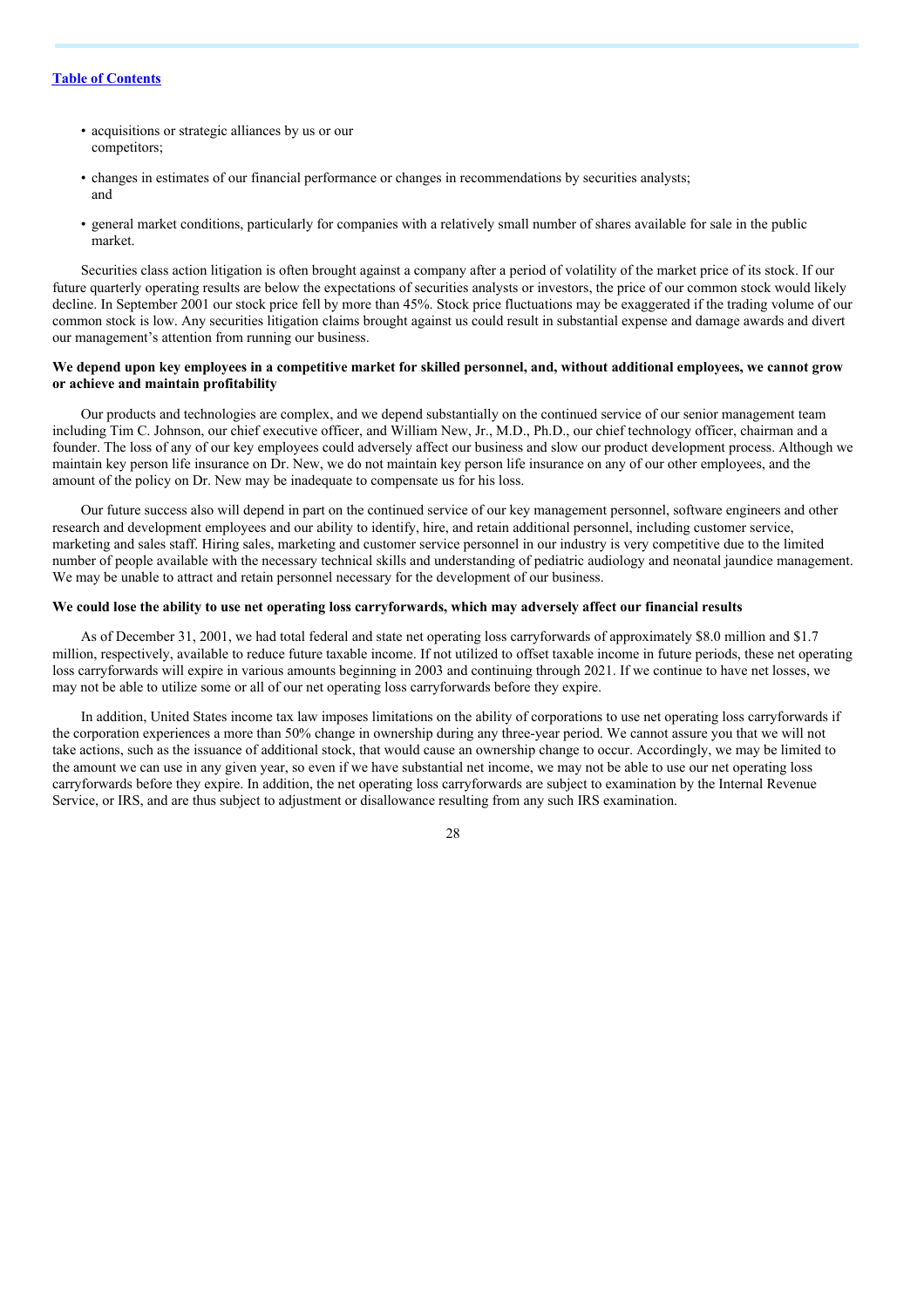If we are unable to use our net operating loss carryforwards to offset our taxable income, our future tax payments will be higher and our financial results may suffer.

#### **Item 3. Quantitative and Qualitative Disclosures about Market Risk**

We develop products in the United States and sell those products primarily in the United States, Japan and Europe. Our revenues for sales outside the United States were approximately 17% of our total revenues in 2001, approximately 14% of our total revenues in 2000 and approximately 16% of our revenues in the three months ended March 31, 2002. As a result, our financial results could be affected by factors such as changes in foreign currency exchange rates or weak economic conditions in foreign markets. Prior to our acquisition of the distribution activities of our top-tier distributor in Japan and our acquisition of our distributor in the United Kingdom, our sales generally were denominated in United States dollars. Since that time, our expenses and revenues in these counties have increasingly begun to be denominated in the applicable foreign currency. As our operations in Japan and the United Kingdom increase, we expect that our exposure to foreign currency fluctuations will increase. If the United States dollar uniformly increased or decreased in strength by 10% relative to the currencies in which our sales were denominated, our net loss would not have changed by a material amount for the three months ended March 31, 2002. For purposes of this calculation, we have assumed that the exchange rates would change in the same direction relative to the United States dollar. Changes in exchange rates also may affect the volume of our sales or our foreign currency sales prices compared to those of our foreign competitors and make our products less competitive in those countries.

Our interest income is sensitive to changes in the general level of interest rates in the United States, particularly since the majority of our investments are in short-term instruments. However, as substantially all of our short-term investments carry a fixed rate of interest, a hypothetical decrease of 10% in market interest rates would not result in a material decrease in interest income earned on investments held at March 31, 2002 through the date of maturity on those investments.

The fair value of our available-for-sale securities are also sensitive to changes in the general level of interest rates in the United States, and the fair value of our portfolio will fall if market interest rates increase. If market rates were to increase by 10% from levels at March 31, 2002, the fair value of our portfolio would decline by an immaterial amount. Additionally, since we generally have the ability to hold these investments to maturity, these declines in fair value may never be realized.

All of the potential changes noted above are based on sensitivity analyses performed on our financial position as of March 31, 2002. Actual results may differ as our analysis of the effects of changes in interest rates does not account for, among other things, sales or securities prior to maturity and repurchase of replacement securities, the change in mix or quality of the investments in the portfolio and changes in the relationship between short-term and long-term interest rates.

Our investment policy permits us to invest funds in excess of current operating requirements in:

- corporate securities including commercial paper, rated A1, P1 or better, and corporate debt instruments, including medium term notes and floating rate notes issued by foreign and domestic corporations, that pay in United States dollars and carry a rating of A or better;
- bank certificates of deposit and banker's acceptances that are rated at least A1 or P1;
- United States treasury bills, notes and bonds and United States AAA-rated agency securities that carry the direct or implied guarantee of the United States government, including notes, discount notes, medium term notes and floating rate notes;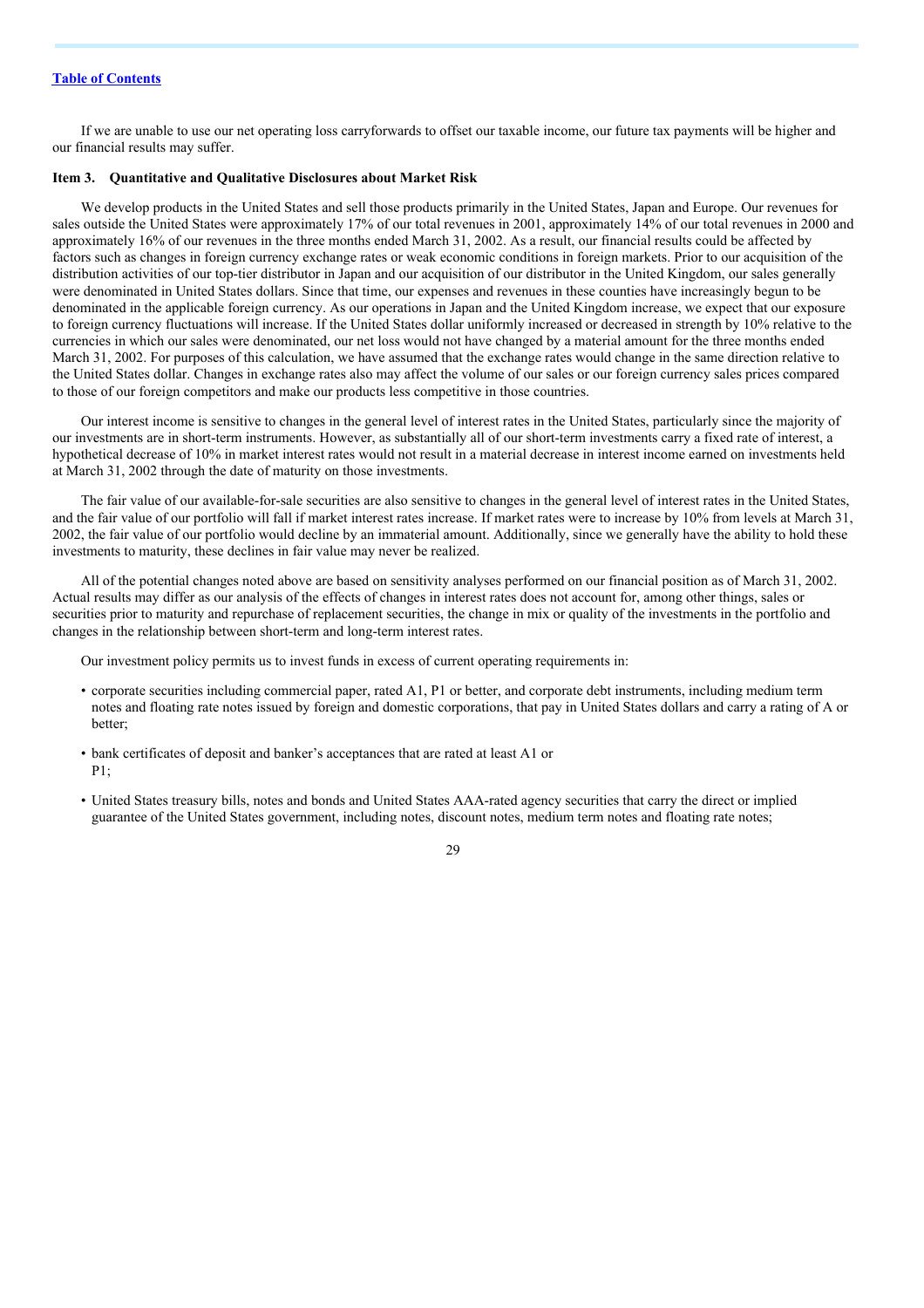- asset-backed securities rated A or better;
- repurchase agreements with major banks and dealers that are recognized as primary dealers by the Federal Reserve Bank of New York;
- money market mutual funds that offer daily purchase and redemption; and
- tax exempt/tax advantage investments in money market funds, variable rate demand notes, municipal notes or bonds and auction preferred municipal and corporate securities.

In July and August 2001, we received \$58.8 million in aggregate net proceeds in connection with our initial public offering after deducting underwriting discounts and commissions, but before deducting offering expenses payable by us. We are currently investing net offering proceeds from the offering pursuant to our investment policy.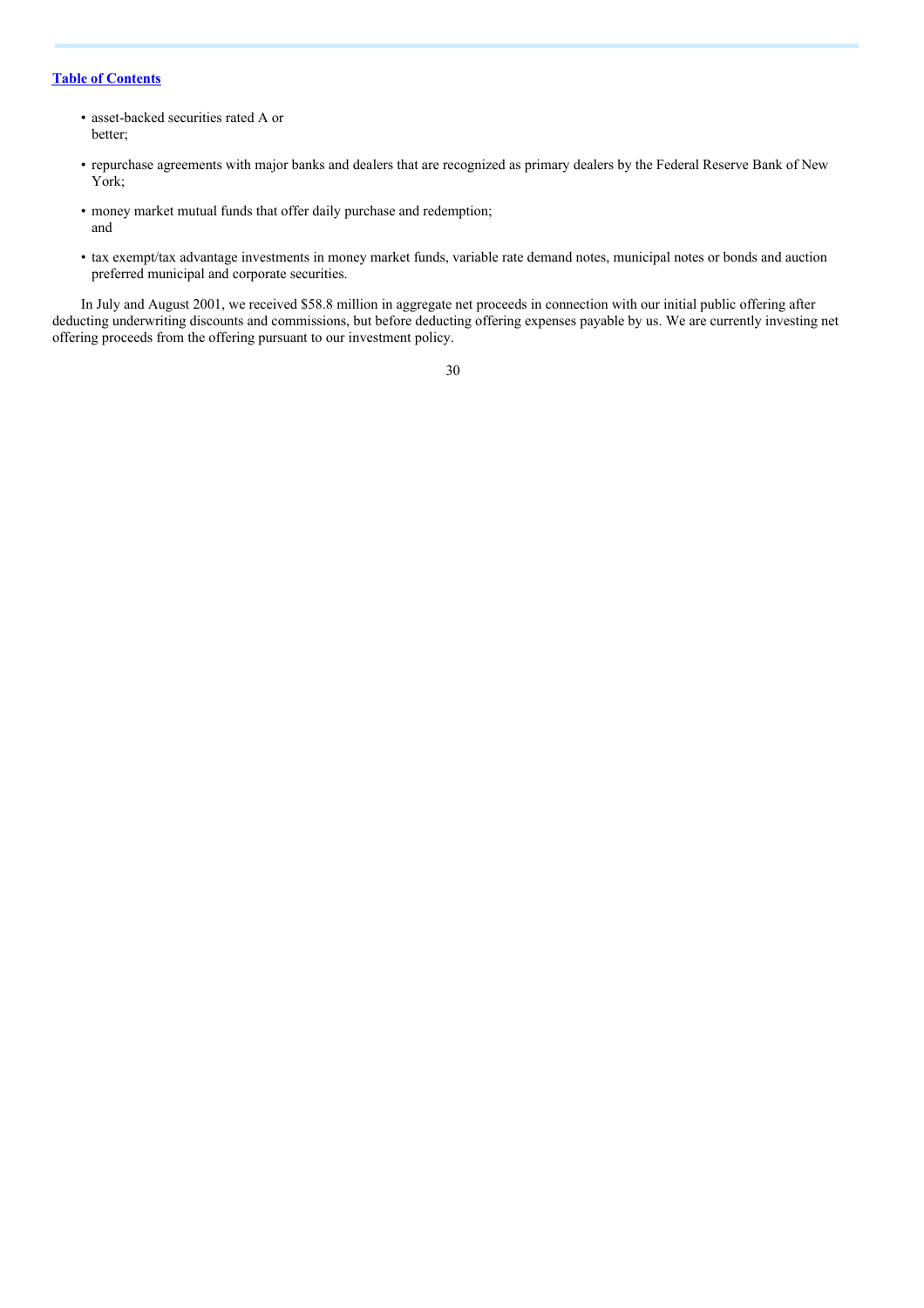## **PART II. OTHER INFORMATION**

## <span id="page-31-0"></span>**Item 2 . Changes in Securities and Use of Proceeds**

We have used approximately \$2.0 million of the proceeds from our initial public offering to repay the outstanding amounts on our revolving bank line of credit. The offering expenses incurred by us was approximately \$2.4 million. There were no direct or indirect payments to any of our directors or officers or any other person or entity. None of the offering proceeds have been used for the construction of plant, building or facilities or the purchase or installation of machinery or equipment or for purchases of real estate or the acquisition of other businesses. We are currently investing the net offering proceeds for further use as additional working capital. The net proceeds have been invested pursuant to our investment policy.

In March 2002, we entered into an agreement to acquire certain intellectual property and product rights for \$1.0 million. We financed the acquisition with short-term notes payable that do not bear interest. \$500,000 of the notes was due on April 1, 2002 and \$500,000 of the notes will be due on July 1, 2002. We also entered into a product development agreement with respect to the acquired rights, which will involve payments in the aggregate amount of \$500,000 between the second quarter of fiscal year 2002 and the first quarter of fiscal year 2003.

A portion of the net proceeds may be used for other acquisitions of technologies, businesses or products that are complementary to ours. Other than these amounts and future estimated capital expenditures in the amount of approximately \$1.0 million in the next 12 months, we have no specific plan for the proceeds from our initial public offering.

### **Item 6. Exhibits and Reports on Form 8-K**

- (a) Exhibits
	- 10.19 Severance Agreement and Release dated March 8, 2002 between Registrant and Terese M. Baker
- (b) Reports on Form 8-K

The Company did not file any reports on Form 8-K during the three months ended March 31, 2002.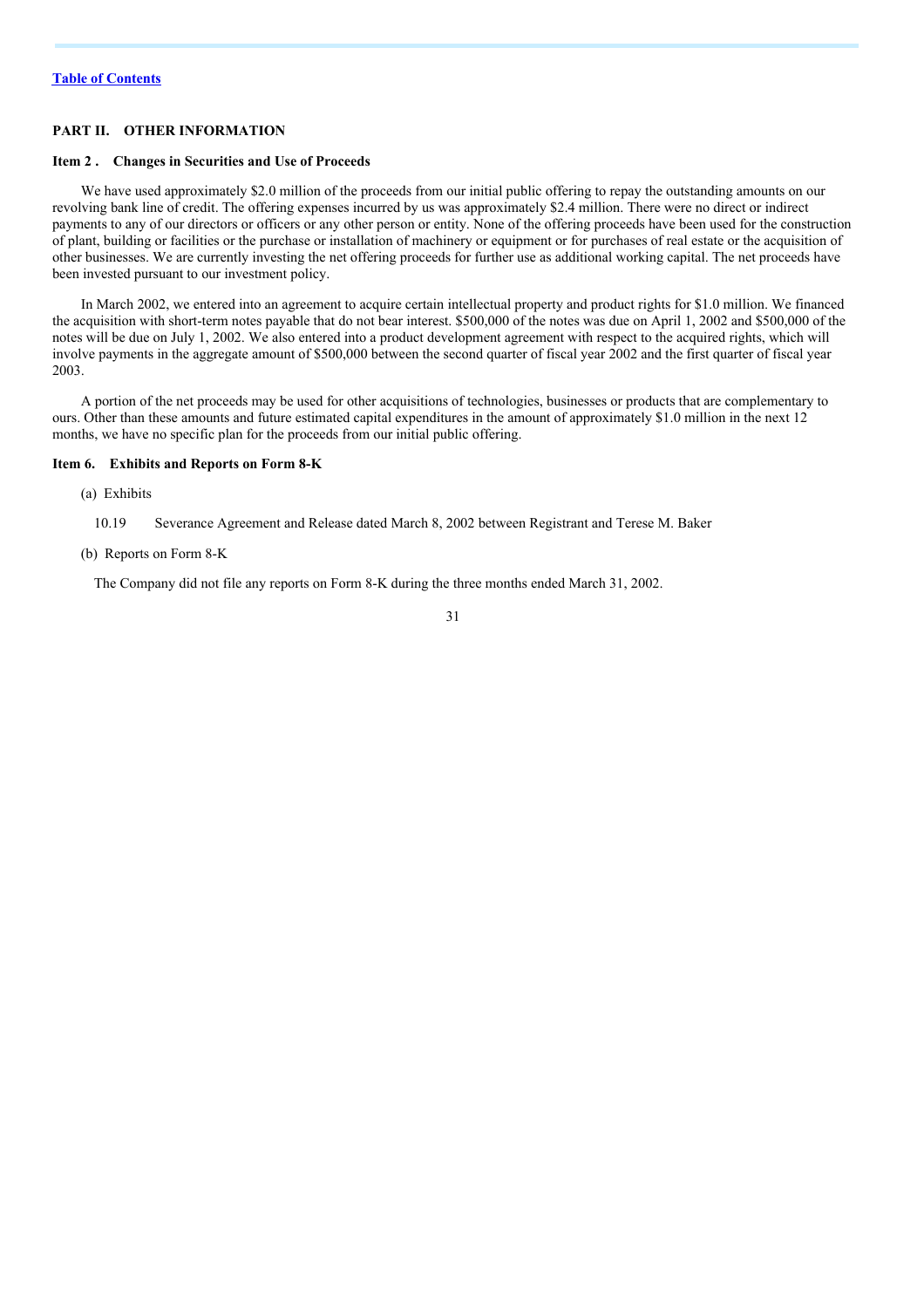# **SIGNATURES**

**NATUS MEDICAL INCORPORATED**

Pursuant to the requirements of the Securities Exchange Act of 1934, the registrant has duly caused this report to be signed on its behalf by the undersigned thereunto duly authorized.

| Dated: | May 15, 2002 | By: | TIM C. JOHNSON<br>$\sqrt{s}$                                                                                                                                  |
|--------|--------------|-----|---------------------------------------------------------------------------------------------------------------------------------------------------------------|
|        |              |     | Tim C. Johnson<br>Chief Executive Officer,<br>President Chief Operating Officer<br>and Director<br>(Principal Executive Officer)                              |
| Dated: | May 15, 2002 | By: | WILLIAM H. LAWRENSON<br>$\sqrt{s}$                                                                                                                            |
|        |              |     | William H. Lawrenson<br>Vice President, Finance,<br>Chief Financial Officer and<br><b>Assistant Secretary</b><br>(Principal Financial and Accounting Officer) |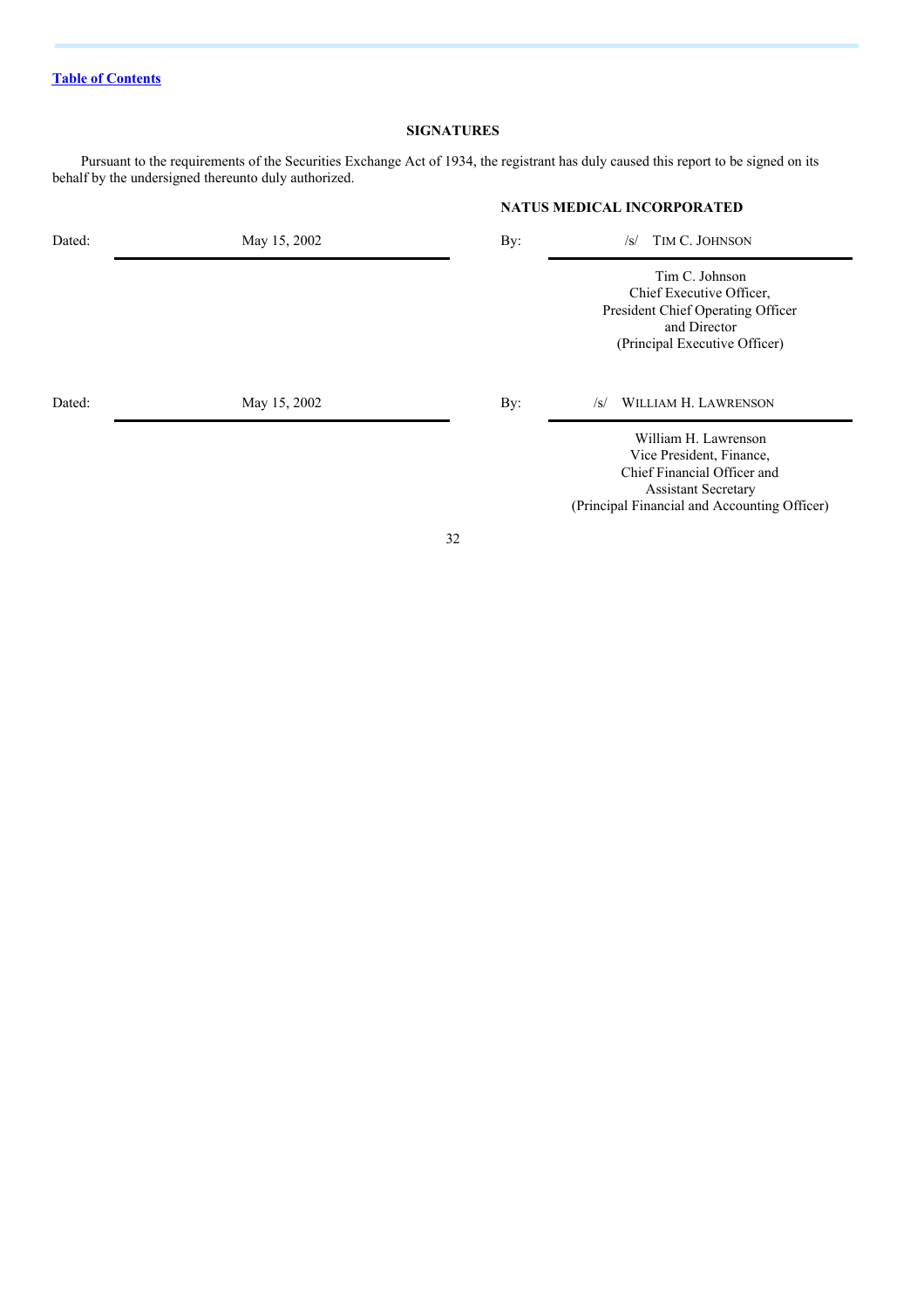# **Natus Medical Incorporated**

## **Index to Exhibits**

| Exhibit<br>No. | <b>Description</b>                                                                         |
|----------------|--------------------------------------------------------------------------------------------|
| 10.19          | Severance Agreement and Release dated March 8, 2002 between Registrant and Terese M. Baker |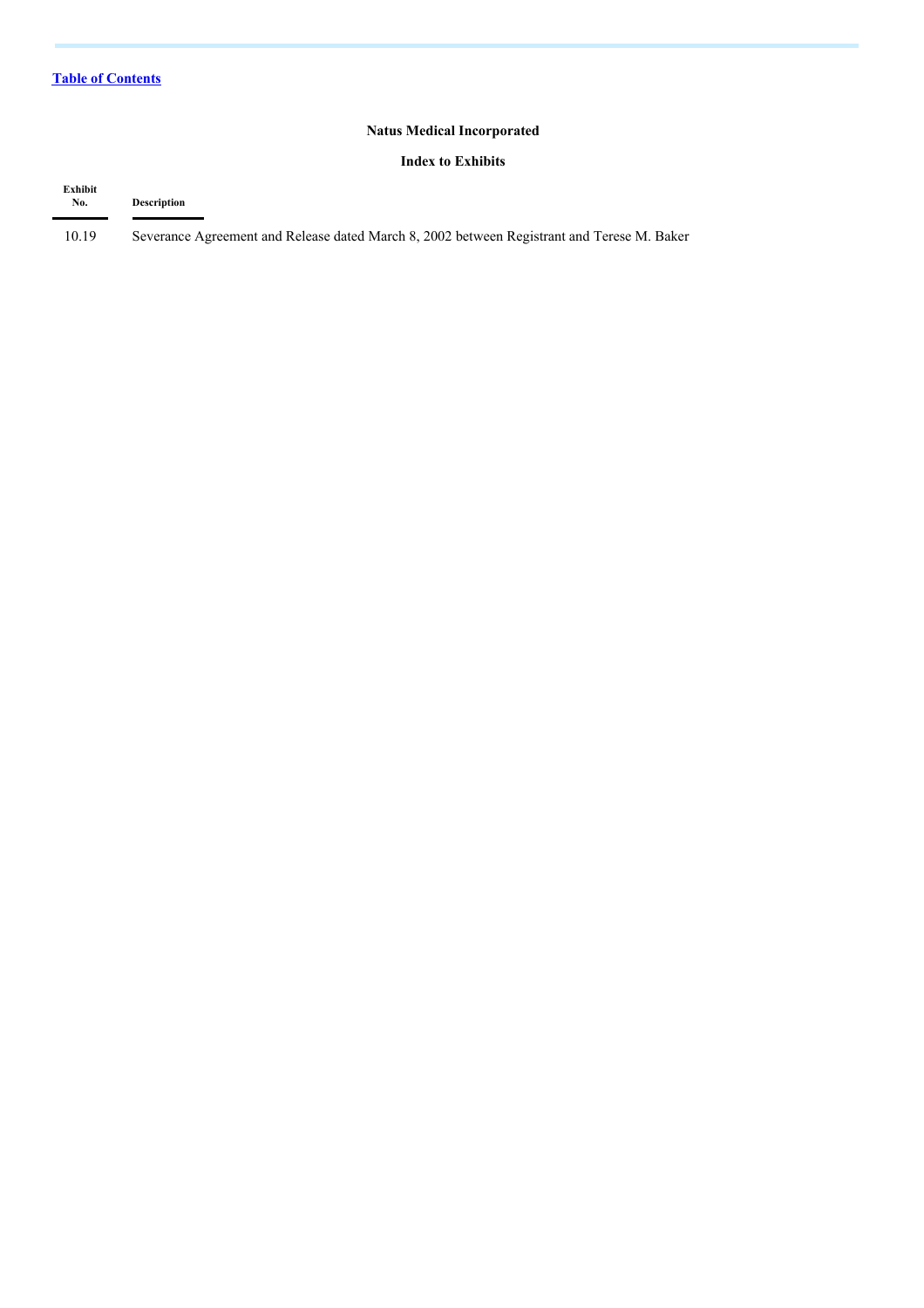#### **SEVERANCE AGREEMENT AND RELEASE**

## **RECITALS**

This Severance Agreement and Release ("Agreement") is made by and between Terese M. Baker ("Employee") and Natus Medical Inc. ("Company") (collectively referred to as the "Parties"):

WHEREAS, Employee is employed by the Company;

WHEREAS, the Company and Employee entered into a Employment, Confidential Information and Invention Assignment Agreement (the "Confidentiality Agreement");

WHEREAS, the Employee resigned her employment with the Company effective May 31, 2002 (the "Termination Date");

WHEREAS, the Company and Employee have entered into a stock option agreements dated July 23, 1997, September 19, 1997, May 26, 1998, December 28, 1998, November 8, 1999, February 28, 2000 and July 30, 2000 granting Employee the option to purchase 121,200 total shares of the Company's common stock subject to the terms and conditions of the Company's 1991 Stock Option Plan and the Stock Option Agreement (the "Stock Agreements");

WHEREAS, the Parties, and each of them, wish to resolve any and all disputes, claims, complaints, grievances, charges, actions, petitions and demands that the Employee may have against the Company as defined herein, including, but not limited to, any and all claims arising or in any way related to Employee's employment with, or separation from, the Company;

NOW THEREFORE, in consideration of the promises made herein, the Parties hereby agree as follows:

## **COVENANTS**

1. Transition Position. Employee agrees that from March 8, 2002, Employee shall be placed on a paid leave of absence through April 30, 2002. Employee agrees that she will use any accrued but unused PTO beginning on May 1, 2002, and continuing through the end of May 31, 2002. As of this date, Employee's employment with the Company will terminate (the "Termination Date"). From May 1, 2002 through the Termination Date, Employee's PTO will be paid out at her most recent base salary amount.

#### 2. Consideration.

(a) Laptop. The Company agrees to allow Employee to retain possession of her Company-provided laptop.

(b) Stock. The Parties agree that for purposes of determining the number of shares of the Company's common stock which Employee is entitled to purchase from the Company, pursuant to the exercise of outstanding options, as of the Effective Date the Company shall accelerate the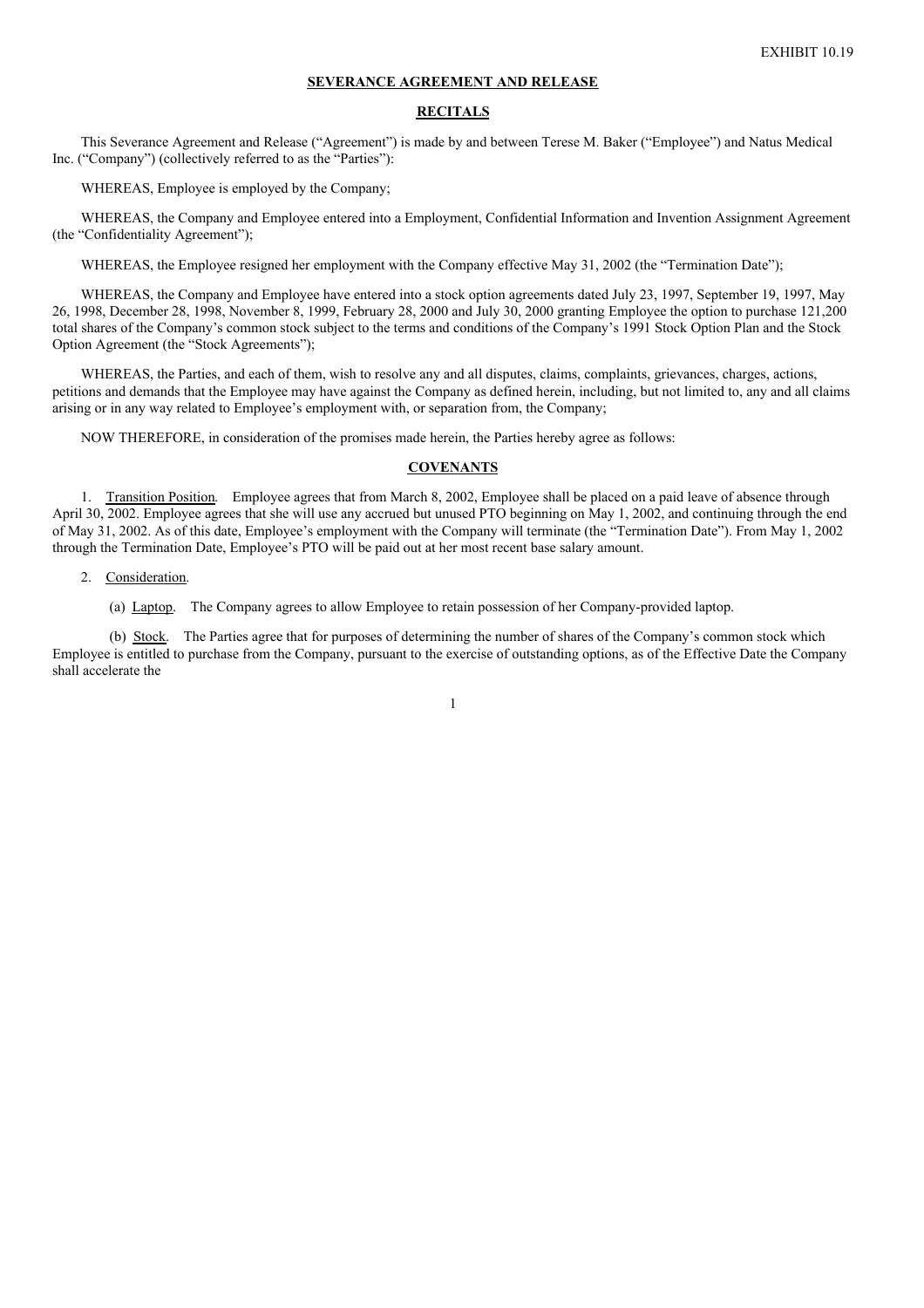vesting of Employee's options, so that Employee shall have vested in 121,200 options. The exercise of the options shall continue to be subject to the applicable Stock Agreements.

(c) Benefits. Employee's health insurance benefits will cease at the end of the month, which contains the Termination Date, subject to Employee's right to continue her health insurance under COBRA. Employee's participation in all other benefits and incidents of employment will cease on the Termination Date. Employee will cease accruing employee benefits as of the Termination Date, except as otherwise specified herein, including, but not limited to, vacation time and paid time off.

3. Confidential Information. Employee shall continue to maintain the confidentiality of all confidential and proprietary information of the Company and shall continue to comply with the terms and conditions of the Confidentiality Agreement between Employee and the Company. Employee shall return all of the Company's property and confidential and proprietary information in his/her possession to the Company on the Termination Date.

4. Payment of Salary. Employee acknowledges and represents that the Company has paid all salary, wages, bonuses, accrued vacation, commissions and any and all other benefits due to Employee as of the Effective Date.

5. Release of Claims. Employee agrees that the foregoing consideration represents settlement in full of all outstanding obligations owed to Employee by the Company and its officers, managers, supervisors, agents and employees. Employee, on his/her own behalf, and on behalf of his/her respective heirs, family members, executors, agents, and assigns, hereby fully and forever releases the Company and its officers, directors, employees, agents, investors, shareholders, administrators, affiliates, divisions, subsidiaries, predecessor and successor corporations, and assigns, from, and agree not to sue concerning, any claim, duty, obligation or cause of action relating to any matters of any kind, whether presently known or unknown, suspected or unsuspected, that Employee may possess arising from any omissions, acts or facts that have occurred up until and including the Effective Date of this Agreement including, without limitation:

(a) any and all claims relating to or arising from Employee's employment relationship with the Company and the termination of that relationship;

(b) any and all claims relating to, or arising from, Employee's right to purchase, or actual purchase of shares of stock of the Company, including, without limitation, any claims for fraud, misrepresentation, breach of fiduciary duty, breach of duty under applicable state corporate law, and securities fraud under any state or federal law;

(c) any and all claims under the law of any jurisdiction including, but not limited to, wrongful discharge of employment; constructive discharge from employment; termination in violation of public policy; discrimination; breach of contract, both express and implied; breach of a covenant of good faith and fair dealing, both express and implied; promissory estoppel; negligent or intentional infliction of emotional distress; negligent or intentional misrepresentation; negligent or intentional interference with contract or prospective economic advantage; unfair business practices; defamation; libel; slander; negligence; personal injury; assault; battery; invasion of privacy; false imprisonment; and conversion;

 $\overline{2}$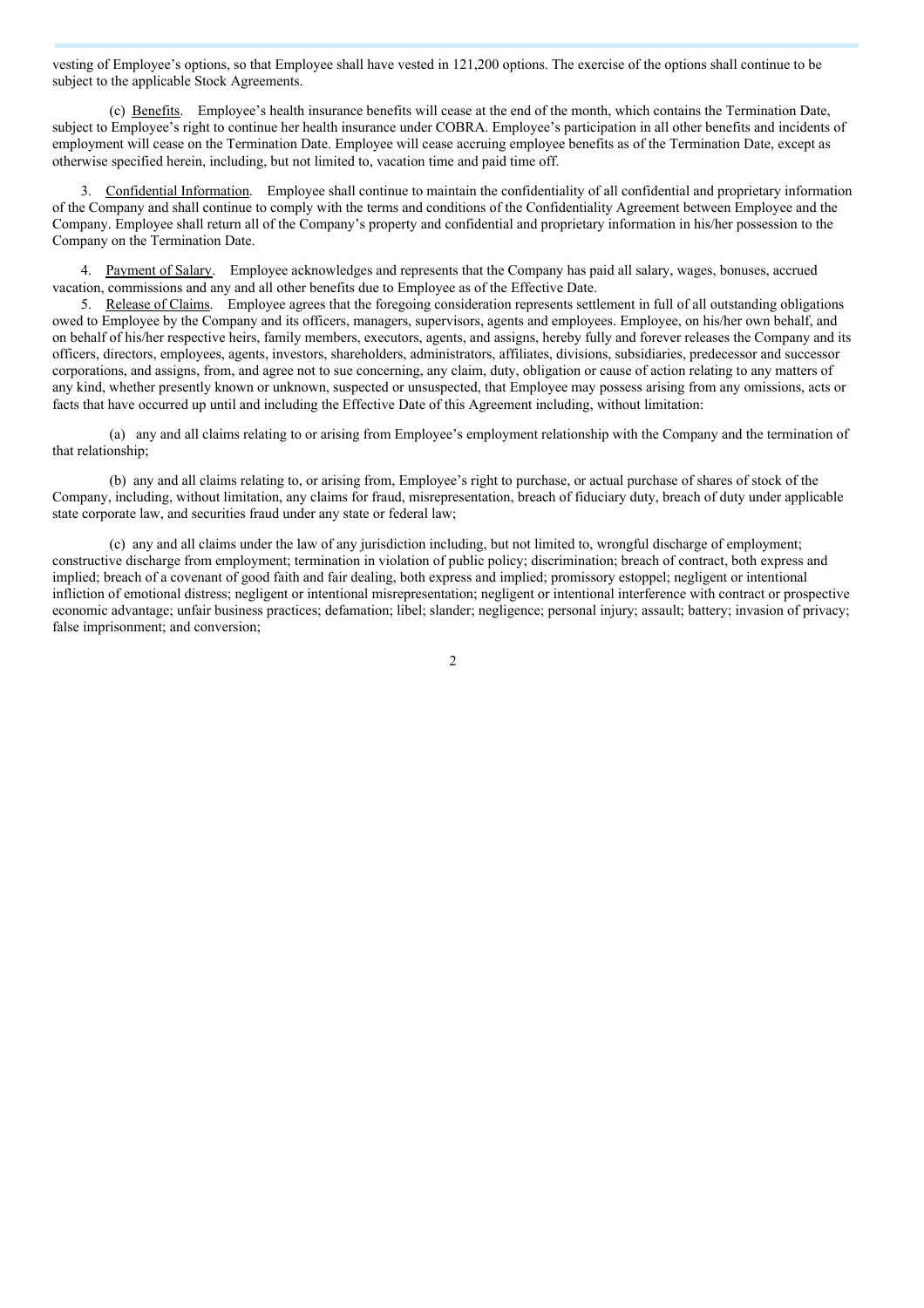(d) any and all claims for violation of any federal, state or municipal statute, including, but not limited to, Title VII of the Civil Rights Act of 1964, the Civil Rights Act of 1991, the Age Discrimination in Employment Act of 1967, the Americans with Disabilities Act of 1990, the Fair Labor Standards Act, the Employee Retirement Income Security Act of 1974, The Worker Adjustment and Retraining Notification Act, Older Workers Benefit Protection Act; the California Fair Employment and Housing Act, and the California Labor Code;

(e) any and all claims for violation of the federal, or any state, constitution;

(f) any and all claims arising out of any other laws and regulations relating to employment or employment discrimination;

(g) any claim for any loss, cost, damage, or expense arising out of any dispute over the non-withholding or other tax treatment of any of the proceeds received by Employee as a result of this Agreement; and

(h) any and all claims for attorneys' fees and costs.

The Company and Employee agree that the release set forth in this section shall be and remain in effect in all respects as a complete general release as to the matters released. This release does not extend to any obligations incurred under this Agreement.

Employee acknowledges and agrees that any breach of any provision of this Agreement shall constitute a material breach of this Agreement and shall entitle the Company immediately to recover the severance benefits provided to Employee under this Agreement.

6. Acknowledgement of Waiver of Claims Under ADEA. Employee acknowledges that he/she is waiving and releasing any rights he/she may have under the Age Discrimination in Employment Act of 1967 ("ADEA") and that this waiver and release is knowing and voluntary. Employee and the Company agree that this waiver and release does not apply to any rights or claims that may arise under ADEA after the Effective Date of this Agreement. Employee acknowledges that the consideration given for this waiver and release Agreement is in addition to anything of value to which Employee was already entitled. Employee further acknowledges that he/she has been advised by this writing that

- (a) he/she should consult with an attorney prior to executing this Agreement;
- (b) he/she has up to twenty-one (21) days within which to consider this Agreement;
- (c) he/she has seven (7) days following his/her execution of this Agreement to revoke the Agreement;
- (d) this ADEA waiver shall not be effective until the revocation period has expired; and

(e) nothing in this Agreement prevents or precludes Employee from challenging or seeking a determination in good faith of the validity of this waiver under the ADEA, nor does it impose any condition precedent, penalties or costs for doing so, unless specifically authorized by federal law.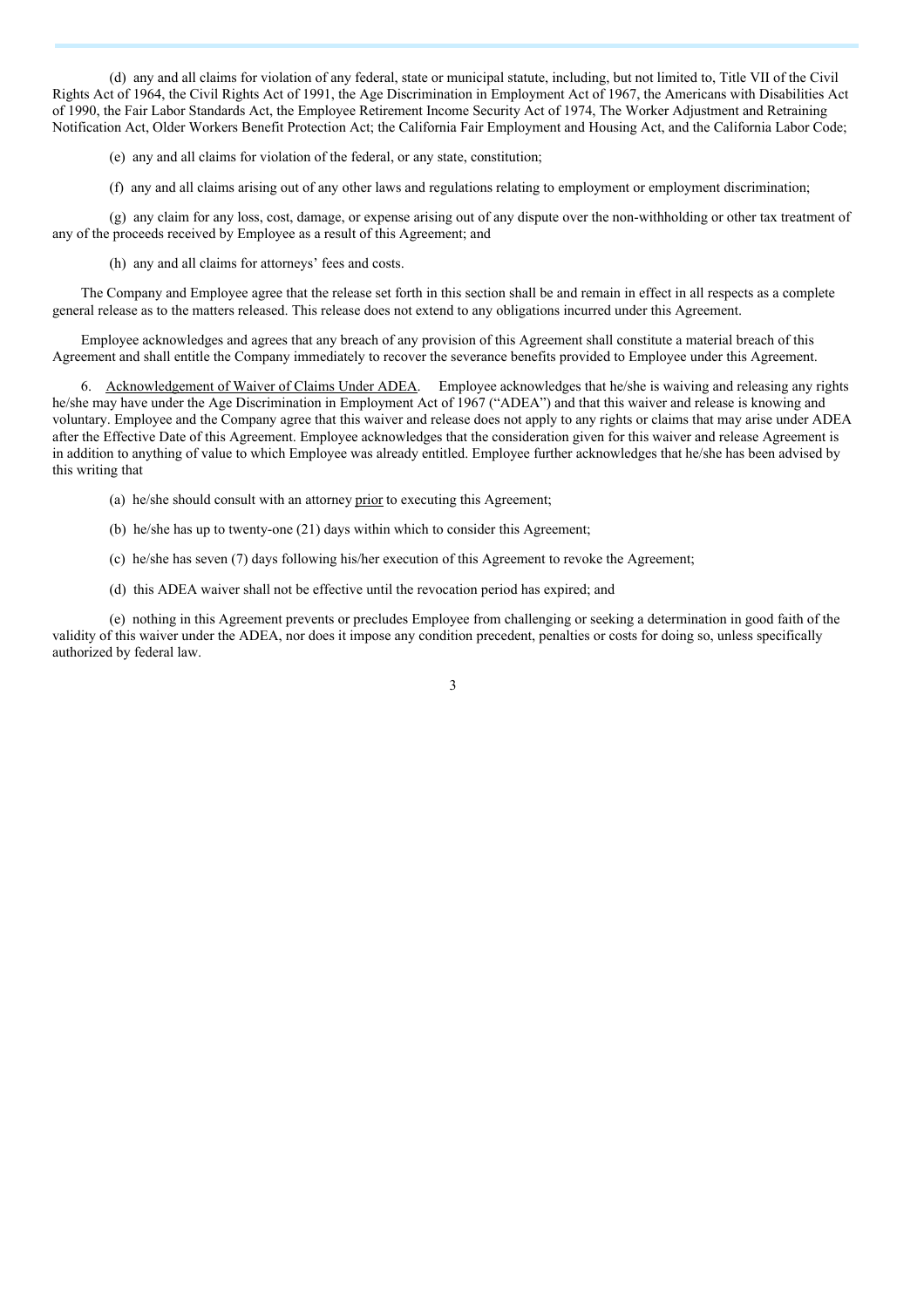7. Civil Code Section 1542. The Parties represent that they are not aware of any claim by either of them other than the claims that are released by this Agreement. Employee acknowledges that he has been advised by legal counsel and is familiar with the provisions of California Civil Code Section 1542, which provides as follows:

## A GENERAL RELEASE DOES NOT EXTEND TO CLAIMS WHICH THE CREDITOR DOES NOT KNOW OR SUSPECT TO EXIST IN HIS FAVOR AT THE TIME OF EXECUTING THE RELEASE, WHICH IF KNOWN BY HIM MUST HAVE MATERIALLY AFFECTED HIS SETTLEMENT WITH THE DEBTOR.

Employee, being aware of said code section, agrees to expressly waive any rights he may have thereunder, as well as under any other statute or common law principles of similar effect.

8. No Pending or Future Lawsuits. Employee represents that she has no lawsuits, claims, or actions pending in his/her name, or on behalf of any other person or entity, against the Company or any other person or entity referred to herein. Employee also represents that she does not intend to bring any claims on his/her own behalf or on behalf of any other person or entity against the Company or any other person or entity referred to herein.

9. Application for Employment. Employee understands and agrees that, as a condition of this Agreement, she shall not be entitled to any employment with the Company, its subsidiaries, or any successor, and she hereby waives any right, or alleged right, of employment or re-employment with the Company, its subsidiaries or related companies, or any successor.

10. Confidentiality. The Parties acknowledge that Employee's agreement to keep the terms and conditions of this Agreement confidential was a material factor on which all parties relied in entering into this Agreement. Employee hereto agrees to use his/her best efforts to maintain in confidence: (i) the existence of this Agreement, (ii) the contents and terms of this Agreement, (iii) the consideration for this Agreement, and (iv) any allegations relating to the Company or its officers or employees with respect to Employee's employment with the Company, except as otherwise provided for in this Agreement (hereinafter collectively referred to as "Settlement Information"). Employee agrees to take every reasonable precaution to prevent disclosure of any Settlement Information to third parties, and agrees that there will be no publicity, directly or indirectly, concerning any Settlement Information. Employee agrees to take every precaution to disclose Settlement Information only to those attorneys, accountants, governmental entities, and family members who have a reasonable need to know of such Settlement Information. The Parties agree that if Company proves that Employee breached this Confidentiality provision, it shall be entitled to an award of its costs spent enforcing this provision, including all reasonable attorneys' fees associated with the enforcement action, without regard to whether the Company can establish actual damages from the breach by Employee.

11. No Cooperation. Employee agrees she will not act in any manner that might damage the business of the Company. Employee agrees that she will not counsel or assist any attorneys or their clients in the presentation or prosecution of any disputes, differences, grievances, claims, charges, or complaints by any third party against the Company and/or any officer, director, employee, agent, representative, shareholder or attorney of the Company, unless under a subpoena or other court order to do so. Employee further agrees both to immediately notify the Company upon receipt of any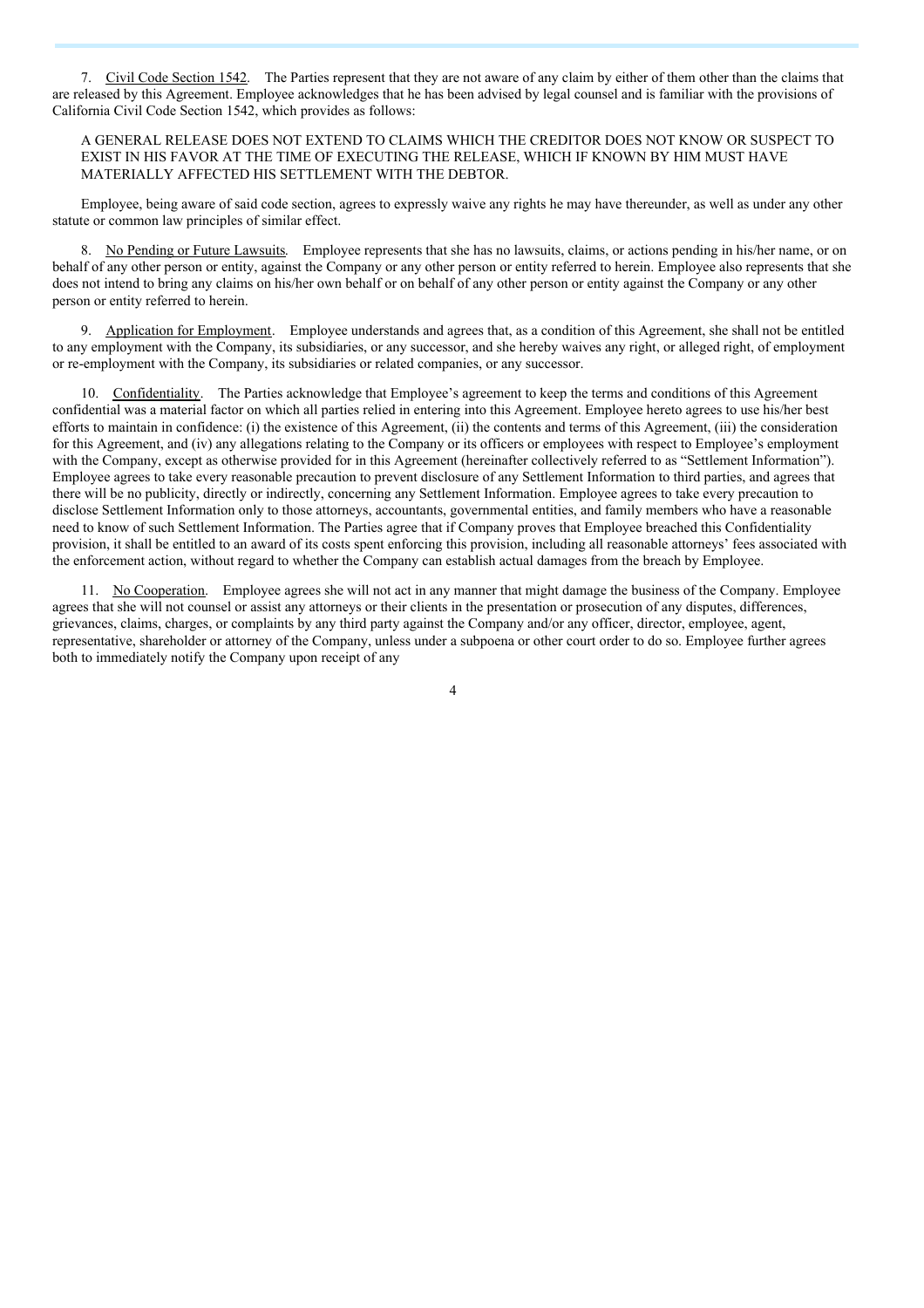court order, subpoena, or any legal discovery device that seeks or might require the disclosure or production of the existence or terms of this Agreement, and to furnish, within three (3) business days of its receipt, a copy of such subpoena or legal discovery device to the Company.

12. Non-Disparagement. Employee and Company agrees to refrain from any defamation, libel or slander of the Company or tortious interference with the contracts and relationships of the Company or Employee. All inquiries by potential future employers of Employee will be directed to Human Resources. Upon inquiry, the Company shall only state the following: Employee 's last position and dates of employment

13. Non-Solicitation. Employee agrees that for a period of twelve (12) months immediately following the Effective Date of this Agreement, Employee shall not either directly or indirectly solicit, induce, recruit or encourage any of the Company's employees to leave their employment, or take away such employees, or attempt to solicit, induce, recruit, encourage, take away or hire employees of the Company, either for him/herself or any other person or entity.

14. No Admission of Liability. The Parties understand and acknowledge that this Agreement constitutes a compromise and settlement of disputed claims. No action taken by the Parties hereto, or either of them, either previously or in connection with this Agreement shall be deemed or construed to be: (a) an admission of the truth or falsity of any claims heretofore made or (b) an acknowledgment or admission by either party of any fault or liability whatsoever to the other party or to any third party.

15. No Knowledge of Wrongdoing. Employee represents that she has no knowledge of any wrongdoing involving improper or false claims against a federal or state governmental agency, or any other wrongdoing that involves Employee or other present or former Company employees.

16. Costs. The Parties shall each bear their own costs, expert fees, attorneys' fees and other fees incurred in connection with this Agreement.

17. Indemnification. Employee agreed to indemnify and hold harmless the Company from and against any and all loss, costs, damages or expenses, including, without limitation, attorneys' fees or expenses incurred by the Company arising out of the breach of this Agreement by Employee, or from any false representation made herein by Employee, or from any action or proceeding which may be commenced, prosecuted or threatened by Employee or for Employee's benefit, upon Employee's initiative, or with Employee's aid or approval, contrary to the provisions of this Agreement. Employee further agrees that in any such action or proceeding, this Agreement may be pled by the Company as a complete defense, or may be asserted by way of counterclaim or cross-claim.

18. Arbitration. The Parties agree that any and all disputes arising out of the terms of this Agreement, their interpretation, and any of the matters herein released, shall be subject to binding arbitration in San Mateo County before the American Arbitration Association under its National Rules for the Resolution of Employment Disputes or the California Code of Civil Procedure. The Parties agree that the prevailing party in any arbitration shall be entitled to injunctive relief in any court of competent jurisdiction to enforce the arbitration award. The Parties agree that the prevailing party in any arbitration shall be awarded its reasonable attorneys' fees and costs. **The Parties hereby agree to waive their right to have any dispute between them resolved in a court of law**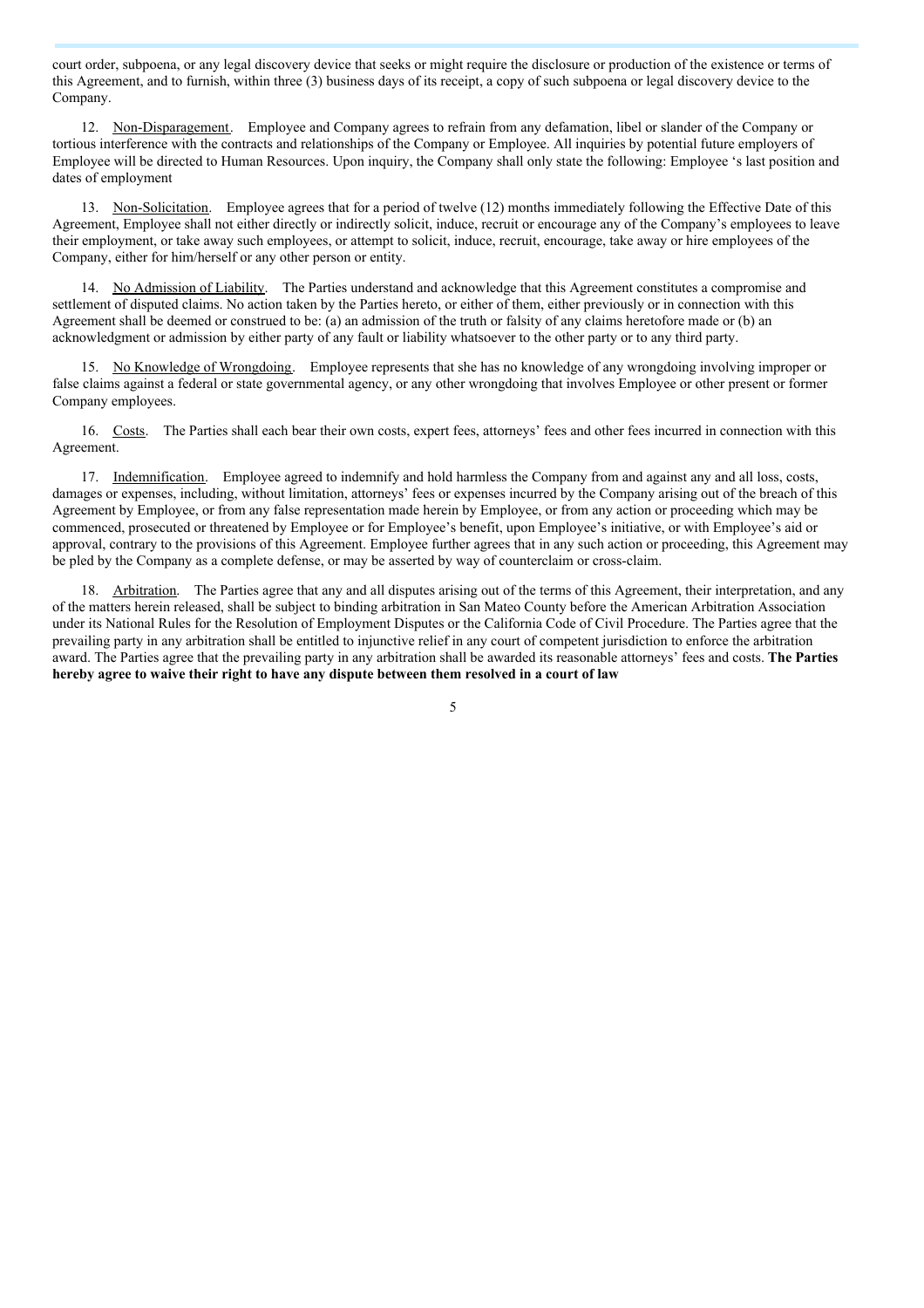**by a judge or jury.** This section will not prevent either party from seeking injunctive relief (or any other provisional remedy) from any court having jurisdiction over the Parties and the subject matter of their dispute relating to Employee's obligations under this Agreement and the agreements incorporated herein by reference.

19. Authority. The Company represents and warrants that the undersigned has the authority to act on behalf of the Company and to bind the Company and all who may claim through it to the terms and conditions of this Agreement. Employee represents and warrants that she has the capacity to act on his/her own behalf and on behalf of all who might claim through him/her to bind them to the terms and conditions of this Agreement. Each party warrants and represents that there are no liens or claims of lien or assignments in law or equity or otherwise of or against any of the claims or causes of action released herein.

20. No Representations. Each party represents that it has had the opportunity to consult with an attorney, and has carefully read and understands the scope and effect of the provisions of this Agreement. Neither party has relied upon any representations or statements made by the other party hereto which are not specifically set forth in this Agreement.

21. Severability. In the event that any provision hereof becomes or is declared by a court of competent jurisdiction to be illegal, unenforceable or void, this Agreement shall continue in full force and effect without said provision so long as the remaining provisions remain intelligible and continue to reflect the original intent of the Parties.

22. Entire Agreement. This Agreement represents the entire agreement and understanding between the Company and Employee concerning the subject matter of this Agreement and Employee's relationship with the Company, and supersedes and replaces any and all prior agreements and understandings between the Parties concerning the subject matter of this Agreement and Employee's relationship with the Company, with the exception of the Confidentiality Agreement and the Stock Agreements.

23. No Waiver. The failure of any party to insist upon the performance of any of the terms and conditions in this Agreement, or the failure to prosecute any breach of any of the terms and conditions of this Agreement, shall not be construed thereafter as a waiver of any such terms or conditions. This entire Agreement shall remain in full force and effect as if no such forbearance or failure of performance had occurred.

24. No Oral Modification. Any modification or amendment of this Agreement, or additional obligation assumed by either party in connection with this Agreement, shall be effective only if placed in writing and signed by both Parties or by authorized representatives of each party.

25. Governing Law. This Agreement shall be deemed to have been executed and delivered within the State of California, and it shall be construed, interpreted, governed, and enforced in accordance with the laws of the State of California, without regard to choice of law principles.

26. Attorneys' Fees. In the event that either Party brings an action to enforce or effect its rights under this Agreement, the prevailing party shall be entitled to recover its costs and expenses, including the costs of mediation, arbitration, litigation, court fees, plus reasonable attorneys' fees, incurred in connection with such an action.